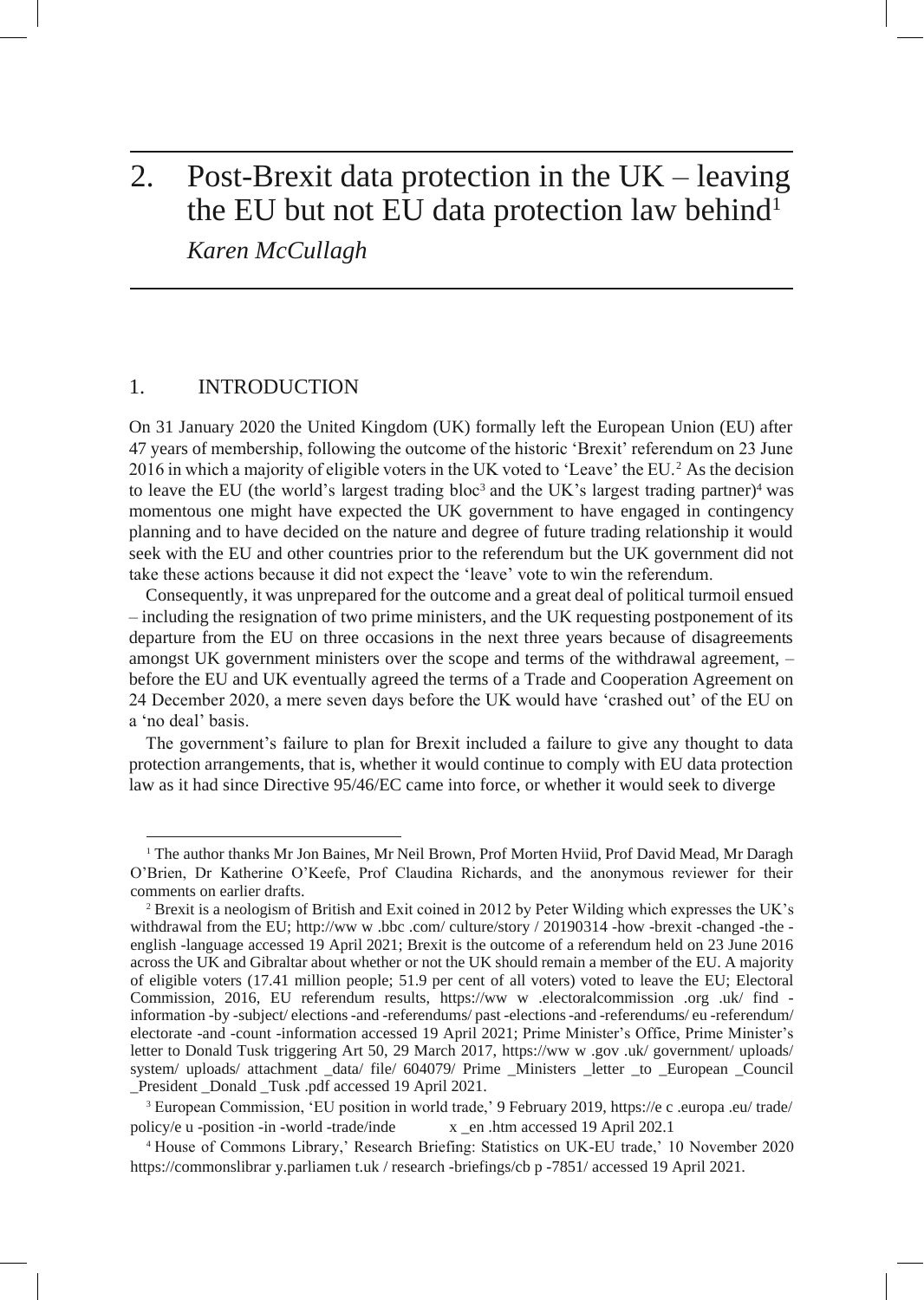either in the immediate or longer term. Accordingly, the objective of this chapter is to trace how the UK data protection framework evolved from the time of the Brexit referendum to the adoption by the Commission of an EU-UK adequacy decision, and to explain why the UK has, for the time being, decided not to diverge from EU data protection law.

The chapter begins by explaining why the UK decided to comply with the GDPR before becoming a third country for EU data protection purposes and then illustrates that the Brussels effect, that is, 'multinational companies voluntarily extend[ing] the EU rule to govern their global operations',<sup>5</sup> influenced the UK's decision to continue to comply with EU data protection standards after it became a third country. It also discusses why the UK initially sought to pursue an exceptionalism strategy – seeking a bespoke data agreement outside the scope of the GDPR adequacy framework before eventually conceding that it would need to seek an adequacy decision from the European Commission (the Commission) to facilitate EEA-UK personal data transfers. Thereafter, it demonstrates that although the UK has secured an adequacy decision it may prove unstable. Finally, it considers whether longer-term divergence is likely or not and concludes that whilst a degree of friction and divergence is likely, multi-national data controllers are unlikely to call for the UK government to completely diverge from the GDPR if it continues to meet their needs because divergence would result in further compliance burdens which would be an unwelcome business cost. Therefore, EU data protection advocates have rightly framed the UK's continued compliance with the GDPR as early evidence of the EU's ability, through its trade and regulatory power, to 'export' its laws and standards to third countries by offering unrestricted access to its large and valuable marketplace of personal data in return for confirmation of legal compliance, via an adequacy assessment.<sup>6</sup> However, for the EU to be assured that the GDPR standards become and remain the global norm, it must ensure that it remains fit for purpose, which is why it is trite to say that the UK has left the EU but not EU data protection law behind, for now, at least.

# 2. DATA PROTECTION DURING THE NEGOTIATION PERIOD (2016–2020)

The UK government knew that the GDPR would supersede Directive 95/46/EC and be directly applicable in all EU member states and EEA countries, including the UK, from 25 May 2018 until the end the transition period on 31 December 2020.<sup>78</sup> Failure to give effect to and to fully comply with the GDPR would have left the UK in breach of its member state obligations during that period (31 January 2020 – 31 December 2020) and could have led to disruption in personal

<sup>5</sup>Anu Bradford, *The Brussels Effect: How the European Union Rules the World*, (OUP, 2012), XIV.

<sup>6</sup> A. Bendiek and M. Römer, M. (2019) 21(1) 'Externalizing Europe: the global effects of European data protection' (2019) *Digital Policy, Regulation and Governance* 32-43, 33 and 35; Patrick Müller and Gerda Falkner 'The EU as a policy exporter? The conceptual framework', in Gerda Falk ner and Patrick Müller (eds), *EU Policies in a Global Perspective: Shaping or Taking International Regimes?* (London: Routledge, 2014), 11–12.

<sup>7</sup> The period was referred to as the transition period in the Withdrawal Agreement and called the implementation period by the UK government. Art 288(2) TFEU; An EEA Joint Committee Decision of 6 July 2018 incorporated the GDPR, a text with EEA relevance, into the EEA Agreement, and it entered into force in all three EFTA-EEA States on 20 July 2018; Decision of the EEA Joint Committee, No 8 /2018, OJ No L 183/23, 19.7.2018,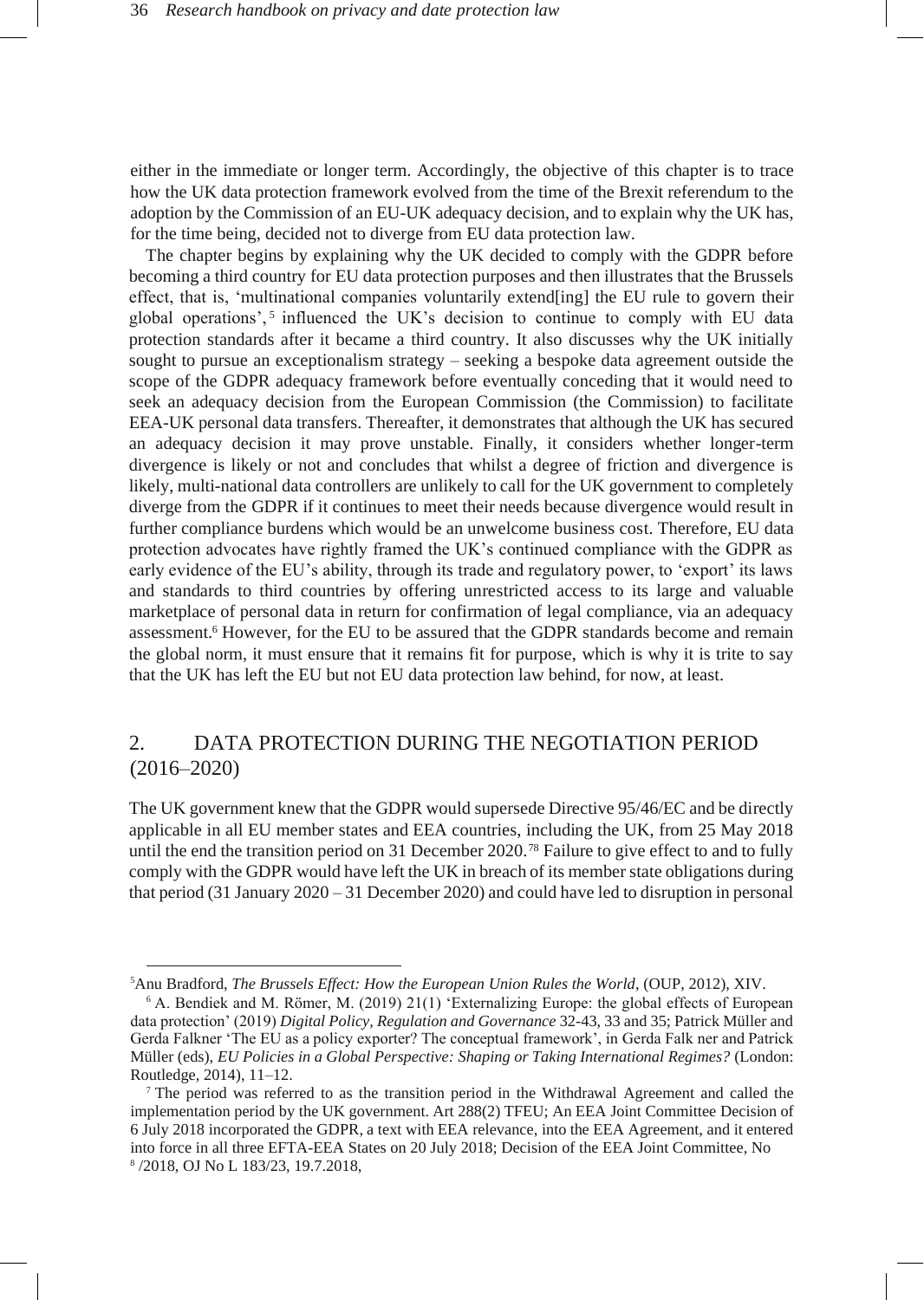data flows if the Commission prohibited transfers from EU member states to the UK.<sup>9</sup> It therefore enacted the Data Protection Act 2018, (hereafter DPA 2018) to repeal and replace the Data Protection Act 1998 and give effect to national derogations permitted by the GDPR before exit from the EU on 31 January 2020, and during the transition period for two interrelated reasons, <sup>10</sup> the first of which was legal and economic necessity.

A second reason for maintaining compliance with the GDPR during the transition period was that the UK government had not planned for a 'leave' vote and attendant consequences before the referendum, so it did not have an alternative ready to 'roll out'. The easiest option, therefore, was to maintain the status quo until it had evaluated the merits of diverging from the GDPR which was hailed as a clarion call for a new global digital gold standard of data protection,<sup>11</sup> particularly as the GDPR would continue to have extra-territorial application to UK data controllers offering goods or services to individuals or monitoring the behaviour of individuals in EEA countries, thereby necessitating ongoing compliance with the GDPR.<sup>12</sup> Divergence before then would merely have increased the compliance burden of data controllers and been an unwelcome business cost.

The Withdrawal Agreement therefore specified that the GDPR would continue to apply (with the exception of Chapter VII – co-operation  $\&$  consistency) in the UK during the transition period  $(31 \text{ Jan } 2020 - 31 \text{ December } 2020)$  in relation to personal data transferred between the EEA and the  $UK<sup>13</sup>$  and that data received from the UK would not be treated differently to data received from EU member states even though the UK had left the EU.<sup>14</sup> In essence, it created a 'GDPR-envelope' that applied to personal data processed in the UK during the transition period, and would continue to be processed in the UK in reliance of these arrangements after the transition period ended thereby ensuring that personal data of individuals residing in EEA countries would not lose GDPR protection once the transition period ends if an adequacy decision was not in place by then.<sup>15</sup>

Confirmation that UK-based data controllers and processors could continue to receive personal data from EEA countries during the transition period without needing to put in place Chapter V transfer mechanisms (e.g., model clauses or binding corporate rules, or rely one of the derogations) was welcomed by many data protection experts because 'it could only have the effect of making transfers easier'.<sup>16</sup> However, a few data protection experts reacted with

<sup>9</sup> Art 45, Recital 107 GDPR It could, subject to an infringement action by the Commission, eventually result pecuniary sanctions (Arts 258 and& 260 TFEU) but the Commission might decide not to pursue this course of action in respect of the UK because it is a lengthy and time-consuming process – one that might prove futile in respect of a member state in the process of exiting the EU.

<sup>&</sup>lt;sup>10</sup> For a detailed analysis of the national derogations to the GDPR in the Data Protection Act 2018 see: Karen Mc Cullagh, 'The UK Data Protection Act 2018,' E-Conference on National Adaptations to the GDPR, (*Blogdroiteuropéen*, 4-6 June 2018), [https://blogdroiteuropee](https://blogdroiteuropeen.files.wordpress.com/2018/06/karen.pdf) [n](https://blogdroiteuropeen.files.wordpress.com/2018/06/karen.pdf) [.files](https://blogdroiteuropeen.files.wordpress.com/2018/06/karen.pdf) [.wordpress](https://blogdroiteuropeen.files.wordpress.com/2018/06/karen.pdf) [.com/2018](https://blogdroiteuropeen.files.wordpress.com/2018/06/karen.pdf) [/](https://blogdroiteuropeen.files.wordpress.com/2018/06/karen.pdf) [06/](https://blogdroiteuropeen.files.wordpress.com/2018/06/karen.pdf) [karen](https://blogdroiteuropeen.files.wordpress.com/2018/06/karen.pdf) [.pdf](https://blogdroiteuropeen.files.wordpress.com/2018/06/karen.pdf) accessed 19 April 2021.

<sup>11</sup> EDPS, The EU GDPR as a clarion call for a new global digital gold standard, 1 April 2016[, https://](https://edps.europa.eu/press-publications/press-news/blog/eu-gdpr-clarion-call-new-global-digital-gold-standard_en) [edps](https://edps.europa.eu/press-publications/press-news/blog/eu-gdpr-clarion-call-new-global-digital-gold-standard_en) [.europa](https://edps.europa.eu/press-publications/press-news/blog/eu-gdpr-clarion-call-new-global-digital-gold-standard_en) [.eu/](https://edps.europa.eu/press-publications/press-news/blog/eu-gdpr-clarion-call-new-global-digital-gold-standard_en) [press](https://edps.europa.eu/press-publications/press-news/blog/eu-gdpr-clarion-call-new-global-digital-gold-standard_en) [-publications/](https://edps.europa.eu/press-publications/press-news/blog/eu-gdpr-clarion-call-new-global-digital-gold-standard_en) [press](https://edps.europa.eu/press-publications/press-news/blog/eu-gdpr-clarion-call-new-global-digital-gold-standard_en) [-news/](https://edps.europa.eu/press-publications/press-news/blog/eu-gdpr-clarion-call-new-global-digital-gold-standard_en) [blog/](https://edps.europa.eu/press-publications/press-news/blog/eu-gdpr-clarion-call-new-global-digital-gold-standard_en) [eu](https://edps.europa.eu/press-publications/press-news/blog/eu-gdpr-clarion-call-new-global-digital-gold-standard_en) [-gdpr](https://edps.europa.eu/press-publications/press-news/blog/eu-gdpr-clarion-call-new-global-digital-gold-standard_en) [-clarion](https://edps.europa.eu/press-publications/press-news/blog/eu-gdpr-clarion-call-new-global-digital-gold-standard_en) [-call](https://edps.europa.eu/press-publications/press-news/blog/eu-gdpr-clarion-call-new-global-digital-gold-standard_en) [-new](https://edps.europa.eu/press-publications/press-news/blog/eu-gdpr-clarion-call-new-global-digital-gold-standard_en) [-global](https://edps.europa.eu/press-publications/press-news/blog/eu-gdpr-clarion-call-new-global-digital-gold-standard_en) [-digital](https://edps.europa.eu/press-publications/press-news/blog/eu-gdpr-clarion-call-new-global-digital-gold-standard_en)  [gold](https://edps.europa.eu/press-publications/press-news/blog/eu-gdpr-clarion-call-new-global-digital-gold-standard_en) [-standard](https://edps.europa.eu/press-publications/press-news/blog/eu-gdpr-clarion-call-new-global-digital-gold-standard_en) [\\_en](https://edps.europa.eu/press-publications/press-news/blog/eu-gdpr-clarion-call-new-global-digital-gold-standard_en) accessed 19 April 2021; The DPA 2018 provides for two separate regimes for general processing: one for processing that falls within the scope of the GDPR and a separate, broadly equivalent regime for processing that falls outside the scope of the GDPR (the 'applied GDPR').

<sup>12</sup> Art 3 GDPR 2016/679.

<sup>&</sup>lt;sup>13</sup> Arts 71 and Art 127.

<sup>14</sup> Art 73.

 $15$  Art 71 (a) and (b)

<sup>&</sup>lt;sup>16</sup> Jon Baines, Mischon de Reya, quoted in Sam Clark, 'No SCCs needed for data controllers governed by GDPR, ICO lawyer suggests,' (*Global Data Review Blog* 12 October 2018), [https://globaldatarevie](https://globaldatareview.com/data-privacy/no-sccs-needed-data-controllers-governed-gdpr-ico-lawyer-suggests)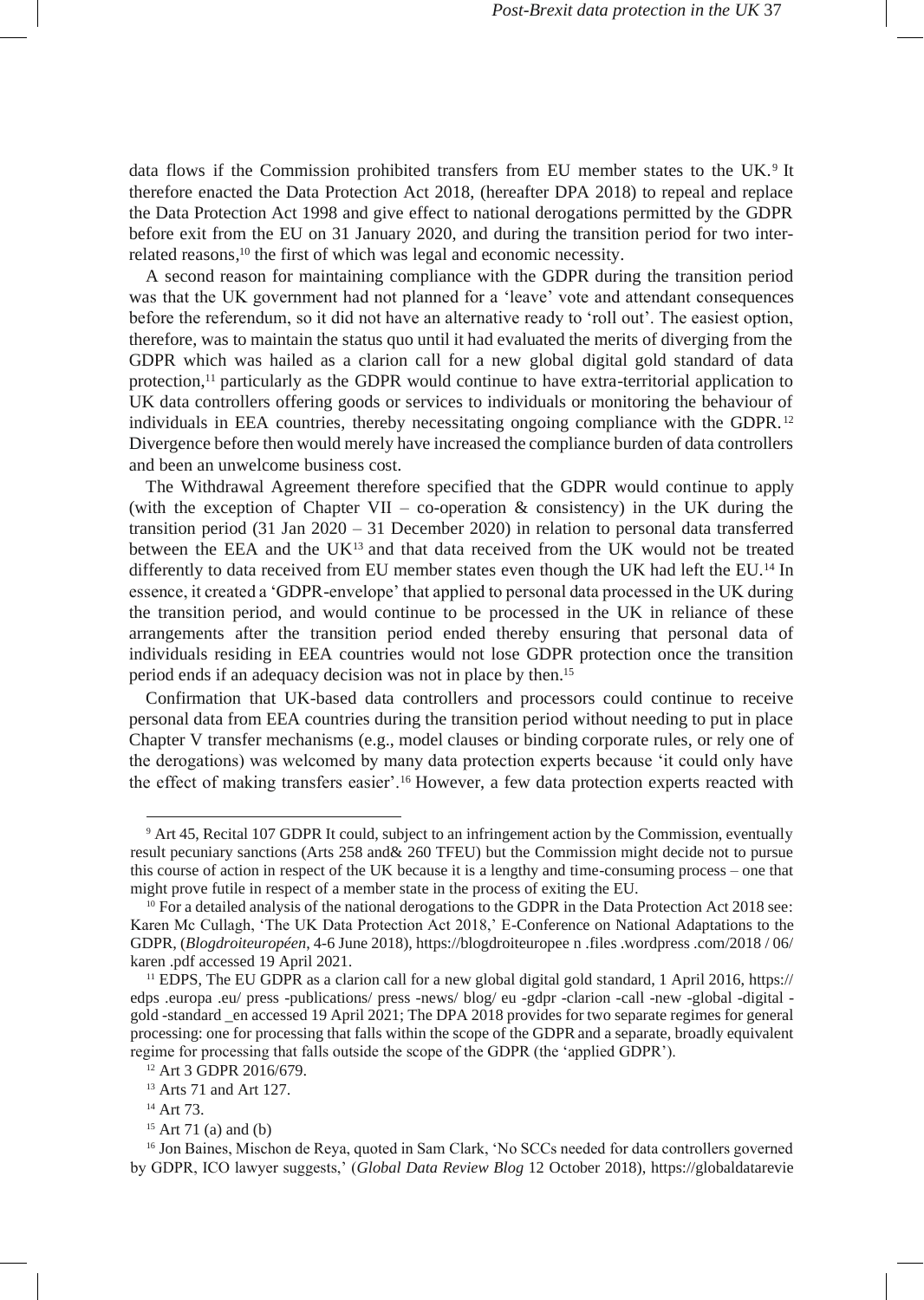concern to the 'GDPR-envelope' because it would allow the UK to temporarily avoid compliance with the *Schrems* criteria i.e., fundamental rights limitations on surveillance.<sup>17</sup> In my view, drafting and implementation of Chapter V compliance measures e.g., contractual arrangements would have been a costly, time-consuming, and onerous exercise that would have unfairly penalised small- and medium-sized enterprises, causing harm to both the EU and UK economies, which both parties were keen to avoid, particularly as an adequacy decision could well be in place before the other mechanisms were finalised. The pragmatic 'fudge' minimised economic harm by ensuring that EEA/EU-UK personal data transfers continued unimpeded during the transition period.

In the interests of seamless continuity, the Withdrawal Agreement stipulated that the CJEU would have jurisdiction to settle questions of interpretation raised by the UK courts regarding data protection law and the UK would abide by CJEU decisions during the transition period. Likewise, UK-based data controllers and processors, including those from non-EEA countries e.g., the US that had established a base in the UK for the purpose of trading in the EU single market continued to benefit from the One-Stop-Shop (OSS) principle. As such, they were able to continue to designate the UK national supervisory authority, the Information Commissioner's Office (ICO), as their lead supervisory authority to coordinate actions and complaints regarding cross-border processing (e.g., a complaint originating in France or Germany), with the help of other 'concerned DPAs' (i.e., other data protection authorities in member states affected by the processing), thereby minimising the administrative burden of compliance.

However, as Chapter VII of the GDPR did not apply under the terms of the Withdrawal Agreement the ICO ceased to be a full member with voting rights of the European Data Protection Board (EDPB), as of 31<sup>st</sup> January 2020. Instead, the ICO had 'observer' status, that is, it was permitted to attend (by invitation) but could vote in meetings of the EDPB during this period.<sup>18</sup>

# 3. DIVERGENCE V CONTINUED ALIGNMENT: THE BRUSSELS EFFECT?

As alluded to above, the UK government did not have an agreed vision about the nature or extent of the trade deal it wished to secure with the EU or other countries when it triggered Article 50, to commence the process of leaving the EU.<sup>19</sup> Nor did it have an agreed vision regarding data protection.

One might have expected the UK government to immediately declare an intention to maintain compliance with EU data protection laws given that this would ensure that the UK provides an essentially equivalent level of protection and increase the likelihood of securing and thereafter retaining an adequacy decision to facilitate personal data-enabled services

[w](https://globaldatareview.com/data-privacy/no-sccs-needed-data-controllers-governed-gdpr-ico-lawyer-suggests) [.com/](https://globaldatareview.com/data-privacy/no-sccs-needed-data-controllers-governed-gdpr-ico-lawyer-suggests) [data](https://globaldatareview.com/data-privacy/no-sccs-needed-data-controllers-governed-gdpr-ico-lawyer-suggests) [-privacy/n](https://globaldatareview.com/data-privacy/no-sccs-needed-data-controllers-governed-gdpr-ico-lawyer-suggests) [o](https://globaldatareview.com/data-privacy/no-sccs-needed-data-controllers-governed-gdpr-ico-lawyer-suggests) [-sccs](https://globaldatareview.com/data-privacy/no-sccs-needed-data-controllers-governed-gdpr-ico-lawyer-suggests) [-needed-](https://globaldatareview.com/data-privacy/no-sccs-needed-data-controllers-governed-gdpr-ico-lawyer-suggests) [data-](https://globaldatareview.com/data-privacy/no-sccs-needed-data-controllers-governed-gdpr-ico-lawyer-suggests) [controllers-](https://globaldatareview.com/data-privacy/no-sccs-needed-data-controllers-governed-gdpr-ico-lawyer-suggests) [governed](https://globaldatareview.com/data-privacy/no-sccs-needed-data-controllers-governed-gdpr-ico-lawyer-suggests) [-gdpr](https://globaldatareview.com/data-privacy/no-sccs-needed-data-controllers-governed-gdpr-ico-lawyer-suggests) [-ico](https://globaldatareview.com/data-privacy/no-sccs-needed-data-controllers-governed-gdpr-ico-lawyer-suggests) [-lawyer](https://globaldatareview.com/data-privacy/no-sccs-needed-data-controllers-governed-gdpr-ico-lawyer-suggests) [-suggests](https://globaldatareview.com/data-privacy/no-sccs-needed-data-controllers-governed-gdpr-ico-lawyer-suggests) accessed 19 April 2021.

<sup>&</sup>lt;sup>17</sup> Cybermatron, Data protection in the EU-UK Withdrawal Agreement - Are we being framed?, (*Cybermatron Blog*, 15 November 2018[\) http://cybermatro](http://cybermatron.blogspot.com/2018/11/data-protection-in-eu-uk-withdrawal.html) [n](http://cybermatron.blogspot.com/2018/11/data-protection-in-eu-uk-withdrawal.html) [.blogspot](http://cybermatron.blogspot.com/2018/11/data-protection-in-eu-uk-withdrawal.html) [.com/](http://cybermatron.blogspot.com/2018/11/data-protection-in-eu-uk-withdrawal.html) [2018/](http://cybermatron.blogspot.com/2018/11/data-protection-in-eu-uk-withdrawal.html) [11/](http://cybermatron.blogspot.com/2018/11/data-protection-in-eu-uk-withdrawal.html) [data-](http://cybermatron.blogspot.com/2018/11/data-protection-in-eu-uk-withdrawal.html) [protection](http://cybermatron.blogspot.com/2018/11/data-protection-in-eu-uk-withdrawal.html)[in](http://cybermatron.blogspot.com/2018/11/data-protection-in-eu-uk-withdrawal.html) [-eu](http://cybermatron.blogspot.com/2018/11/data-protection-in-eu-uk-withdrawal.html) [-uk](http://cybermatron.blogspot.com/2018/11/data-protection-in-eu-uk-withdrawal.html) [-withdrawal](http://cybermatron.blogspot.com/2018/11/data-protection-in-eu-uk-withdrawal.html) [.html](http://cybermatron.blogspot.com/2018/11/data-protection-in-eu-uk-withdrawal.html) accessed 19 April 2021.

<sup>&</sup>lt;sup>18</sup> Arts 70 and 128(5).

<sup>19</sup> The UK Prime Minister invoked Art 50 of the Treaty on European Union (TEU) which commenced the UK's withdrawal, commonly known as Brexit, from the EU; Prime Minister's Office, Prime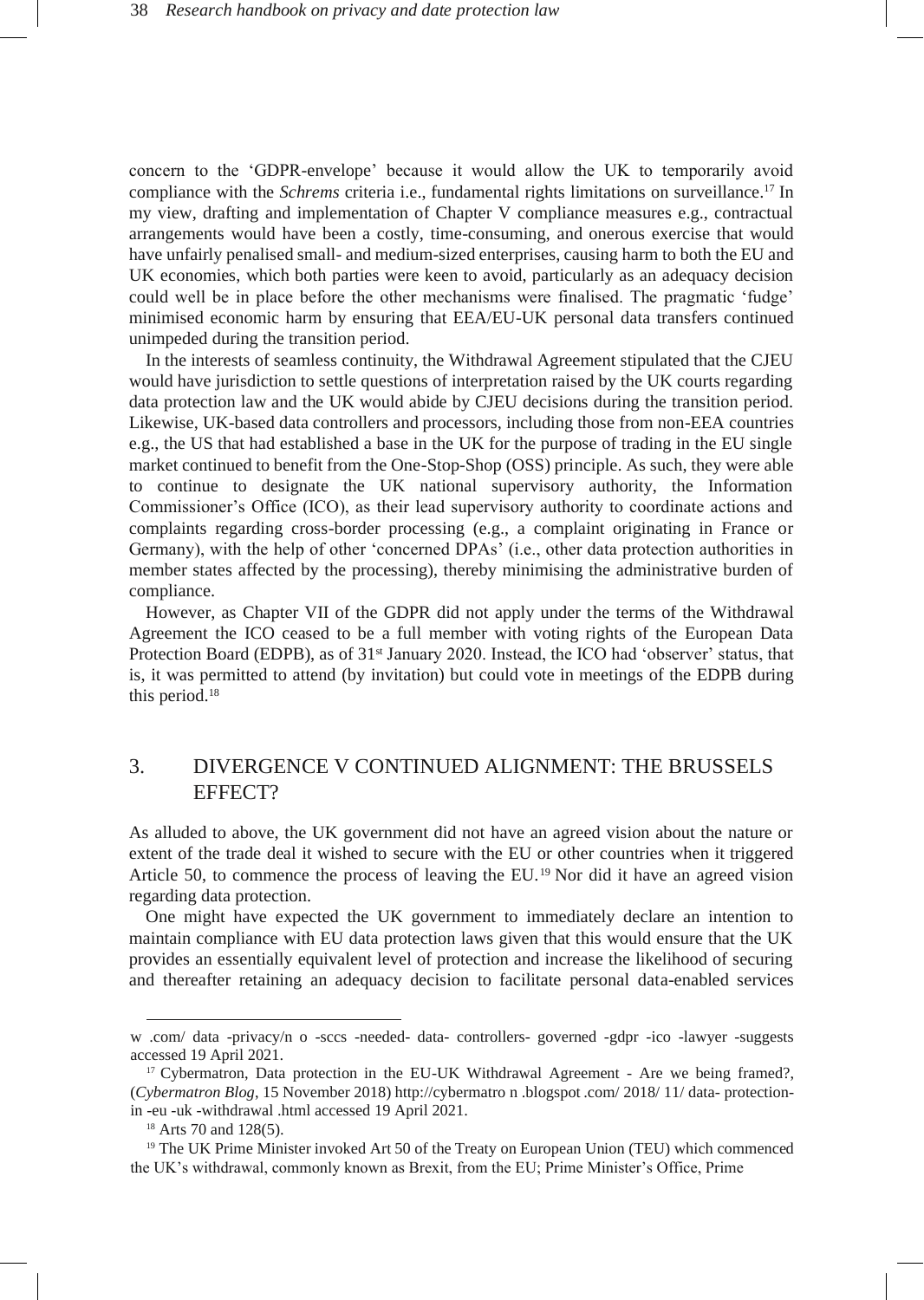exports from the EU to the UK – they were worth approximately  $\text{\pounds}42\text{bn}$  ( $\text{\pounds}47\text{bn}$ ) whilst exports from the UK to the EU were worth £85bn ( $\epsilon$ 96bn) in 2018.<sup>19</sup> However, there were calls for Brexit to be used as an opportunity to diverge from the EU standard by those who viewed the GDPR standards as being too high<sup>20</sup> and contended that lower, less onerous standards would give the UK leverage when engaging in trade deals with other countries.<sup>21</sup>

The House of Lords EU Home Affairs Sub-Committee considered how the UK government might meet its objective of ensuring 'unhindered and uninterrupted data flows with the EU' and facilitating transfers to non-EEA countries e.g., the US. It heard evidence that the UK and EU economies are currently very heavily integrated – three-quarters of the UK's cross-border data flows are with EU countries – and forecast to remain so for decades to come. Business representatives were particularly cognisant of the trade power of the EU. For example, Antony Walker of TechUK emphasised that 'we have to remember the size of the UK market versus the size of the European market', $2<sup>2</sup>$  which means that 'we will have to do that very much in partnership with the European Union, rather than simply boldly striking out by ourselves and hoping others will follow'.<sup>23</sup> Business representatives also made implicit mention of the Brussels effect, that is, the regulatory 'race to the top' whereby the most stringent standard has an appeal to companies operating across multiple regulatory environments as it makes global production and exports easier.<sup>24</sup>

If you are running [a] global operation, you will want to have consistent processes across your businesses. What we are seeing is that global firms based outside of the EU are taking the GDPR as the norm for their business and are building their processes around it, so, for very large companies, there is no desire to diverge from the GDPR—the opposite, because they worry about falling between the gaps.<sup>25</sup>

In short, the Sub-Committee was advised that there was little appetite in the business sector for wholescale divergence from the EU data protection standard.

 $1.$ <sub>20</sub>

<sup>20</sup> Federation of Small Businesses, 'Manifesto European Elections 2014' (February 2014).

<sup>21</sup> Daniel Castro, 'Brexit Allows UK to Unshackle Itself from EU's Cumbersome Data Protection Rules', (Centre for Data Innovation, 20 July 2016) [https://ww](https://www.datainnovation.org/2016/07/brexit-allows-uk-to-unshackle-itself-from-eus-cumbersome-data-protection-rules/) [w](https://www.datainnovation.org/2016/07/brexit-allows-uk-to-unshackle-itself-from-eus-cumbersome-data-protection-rules/) [.datainnovation.org](https://www.datainnovation.org/2016/07/brexit-allows-uk-to-unshackle-itself-from-eus-cumbersome-data-protection-rules/) [/](https://www.datainnovation.org/2016/07/brexit-allows-uk-to-unshackle-itself-from-eus-cumbersome-data-protection-rules/) [2016/](https://www.datainnovation.org/2016/07/brexit-allows-uk-to-unshackle-itself-from-eus-cumbersome-data-protection-rules/) [07/brexi](https://www.datainnovation.org/2016/07/brexit-allows-uk-to-unshackle-itself-from-eus-cumbersome-data-protection-rules/) [t](https://www.datainnovation.org/2016/07/brexit-allows-uk-to-unshackle-itself-from-eus-cumbersome-data-protection-rules/)  [allows-](https://www.datainnovation.org/2016/07/brexit-allows-uk-to-unshackle-itself-from-eus-cumbersome-data-protection-rules/) [uk-](https://www.datainnovation.org/2016/07/brexit-allows-uk-to-unshackle-itself-from-eus-cumbersome-data-protection-rules/) [to](https://www.datainnovation.org/2016/07/brexit-allows-uk-to-unshackle-itself-from-eus-cumbersome-data-protection-rules/) [-unshackle-](https://www.datainnovation.org/2016/07/brexit-allows-uk-to-unshackle-itself-from-eus-cumbersome-data-protection-rules/) [itself](https://www.datainnovation.org/2016/07/brexit-allows-uk-to-unshackle-itself-from-eus-cumbersome-data-protection-rules/) [-from](https://www.datainnovation.org/2016/07/brexit-allows-uk-to-unshackle-itself-from-eus-cumbersome-data-protection-rules/) [-eus-cumbersome-](https://www.datainnovation.org/2016/07/brexit-allows-uk-to-unshackle-itself-from-eus-cumbersome-data-protection-rules/) [data-](https://www.datainnovation.org/2016/07/brexit-allows-uk-to-unshackle-itself-from-eus-cumbersome-data-protection-rules/) [protection-](https://www.datainnovation.org/2016/07/brexit-allows-uk-to-unshackle-itself-from-eus-cumbersome-data-protection-rules/) [rules/](https://www.datainnovation.org/2016/07/brexit-allows-uk-to-unshackle-itself-from-eus-cumbersome-data-protection-rules/) accessed 19 April 2021. <sup>22</sup> Ibid., para 129.

Ibid.

<sup>24</sup> Anu Bradford, The Brussels effect,' (2012) *NW U Law Rev*, 107(1), 1–68, 9.<br><sup>25</sup> House of Lords, Furonean Union Committee 'Brevit: the FU data protective

<sup>25</sup> House of Lords, European Union Committee, 'Brexit: the EU data protection package,' 3rd Report of Session 2017–19 - published 18 July 2017 – HL Paper 7, para 128.

Evidently the EU is able, through its '*trade power*,' to 'export' its laws and standards to other countries by offering improved access to its large and valuable market in return for legal

Minister's letter to Donald Tusk triggering Art 50, 29 March 2017[, https://ww](https://www.gov.uk/government/uploads/system/uploads/attachment_data/file/604079/Prime_Ministers_letter_to_European_Council_President_Donald_Tusk.pdf) [w](https://www.gov.uk/government/uploads/system/uploads/attachment_data/file/604079/Prime_Ministers_letter_to_European_Council_President_Donald_Tusk.pdf) [.gov](https://www.gov.uk/government/uploads/system/uploads/attachment_data/file/604079/Prime_Ministers_letter_to_European_Council_President_Donald_Tusk.pdf) [.uk/](https://www.gov.uk/government/uploads/system/uploads/attachment_data/file/604079/Prime_Ministers_letter_to_European_Council_President_Donald_Tusk.pdf) [government/](https://www.gov.uk/government/uploads/system/uploads/attachment_data/file/604079/Prime_Ministers_letter_to_European_Council_President_Donald_Tusk.pdf) [uploads/](https://www.gov.uk/government/uploads/system/uploads/attachment_data/file/604079/Prime_Ministers_letter_to_European_Council_President_Donald_Tusk.pdf) [system/](https://www.gov.uk/government/uploads/system/uploads/attachment_data/file/604079/Prime_Ministers_letter_to_European_Council_President_Donald_Tusk.pdf) [uploads/](https://www.gov.uk/government/uploads/system/uploads/attachment_data/file/604079/Prime_Ministers_letter_to_European_Council_President_Donald_Tusk.pdf) [attachment](https://www.gov.uk/government/uploads/system/uploads/attachment_data/file/604079/Prime_Ministers_letter_to_European_Council_President_Donald_Tusk.pdf) [\\_data/](https://www.gov.uk/government/uploads/system/uploads/attachment_data/file/604079/Prime_Ministers_letter_to_European_Council_President_Donald_Tusk.pdf) [file/](https://www.gov.uk/government/uploads/system/uploads/attachment_data/file/604079/Prime_Ministers_letter_to_European_Council_President_Donald_Tusk.pdf) [604079/](https://www.gov.uk/government/uploads/system/uploads/attachment_data/file/604079/Prime_Ministers_letter_to_European_Council_President_Donald_Tusk.pdf) [Prime](https://www.gov.uk/government/uploads/system/uploads/attachment_data/file/604079/Prime_Ministers_letter_to_European_Council_President_Donald_Tusk.pdf) [\\_Ministers](https://www.gov.uk/government/uploads/system/uploads/attachment_data/file/604079/Prime_Ministers_letter_to_European_Council_President_Donald_Tusk.pdf) [\\_letter](https://www.gov.uk/government/uploads/system/uploads/attachment_data/file/604079/Prime_Ministers_letter_to_European_Council_President_Donald_Tusk.pdf) [\\_to](https://www.gov.uk/government/uploads/system/uploads/attachment_data/file/604079/Prime_Ministers_letter_to_European_Council_President_Donald_Tusk.pdf) [\\_European](https://www.gov.uk/government/uploads/system/uploads/attachment_data/file/604079/Prime_Ministers_letter_to_European_Council_President_Donald_Tusk.pdf) [\\_Council](https://www.gov.uk/government/uploads/system/uploads/attachment_data/file/604079/Prime_Ministers_letter_to_European_Council_President_Donald_Tusk.pdf) [\\_President](https://www.gov.uk/government/uploads/system/uploads/attachment_data/file/604079/Prime_Ministers_letter_to_European_Council_President_Donald_Tusk.pdf) [\\_Donald](https://www.gov.uk/government/uploads/system/uploads/attachment_data/file/604079/Prime_Ministers_letter_to_European_Council_President_Donald_Tusk.pdf) [\\_Tusk](https://www.gov.uk/government/uploads/system/uploads/attachment_data/file/604079/Prime_Ministers_letter_to_European_Council_President_Donald_Tusk.pdf) [.pdf a](https://www.gov.uk/government/uploads/system/uploads/attachment_data/file/604079/Prime_Ministers_letter_to_European_Council_President_Donald_Tusk.pdf)ccessed 19 April 2021.

<sup>19</sup> Estimated by the UK government's Department for Digital, Culture, Media and Sport by applying the UN definition of digitally deliverable services (DDS) to UK Office for National Statistics data; cited in DCMS, Explanatory Framework for Adequacy Discussions, Section A: Cover Note, 13 March 2020,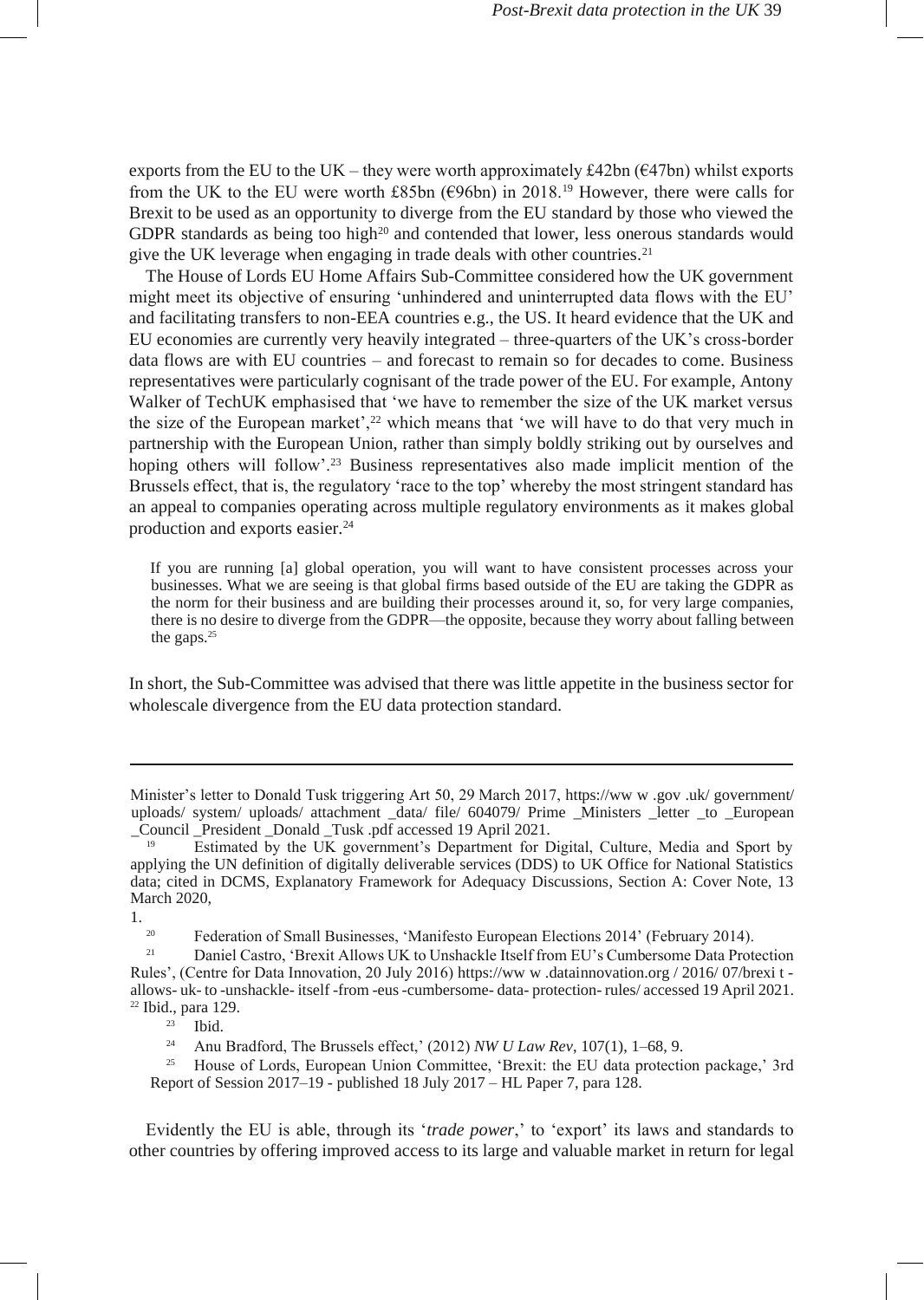compliance. <sup>20</sup> And, the UK's application for an adequacy decision exemplifies that an adequacy decision is often made in the context of an asymmetrical power relationship, with the EU wielding significantly more economic power than the third country, and this dynamic allows the EU to *de facto* impose its legislative framework onto a third country which is seeking to strengthen or, in the case of the UK, dependent upon and seeking to maintain strong economic ties with the EU. The 'behaviour of market actors' also drives this externalisation of EU regulatory policy, an impact Bradford labelled the 'Brussels effect' when describing the EU's 'unilateral regulatory globalisation', that is, the extension of EU regulatory norms and practices beyond the EU territory but outside the structures and institutions of hierarchical public rule-making.<sup>21</sup> As Bradford and Walker have highlighted, multinational corporations are obliged to comply with the GDPR to gain access to the EU market, and as these multinational companies prefer to deal with as few legislative frameworks as possible, they promote through compliance with it, the GDPR as the global regulatory standard, not least to avoid the additional costs of compliance with multiple rules and to gain the economies of scale achieved by promoting compliance with the GDPR. Consequently, trade and market forces were drivers of the UK's continued compliance with EU data protection law, post Brexit.

#### **3.1 Bespoke Data Agreement v Mutual Adequacy Decisions**

The Sub-Committee was further advised that the UK, as a third country, would not benefit from *de jure* recognition of its data protection laws as providing an adequate standard of protection to facilitate EEA-UK personal data transfers, and it therefore considered alternative mechanisms for effectuating such transfers. <sup>22</sup> Specifically, it considered whether posttransition EEA-UK data flows would be best facilitated by either seeking either a partial adequacy decision or a whole country adequacy decision from the European Commission.<sup>23</sup> The Committee also considered, in the alternative, the merits of requiring individual data controllers and processors to adopt their own compliance measures such as model clauses or binding corporate rules.

Expert witnesses confirmed that the UK-established data controllers favoured a whole country (as opposed to sectoral) adequacy decision and continued harmonisation with the EU data protection framework because it would be the 'least burdensome' option and offer 'stability and certainty for businesses', particularly small- and medium-sized UK-based data controllers and processors that could not easily absorb the legal costs associated with drafting and obtaining approval for model clauses or other legal mechanisms to effectuate transfers.<sup>24</sup> It also reported that if the UK were to obtain an adequacy decision from the Commission to facilitate EEA-UK personal data transfers it would have regulatory implications for data transfer agreements between the UK and other third countries because compliance with the

<sup>&</sup>lt;sup>20</sup> Bendiek and Röme (n 8); Müller and Gerda (n 8),  $11-12$ .

<sup>21</sup> Bradford (n 28), 3.

<sup>22</sup> Art 45, GDPR.

<sup>&</sup>lt;sup>23</sup> An (whole country) adequacy decision confirm with binding effects on EEA countries that the level of data protection in the UK is 'essentially equivalent' to that in EU member states such that additional safeguards would not be required nor would UK-based data controllers in be required to individually show compliance with the GDPR to facilitate transfers of personal data from EEA countries to the UK, whereas a partial or sectoral adequacy decision applies only to a particular sector e.g., the commercial sector. See Arts 45(3) and 93(2) of the GDPR for further information on implementing acts.

<sup>&</sup>lt;sup>24</sup> House of Lords, European Union Committee, 'Brexit: the EU data protection package (n 29), Paper 7, Chapter 3, paras 112–115.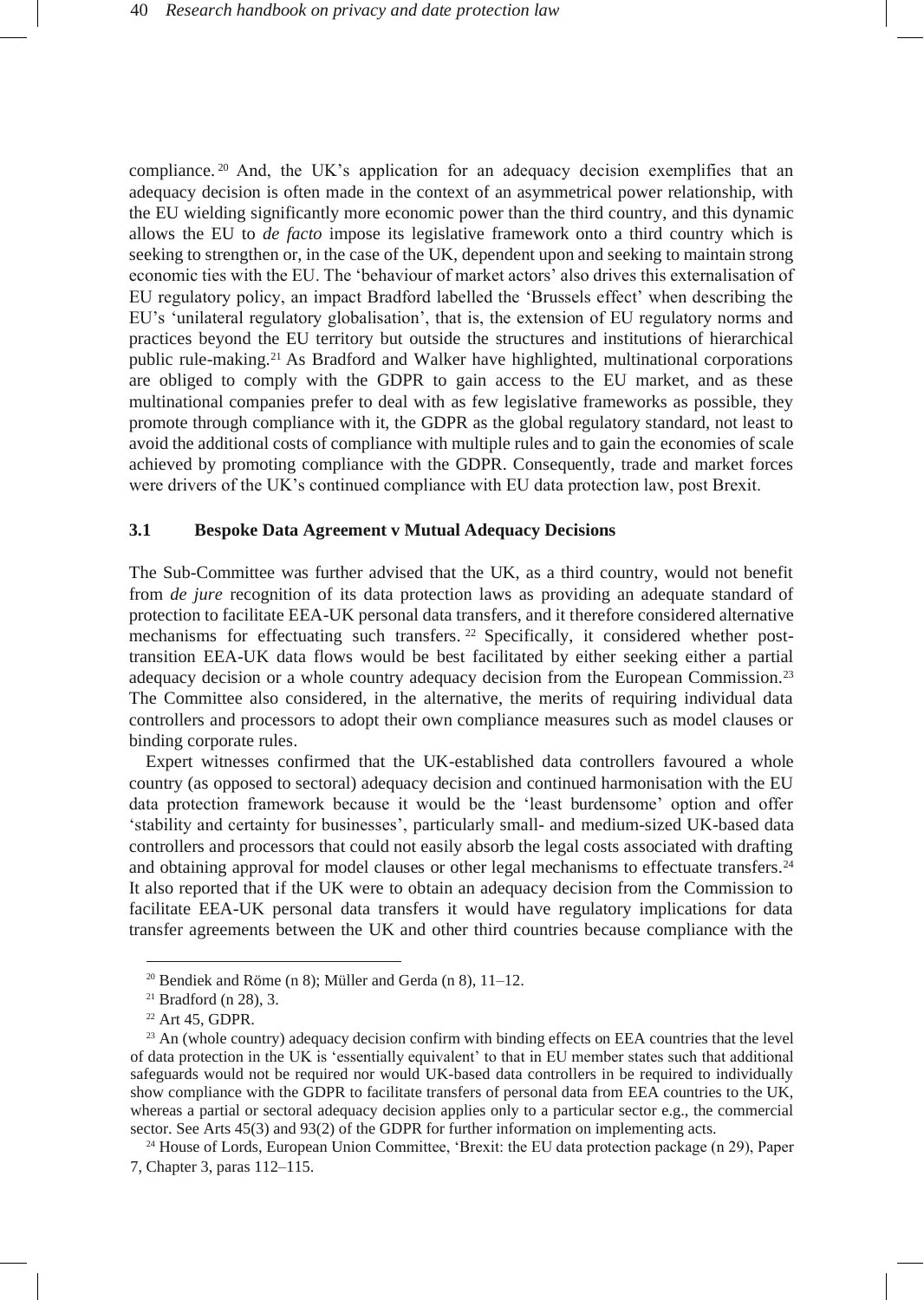onward transfer principle in the GDPR would necessitate restrictions on transfers of personal data of individuals in EEA countries from the UK to countries that do not meet EU data protection standards.

Whilst the Sub-Committee rightly focused on economic considerations, the government also had to give due weight to political considerations to build and maintain government support for the trade negotiations so that Parliament would ratify any deal reached. Some Brexiteers had, in the run up to the Brexit referendum, claimed Brexit would offer a unique opportunity to restore sovereignty by 'freeing' the UK from EU laws and institutions and data protection framework, and that this would be beneficial because 'the EU had imposed data protection requirements' which are 'against British interests',<sup>25</sup> and 'ECJ [European Court of Justice] judgments on data protection issues hobble the growth of internet companies', <sup>26</sup> and were therefore loath to accept EU institutions having any continuing jurisdiction.

In this regard, an adequacy decision would be an anathema as it would necessitate the UK accepting oversight by various EU institutions, for instance, the Commission having the ability to withdraw an adequacy decision, and member states' national data protection authorities having the power to order the suspension of data flows to the UK. The UK would also have to accept the jurisdiction of the European Data Protection Board as a 'rule-taker', that is, the UK would have to accept decisions of the EDPB without representation on the Board, a position likely to be quite unpalatable to those who view Brexit as a complete divorce from EU institutions.<sup>27</sup> And should the UK fail to accept any decision of the EDPB, it may lose its adequacy status. Relatedly, the UK would also have to accept indirect oversight roles by the Council and Parliament because these bodies may at any time request that the Commission amend or withdraw an adequacy decision on the grounds that its enactment exceeds the implementing powers provided for in the GDPR.<sup>28</sup> Moreover, as the EU is an autonomous legal order, any EU-UK adequacy decision made by the Commission could be subject to challenge before the CJEU which holds itself out as the guardian of fundamental rights.<sup>29</sup> Acceptance of

<sup>25</sup> Michael White, 'Why John Whittingdale is politically tone deaf and 30 years out of date,' (*The Guardian Blog*, 9 March 2016), [https://](https://www.theguardian.com/politics/blog/2016/mar/09/why-john-whittingdale-is-politically-tone-deaf-and-30-years-out-of-date) [www](https://www.theguardian.com/politics/blog/2016/mar/09/why-john-whittingdale-is-politically-tone-deaf-and-30-years-out-of-date) [.theguardian](https://www.theguardian.com/politics/blog/2016/mar/09/why-john-whittingdale-is-politically-tone-deaf-and-30-years-out-of-date) [.com/](https://www.theguardian.com/politics/blog/2016/mar/09/why-john-whittingdale-is-politically-tone-deaf-and-30-years-out-of-date) [politics/blog](https://www.theguardian.com/politics/blog/2016/mar/09/why-john-whittingdale-is-politically-tone-deaf-and-30-years-out-of-date) [/2016](https://www.theguardian.com/politics/blog/2016/mar/09/why-john-whittingdale-is-politically-tone-deaf-and-30-years-out-of-date) [/](https://www.theguardian.com/politics/blog/2016/mar/09/why-john-whittingdale-is-politically-tone-deaf-and-30-years-out-of-date) [mar/09](https://www.theguardian.com/politics/blog/2016/mar/09/why-john-whittingdale-is-politically-tone-deaf-and-30-years-out-of-date) [/](https://www.theguardian.com/politics/blog/2016/mar/09/why-john-whittingdale-is-politically-tone-deaf-and-30-years-out-of-date) [why](https://www.theguardian.com/politics/blog/2016/mar/09/why-john-whittingdale-is-politically-tone-deaf-and-30-years-out-of-date) [-john](https://www.theguardian.com/politics/blog/2016/mar/09/why-john-whittingdale-is-politically-tone-deaf-and-30-years-out-of-date) [-whittingdale-](https://www.theguardian.com/politics/blog/2016/mar/09/why-john-whittingdale-is-politically-tone-deaf-and-30-years-out-of-date) [is-](https://www.theguardian.com/politics/blog/2016/mar/09/why-john-whittingdale-is-politically-tone-deaf-and-30-years-out-of-date) [politically-](https://www.theguardian.com/politics/blog/2016/mar/09/why-john-whittingdale-is-politically-tone-deaf-and-30-years-out-of-date) [tone-](https://www.theguardian.com/politics/blog/2016/mar/09/why-john-whittingdale-is-politically-tone-deaf-and-30-years-out-of-date) [deaf-](https://www.theguardian.com/politics/blog/2016/mar/09/why-john-whittingdale-is-politically-tone-deaf-and-30-years-out-of-date) [and-3 0 -years-](https://www.theguardian.com/politics/blog/2016/mar/09/why-john-whittingdale-is-politically-tone-deaf-and-30-years-out-of-date) [out-](https://www.theguardian.com/politics/blog/2016/mar/09/why-john-whittingdale-is-politically-tone-deaf-and-30-years-out-of-date) [of-](https://www.theguardian.com/politics/blog/2016/mar/09/why-john-whittingdale-is-politically-tone-deaf-and-30-years-out-of-date) [date](https://www.theguardian.com/politics/blog/2016/mar/09/why-john-whittingdale-is-politically-tone-deaf-and-30-years-out-of-date) accessed 19 April 2021.

<sup>&</sup>lt;sup>26</sup> Michael Gove, 'Why I'm backing Brexit,' (*The Spectator*, 20 February 2016), [<https://ww](https://www.spectator.co.uk/article/michael-gove-why-i-m-backing-brexit) [w](https://www.spectator.co.uk/article/michael-gove-why-i-m-backing-brexit) [.spectator.c](https://www.spectator.co.uk/article/michael-gove-why-i-m-backing-brexit) [o.uk](https://www.spectator.co.uk/article/michael-gove-why-i-m-backing-brexit) [/](https://www.spectator.co.uk/article/michael-gove-why-i-m-backing-brexit) [article/michae](https://www.spectator.co.uk/article/michael-gove-why-i-m-backing-brexit) [l-](https://www.spectator.co.uk/article/michael-gove-why-i-m-backing-brexit) [gove](https://www.spectator.co.uk/article/michael-gove-why-i-m-backing-brexit) [-why-](https://www.spectator.co.uk/article/michael-gove-why-i-m-backing-brexit) [i-](https://www.spectator.co.uk/article/michael-gove-why-i-m-backing-brexit) [m](https://www.spectator.co.uk/article/michael-gove-why-i-m-backing-brexit) [-backing-](https://www.spectator.co.uk/article/michael-gove-why-i-m-backing-brexit) [brexit](https://www.spectator.co.uk/article/michael-gove-why-i-m-backing-brexit) accessed 19 April 2021.

<sup>27</sup> Andrew Murray, 'Data transfers between the EU and UK post Brexit?,' (2017) *International Data Privacy Law*, 7 (3), 149–164, 151.

<sup>&</sup>lt;sup>28</sup> European Commission, 'How the EU determines if a non-EU country has an adequate level of data protection,[' https://e](https://ec.europa.eu/info/law/law-topic/data-protection/international-dimension-data-protection/adequacy-decisions_en) [c](https://ec.europa.eu/info/law/law-topic/data-protection/international-dimension-data-protection/adequacy-decisions_en) [.europa](https://ec.europa.eu/info/law/law-topic/data-protection/international-dimension-data-protection/adequacy-decisions_en) [.eu/](https://ec.europa.eu/info/law/law-topic/data-protection/international-dimension-data-protection/adequacy-decisions_en) [info/](https://ec.europa.eu/info/law/law-topic/data-protection/international-dimension-data-protection/adequacy-decisions_en) [law/](https://ec.europa.eu/info/law/law-topic/data-protection/international-dimension-data-protection/adequacy-decisions_en) [law](https://ec.europa.eu/info/law/law-topic/data-protection/international-dimension-data-protection/adequacy-decisions_en) [-topic/dat](https://ec.europa.eu/info/law/law-topic/data-protection/international-dimension-data-protection/adequacy-decisions_en) [a](https://ec.europa.eu/info/law/law-topic/data-protection/international-dimension-data-protection/adequacy-decisions_en) [-protection/internationa](https://ec.europa.eu/info/law/law-topic/data-protection/international-dimension-data-protection/adequacy-decisions_en) [l-](https://ec.europa.eu/info/law/law-topic/data-protection/international-dimension-data-protection/adequacy-decisions_en) [dimension](https://ec.europa.eu/info/law/law-topic/data-protection/international-dimension-data-protection/adequacy-decisions_en) [-data](https://ec.europa.eu/info/law/law-topic/data-protection/international-dimension-data-protection/adequacy-decisions_en) [-protection/adequac](https://ec.europa.eu/info/law/law-topic/data-protection/international-dimension-data-protection/adequacy-decisions_en) [y-](https://ec.europa.eu/info/law/law-topic/data-protection/international-dimension-data-protection/adequacy-decisions_en) [decisions](https://ec.europa.eu/info/law/law-topic/data-protection/international-dimension-data-protection/adequacy-decisions_en) [\\_en](https://ec.europa.eu/info/law/law-topic/data-protection/international-dimension-data-protection/adequacy-decisions_en) accessed 19 April 2021; For example, a non-binding resolution by the Committee on Civil Liberties, Justice and Home Affairs (LIBE Committee) of the European Parliament that the Commission suspend the EU-US. Privacy Shield unless and until corrective actions were taken by the US Department of Commerce prompted amendments to the operation of the Privacy shield before a second annual review of the scheme by the Commission.

<sup>29</sup> *Schrems* and *Opinion 1/15* confirm that if the Commission were to enter into an EU-UK adequacy agreement on terms contrary to primary law, including the Charter, then it could be struck down by the ECJ. For a discussion of the crucial role of the CJEU both in negotiating international agreements and in developing the European model of personal data protection and respect for private life. See, Christopher Kuner, A. Court of Justice International agreements, data protection, and EU fundamental rights on the international stage: Opinion 1/15, EU-Canada PNR, (2018) *CML Rev,* 55(3) 857–882; Olivia Tambou, Opinion 1/15 on the EU-Canada Passenger Name Record (PNR) Agreement: PNR Agreements Need to Be Compatible with EU Fundamental Rights, (2018) *European Foreign Affairs Review,* 23 (2), 187–202; Vagelis Papakonstantinou and Paul De Hert, 'The PNR Agreement And Transatlantic Anti-Terrorism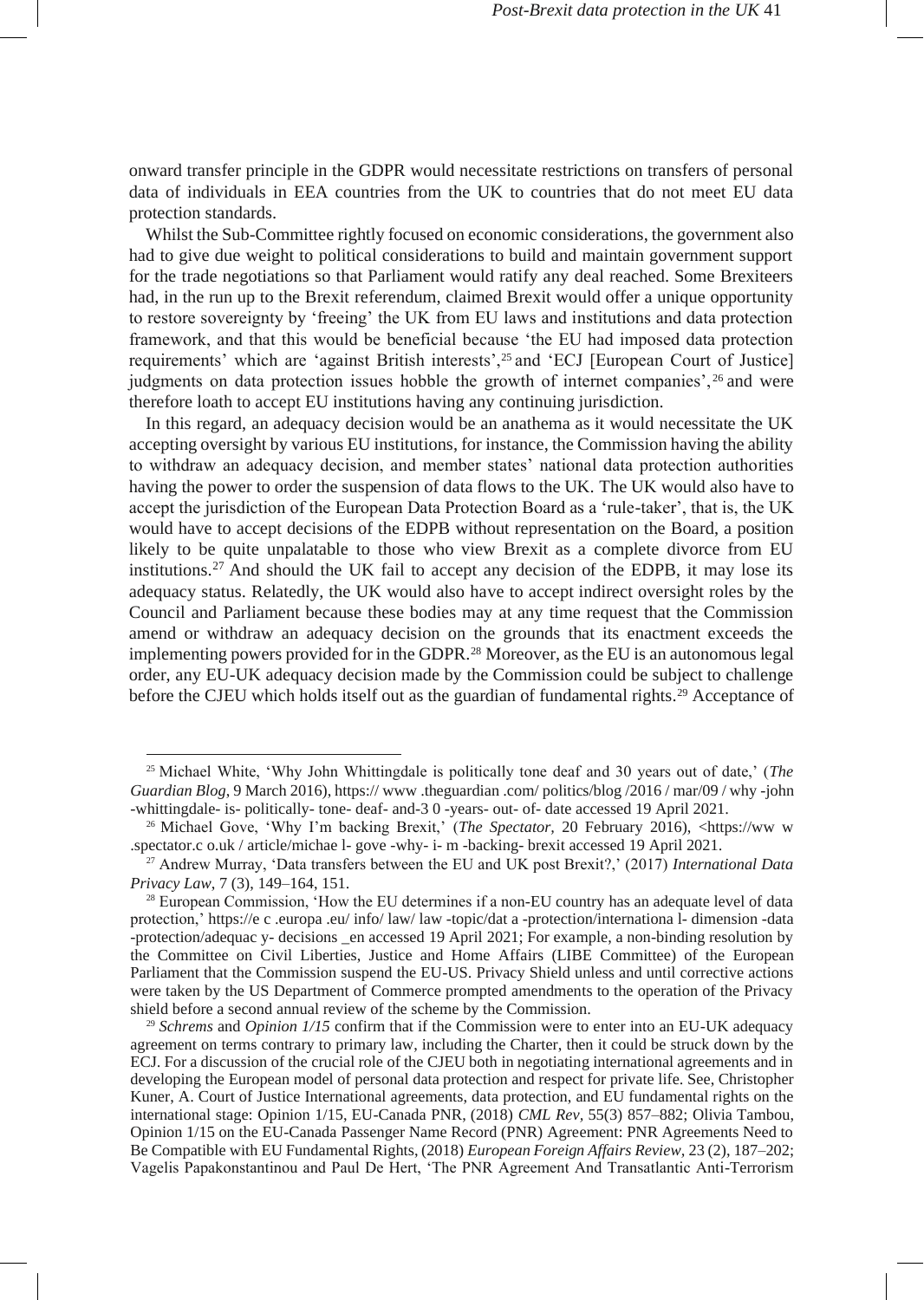this oversight role would represent a major concession by the UK government as it had made ending the jurisdiction of the CJEU a 'red line' issue in early statements on the UK's withdrawal from the EU.<sup>30</sup>

Efforts to reconcile conflict between the UK's economic and political objectives led the UK government to initially pursue a strategy of exceptionalism. It proposed that the UK should receive preferential treatment in the form of a free trade deal with the EU and close cooperation on inter alia law enforcement and criminal justice matters and on security and defence matters, with mutual recognition of each other's data protection laws in the absence of an adequacy assessment.<sup>31</sup> The UK further proposed to deal with data protection disputes through provisions in the trade and cooperation agreement, should one be agreed, instead of the GDPR oversight and enforcement mechanisms; the underlying motivations were to prevent the EU from having the power to unilaterally rescind an adequacy decision thereby immediately halting EU-UK data transfers should the UK be found to be substantially in breach of the GDPR. Various factors were cited in support of these bespoke proposals including compliance with EU data protection laws during the transition period and retention of the GDPR in UK law thereafter.<sup>32</sup>

The exceptionalism approach was roundly and repeatedly rejected by the EU for several reasons, not least because construction of the single market has been accomplished not only through the elimination of barriers to the flow of capital, goods, services and labour, but also by the development of a legal order and corresponding range of measures to regulate economic activity within and across borders, including the GDPR, which regulates data protection in all member states.<sup>33</sup> If the Commission unilaterally agreed to a bespoke data agreement with weaker obligations it could give a third country a competitive trade advantage, and ultimately undermine the single market itself. Accordingly, although the Commission has drafted 'nonnegotiable horizontal provisions for cross-border data flows and for personal data protection' for inclusion in trade agreements with the aim of reducing barriers to trade, such as forced data localisation in a state's territory, it envisages only using them in situations where under the data protection track an adequacy decision cannot be realistically adopted,  $34$  and instead advocates that trade negotiations and applications for an adequacy assessment follow separate but parallel tracks.<sup>35</sup> This approach allows the EU to achieve its goal of promoting the GDPR

<sup>32</sup> Ibid., 8.

<sup>35</sup> In 2018 the European Commission endorsed horizontal provisions for inclusion in trade agreements that allow the EU to tackle protectionist practices in third countries in relation to digital trade while

Co-Operation: No Firm Human Rights Framework On Either Side Of The Atlantic,' (2009) *CML Rev*, 46(3) 885–919.

<sup>&</sup>lt;sup>30</sup> European Parliament, LIBE Committee, Briefing: Personal data protection achievements during the legislative term 2014–2019: the role of the European Parliament, April 2019, [https://ww](https://www.europarl.europa.eu/RegData/etudes/BRIE/2019/608870/IPOL_BRI(2019)608870_EN.pdf) [w](https://www.europarl.europa.eu/RegData/etudes/BRIE/2019/608870/IPOL_BRI(2019)608870_EN.pdf) [.europarl](https://www.europarl.europa.eu/RegData/etudes/BRIE/2019/608870/IPOL_BRI(2019)608870_EN.pdf) [.europa](https://www.europarl.europa.eu/RegData/etudes/BRIE/2019/608870/IPOL_BRI(2019)608870_EN.pdf) [.eu/](https://www.europarl.europa.eu/RegData/etudes/BRIE/2019/608870/IPOL_BRI(2019)608870_EN.pdf) [RegData/etudes](https://www.europarl.europa.eu/RegData/etudes/BRIE/2019/608870/IPOL_BRI(2019)608870_EN.pdf) [/](https://www.europarl.europa.eu/RegData/etudes/BRIE/2019/608870/IPOL_BRI(2019)608870_EN.pdf) [BRIE/](https://www.europarl.europa.eu/RegData/etudes/BRIE/2019/608870/IPOL_BRI(2019)608870_EN.pdf) [2019/](https://www.europarl.europa.eu/RegData/etudes/BRIE/2019/608870/IPOL_BRI(2019)608870_EN.pdf) [608870/](https://www.europarl.europa.eu/RegData/etudes/BRIE/2019/608870/IPOL_BRI(2019)608870_EN.pdf) [IPOL](https://www.europarl.europa.eu/RegData/etudes/BRIE/2019/608870/IPOL_BRI(2019)608870_EN.pdf) [\\_BRI\(2019\)608870](https://www.europarl.europa.eu/RegData/etudes/BRIE/2019/608870/IPOL_BRI(2019)608870_EN.pdf) [\\_EN](https://www.europarl.europa.eu/RegData/etudes/BRIE/2019/608870/IPOL_BRI(2019)608870_EN.pdf) [.pdf](https://www.europarl.europa.eu/RegData/etudes/BRIE/2019/608870/IPOL_BRI(2019)608870_EN.pdf) accessed 19 April 2021, 4.

<sup>&</sup>lt;sup>31</sup> DexEU, The exchange and protection of personal data - a future partnership paper, 24 August 2017, [https://asset](https://assets.publishing.service.gov.uk/government/uploads/system/uploads/attachment_data/file/639853/The_exchange_and_protection_of_personal_data.pdf) [s](https://assets.publishing.service.gov.uk/government/uploads/system/uploads/attachment_data/file/639853/The_exchange_and_protection_of_personal_data.pdf) [.publishing](https://assets.publishing.service.gov.uk/government/uploads/system/uploads/attachment_data/file/639853/The_exchange_and_protection_of_personal_data.pdf) [.service.go](https://assets.publishing.service.gov.uk/government/uploads/system/uploads/attachment_data/file/639853/The_exchange_and_protection_of_personal_data.pdf) [v](https://assets.publishing.service.gov.uk/government/uploads/system/uploads/attachment_data/file/639853/The_exchange_and_protection_of_personal_data.pdf) [.uk/](https://assets.publishing.service.gov.uk/government/uploads/system/uploads/attachment_data/file/639853/The_exchange_and_protection_of_personal_data.pdf) [government/uploads](https://assets.publishing.service.gov.uk/government/uploads/system/uploads/attachment_data/file/639853/The_exchange_and_protection_of_personal_data.pdf) [/system](https://assets.publishing.service.gov.uk/government/uploads/system/uploads/attachment_data/file/639853/The_exchange_and_protection_of_personal_data.pdf) [/uploads](https://assets.publishing.service.gov.uk/government/uploads/system/uploads/attachment_data/file/639853/The_exchange_and_protection_of_personal_data.pdf) [/](https://assets.publishing.service.gov.uk/government/uploads/system/uploads/attachment_data/file/639853/The_exchange_and_protection_of_personal_data.pdf) [attachment\\_data](https://assets.publishing.service.gov.uk/government/uploads/system/uploads/attachment_data/file/639853/The_exchange_and_protection_of_personal_data.pdf) / [file/639853](https://assets.publishing.service.gov.uk/government/uploads/system/uploads/attachment_data/file/639853/The_exchange_and_protection_of_personal_data.pdf) [/Th](https://assets.publishing.service.gov.uk/government/uploads/system/uploads/attachment_data/file/639853/The_exchange_and_protection_of_personal_data.pdf) [e\\_exchang](https://assets.publishing.service.gov.uk/government/uploads/system/uploads/attachment_data/file/639853/The_exchange_and_protection_of_personal_data.pdf) [e\\_an](https://assets.publishing.service.gov.uk/government/uploads/system/uploads/attachment_data/file/639853/The_exchange_and_protection_of_personal_data.pdf) [d](https://assets.publishing.service.gov.uk/government/uploads/system/uploads/attachment_data/file/639853/The_exchange_and_protection_of_personal_data.pdf) [\\_protection\\_o](https://assets.publishing.service.gov.uk/government/uploads/system/uploads/attachment_data/file/639853/The_exchange_and_protection_of_personal_data.pdf) [f](https://assets.publishing.service.gov.uk/government/uploads/system/uploads/attachment_data/file/639853/The_exchange_and_protection_of_personal_data.pdf) [\\_personal\\_dat](https://assets.publishing.service.gov.uk/government/uploads/system/uploads/attachment_data/file/639853/The_exchange_and_protection_of_personal_data.pdf) [a.pdf a](https://assets.publishing.service.gov.uk/government/uploads/system/uploads/attachment_data/file/639853/The_exchange_and_protection_of_personal_data.pdf)ccessed 19 April 2021.

<sup>&</sup>lt;sup>33</sup> Mitchell P. Smith, "Single market, global competition: regulating the European market in a global economy," (2010) *Journal of European Public Policy*, 17(7), 936–953.

<sup>&</sup>lt;sup>34</sup> European Commission, Letter on cross-border data flows and EU trade agreements, 1 Mar. 2018, [http://dat](http://data.consilium.europa.eu/doc/document/ST-6687-2018-INIT/en/pdf) [a](http://data.consilium.europa.eu/doc/document/ST-6687-2018-INIT/en/pdf) [.consilium.europ](http://data.consilium.europa.eu/doc/document/ST-6687-2018-INIT/en/pdf) [a](http://data.consilium.europa.eu/doc/document/ST-6687-2018-INIT/en/pdf) [.eu/](http://data.consilium.europa.eu/doc/document/ST-6687-2018-INIT/en/pdf) [doc/document](http://data.consilium.europa.eu/doc/document/ST-6687-2018-INIT/en/pdf) [/S](http://data.consilium.europa.eu/doc/document/ST-6687-2018-INIT/en/pdf) [T](http://data.consilium.europa.eu/doc/document/ST-6687-2018-INIT/en/pdf) [-6687 -2018 -INIT/](http://data.consilium.europa.eu/doc/document/ST-6687-2018-INIT/en/pdf) [en/](http://data.consilium.europa.eu/doc/document/ST-6687-2018-INIT/en/pdf) [pdf;](http://data.consilium.europa.eu/doc/document/ST-6687-2018-INIT/en/pdf) Art 216 (1) TFEU allows authority for the conclusion of an international agreement to be 'provided for in a legally binding Union act', which would allow EU legislation to set out criteria for data protection agreements with third countries; For more information on the inclusion of horizontal clauses in EU trade agreements see: Svetlana Yakovleva and Kristina Irion, 'Pitching trade against privacy: reconciling EU governance of personal data flows with external trade' *International Data Privacy Law*, (2020).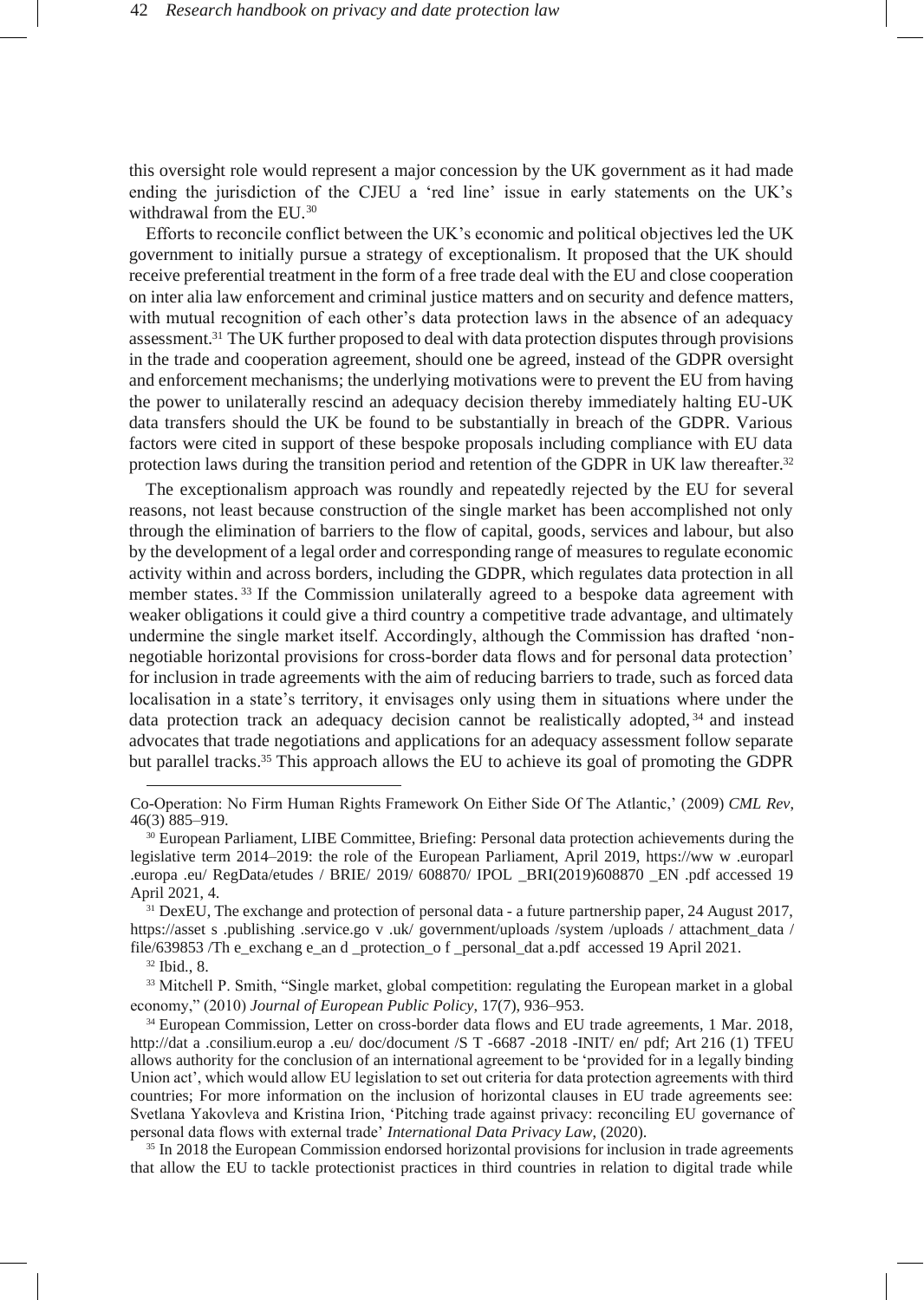as the global standard, whilst simultaneously ensuring that its integrity and competitiveness is not undermined.

Unsurprisingly, Michel Barnier, the then chief negotiator for the EU, dismissed the UK's proposal for bespoke data protection arrangement saying:

The transfer of personal data to the UK will only be possible if the UK provides adequate safeguards. One example to ensure that adequate safeguards are in place is an 'EU adequacy decision'. This is an autonomous EU decision. There can be no system of "mutual recognition" of standards when it comes to the exchange and protection of such data.<sup>36</sup>

Mr Barnier's comments about no system of mutual recognition pre-date a landmark agreement between the EU and Japan to pursue mutual adequacy recognition and must be understood in the context of the UK's proposal for a bespoke adequacy agreement outside the scope of the GDPR adequacy criteria and procedure. His point about an adequacy decision being an autonomous decision remains valid.

The UK government subsequently proposed a new agreement between the EU and UK, that would 'build on a standard adequacy arrangement' and conceded that the Commission would 'conduct an assessment to assure itself that we meet the essential equivalence test provided for in the GDPR'<sup>43</sup> but the UK did not specify how any disputes would be resolved. Unsurprisingly, a few days later, Mr Barnier, once again rejected the UK's proposals. He said that the UK's plans posed 'real problems' and raise a number of legal questions, specifically:

Who would launch an infringement against the United Kingdom in the case of misapplication of GDPR? Who would ensure that the United Kingdom would update its data legislation every time the EU updates GDPR? How can we ensure the uniform interpretation of the rules on data protection on both sides of the Channel? ... [He concluded] the UK must understand that the only possibility for the EU to protect personal data is through an adequacy decision.<sup>37</sup>

He insisted that a post-Brexit data protection agreement could not be divorced from the EU's GDPR rules and procedure on adequacy assessment; the UK would have to agree to submit to an adequacy assessment, and by implication, the UK would have to agree to periodic review of an adequacy decision and oversight by the CJEU.

Thereafter, the UK government published a Technical Note on the benefits of a new data protection agreement in which repeated the case for a bespoke legally binding agreement on the basis that:

ensuring that trade agreements cannot be used to challenge the high level of protection guaranteed by the EU Charter of Fundamental Rights and the EU legislation on the protection of personal data; European Commission, EU horizontal provisions on *Cross-border data flows and protection of personal data and priv[a](http://trade.ec.europa.eu/doclib/docs/2018/july/tradoc_157130.pdf)cy* in the Digital Trade Title of EU trade agreements, [<http://](http://trade.ec.europa.eu/doclib/docs/2018/july/tradoc_157130.pdf) [trade.e](http://trade.ec.europa.eu/doclib/docs/2018/july/tradoc_157130.pdf) [c.europ](http://trade.ec.europa.eu/doclib/docs/2018/july/tradoc_157130.pdf) a [.eu/](http://trade.ec.europa.eu/doclib/docs/2018/july/tradoc_157130.pdf) [doclib/](http://trade.ec.europa.eu/doclib/docs/2018/july/tradoc_157130.pdf) [docs/](http://trade.ec.europa.eu/doclib/docs/2018/july/tradoc_157130.pdf) [2018/july](http://trade.ec.europa.eu/doclib/docs/2018/july/tradoc_157130.pdf) [/trado](http://trade.ec.europa.eu/doclib/docs/2018/july/tradoc_157130.pdf) [c\\_15713 0.pd](http://trade.ec.europa.eu/doclib/docs/2018/july/tradoc_157130.pdf) [f](http://trade.ec.europa.eu/doclib/docs/2018/july/tradoc_157130.pdf)

<sup>36</sup> European Commission, Speech by Michel Barnier at Business Europe Day 2018, Brussels, 1 March 2018, [http://europ](http://europa.eu/rapid/press-release_SPEECH-18-1462_en.htm) [a](http://europa.eu/rapid/press-release_SPEECH-18-1462_en.htm) [.eu/](http://europa.eu/rapid/press-release_SPEECH-18-1462_en.htm) [rapid/pres](http://europa.eu/rapid/press-release_SPEECH-18-1462_en.htm) [s-](http://europa.eu/rapid/press-release_SPEECH-18-1462_en.htm) [release](http://europa.eu/rapid/press-release_SPEECH-18-1462_en.htm) [\\_SPEECH](http://europa.eu/rapid/press-release_SPEECH-18-1462_en.htm) [-18 -1462 \\_en](http://europa.eu/rapid/press-release_SPEECH-18-1462_en.htm) [.htm](http://europa.eu/rapid/press-release_SPEECH-18-1462_en.htm) accessed 19 April 2021, 8. <sup>43</sup> HMG, Framework for the UK-EU partnership Data protection, 25 May 2018, 16–17.

<sup>&</sup>lt;sup>37</sup> European Commission, Speech by Michel Barnier at the 28th Congress of the International Federation for European Law (FIDE), Lisbon, 26 May 2018, SPEECH/18/3962[, http://](http://europa.eu/rapid/press-release_SPEECH-18-3962_en.htm) [europa](http://europa.eu/rapid/press-release_SPEECH-18-3962_en.htm) [.eu/](http://europa.eu/rapid/press-release_SPEECH-18-3962_en.htm) [rapid/](http://europa.eu/rapid/press-release_SPEECH-18-3962_en.htm) [press](http://europa.eu/rapid/press-release_SPEECH-18-3962_en.htm) [-release](http://europa.eu/rapid/press-release_SPEECH-18-3962_en.htm) [\\_SPEECH](http://europa.eu/rapid/press-release_SPEECH-18-3962_en.htm) [-18 -3962 \\_en](http://europa.eu/rapid/press-release_SPEECH-18-3962_en.htm) [.htm](http://europa.eu/rapid/press-release_SPEECH-18-3962_en.htm) accessed 19 April 2021.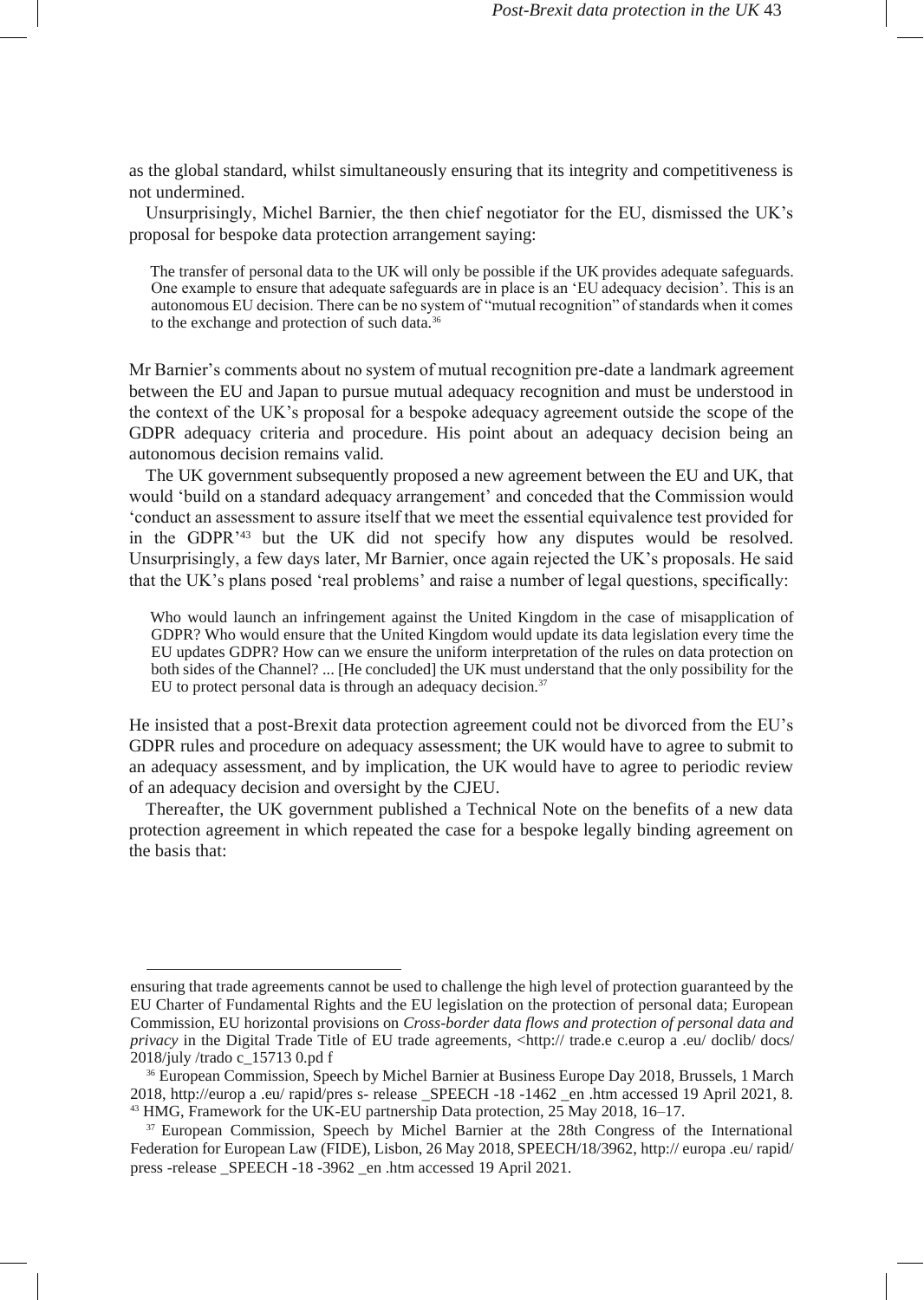a key benefit of such an agreement, over a standard Adequacy Decision, is that we can negotiate the right governance mechanisms for our future data relationship. This could include an agreed approach to the standards applied and their interpretation, and to enforcement and dispute resolution.<sup>38</sup>

It proposed to resolve disputes using the terms of a bespoke agreement with the explicit aim of avoiding a *Schrems*-like scenario, that is, the Commission would not be able to unilaterally suspend or repeal an adequacy decision thereby halting EU-UK data transfers. Subsequently, the UK government published a further paper in which it repeated its proposals but added that, 'The UK is ready to begin preliminary discussions on an adequacy assessment so that a data protection agreement is in place by the end of the implementation period at the latest.'<sup>39</sup>

Given the Commission's consistent refusal to offer the UK a bespoke data protection agreement outside the scope of the GDPR adequacy criteria and procedure, the UK's Exiting the EU Committee proposed a pragmatic solution. It recommended that the UK begin the process of applying for an adequacy decision without delay while continuing to explore the possibility of a bespoke agreement that could ultimately replace an adequacy decision.<sup>40</sup>

The UK pursued this course of action – the political declaration outlined an intention by the UK to seek an adequacy assessment during the transition period with the EU confirming an intention to adopt an adequacy decision by the end of the transition period 'if the applicable conditions are met<sup> $,41$ </sup> that is, should the UK satisfy the 'essentially equivalent' level of protection test. In effect, the trade negotiations and adequacy assessment were conducted on separate, parallel tracks, something the EU could insist upon as the stronger economic party in the negotiations. The EU insisted on this course of action to ensure that the UK could not seek to lower EU data protection standards during any trade negotiations. The Commission takes the view that they should be kept separate 'to keep trade deals uncontroversial',<sup>42</sup> particularly as 'For the EU, privacy is not a commodity to be traded. Data protection is a fundamental right in the EU<sup> $143$ </sup> and protection of fundamental rights is non-negotiable.<sup>44</sup> By divorcing the adequacy assessment from trade talks, the EU maintained a strategic competitive advantage while simultaneously defending its own regulatory principles. And it did so, because as Lynskey observes:

<sup>38</sup> HM Government, Technical Note: Benefits Of A New Data Protection Agreement, 7 June 2018, [https://](https://assets.publishing.service.gov.uk/government/uploads/system/uploads/attachment_data/file/714677/Data_Protection_Technical_Note.pdf) [assets](https://assets.publishing.service.gov.uk/government/uploads/system/uploads/attachment_data/file/714677/Data_Protection_Technical_Note.pdf) [.publishing](https://assets.publishing.service.gov.uk/government/uploads/system/uploads/attachment_data/file/714677/Data_Protection_Technical_Note.pdf) [.service](https://assets.publishing.service.gov.uk/government/uploads/system/uploads/attachment_data/file/714677/Data_Protection_Technical_Note.pdf) [.gov](https://assets.publishing.service.gov.uk/government/uploads/system/uploads/attachment_data/file/714677/Data_Protection_Technical_Note.pdf) [.uk/](https://assets.publishing.service.gov.uk/government/uploads/system/uploads/attachment_data/file/714677/Data_Protection_Technical_Note.pdf) [government/](https://assets.publishing.service.gov.uk/government/uploads/system/uploads/attachment_data/file/714677/Data_Protection_Technical_Note.pdf) [uploads/](https://assets.publishing.service.gov.uk/government/uploads/system/uploads/attachment_data/file/714677/Data_Protection_Technical_Note.pdf) [system/](https://assets.publishing.service.gov.uk/government/uploads/system/uploads/attachment_data/file/714677/Data_Protection_Technical_Note.pdf) uploads/ [attachment](https://assets.publishing.service.gov.uk/government/uploads/system/uploads/attachment_data/file/714677/Data_Protection_Technical_Note.pdf) [\\_data/](https://assets.publishing.service.gov.uk/government/uploads/system/uploads/attachment_data/file/714677/Data_Protection_Technical_Note.pdf) [file/](https://assets.publishing.service.gov.uk/government/uploads/system/uploads/attachment_data/file/714677/Data_Protection_Technical_Note.pdf) [714677/](https://assets.publishing.service.gov.uk/government/uploads/system/uploads/attachment_data/file/714677/Data_Protection_Technical_Note.pdf) [Data](https://assets.publishing.service.gov.uk/government/uploads/system/uploads/attachment_data/file/714677/Data_Protection_Technical_Note.pdf) Protection Technica [l\\_Not](https://assets.publishing.service.gov.uk/government/uploads/system/uploads/attachment_data/file/714677/Data_Protection_Technical_Note.pdf) [e.pdf](https://assets.publishing.service.gov.uk/government/uploads/system/uploads/attachment_data/file/714677/Data_Protection_Technical_Note.pdf) accessed 19 April 2021, para 6.

<sup>&</sup>lt;sup>39</sup> HMG response to the Committee on Exiting the European Union Seventh Report of Session 2017– 18, The progress of the UK's negotiations on EU withdrawal: Data, (HC 1317, 6 Sept. 2018) [https://publication](https://publications.parliament.uk/pa/cm201719/cmselect/cmexeu/1564/156402.htm) [s.parliamen](https://publications.parliament.uk/pa/cm201719/cmselect/cmexeu/1564/156402.htm) [t.uk](https://publications.parliament.uk/pa/cm201719/cmselect/cmexeu/1564/156402.htm) [/](https://publications.parliament.uk/pa/cm201719/cmselect/cmexeu/1564/156402.htm) [pa/](https://publications.parliament.uk/pa/cm201719/cmselect/cmexeu/1564/156402.htm) [cm201719/cmselect](https://publications.parliament.uk/pa/cm201719/cmselect/cmexeu/1564/156402.htm) [/cmexeu](https://publications.parliament.uk/pa/cm201719/cmselect/cmexeu/1564/156402.htm) [/1564](https://publications.parliament.uk/pa/cm201719/cmselect/cmexeu/1564/156402.htm) [/](https://publications.parliament.uk/pa/cm201719/cmselect/cmexeu/1564/156402.htm) [156402](https://publications.parliament.uk/pa/cm201719/cmselect/cmexeu/1564/156402.htm) [.htm a](https://publications.parliament.uk/pa/cm201719/cmselect/cmexeu/1564/156402.htm)ccessed 19 April 2021, para 3.

 $40$  Ibid., para 9.

<sup>41</sup> Political declaration setting out the framework for the future relationship between the European Union and the United Kingdom, OJ 2019 C 384 I/02.

<sup>42</sup> Jakob Hanke Vela, Joanna Plucinska and Hans von der Burchard, 'EU trade, the Martin Selmayr way,' (*Politico*, 21 Feb. 2018).

 $43$  Ibid.

<sup>44</sup> The EU similarly excluded data protection from the remit of the Transatlantic Trade and Investment Partnership (TTIP) negotiations (on a proposed trade agreement between the E U and the US), at least in part because of concerns that the talks would put downward pressure on European standards, something the Commission was been unwilling to countenance; James Fontanella-Khan, 'Data protection ruled out of EU-US trade talks', (*Financial Times*, 4 November 2013); Jakob Hanke Vela, Joanna Plucinska and Hans von der Burchard, 'EU trade, the Martin Selmayr way,' (*Politico*, 21 Feb. 2018).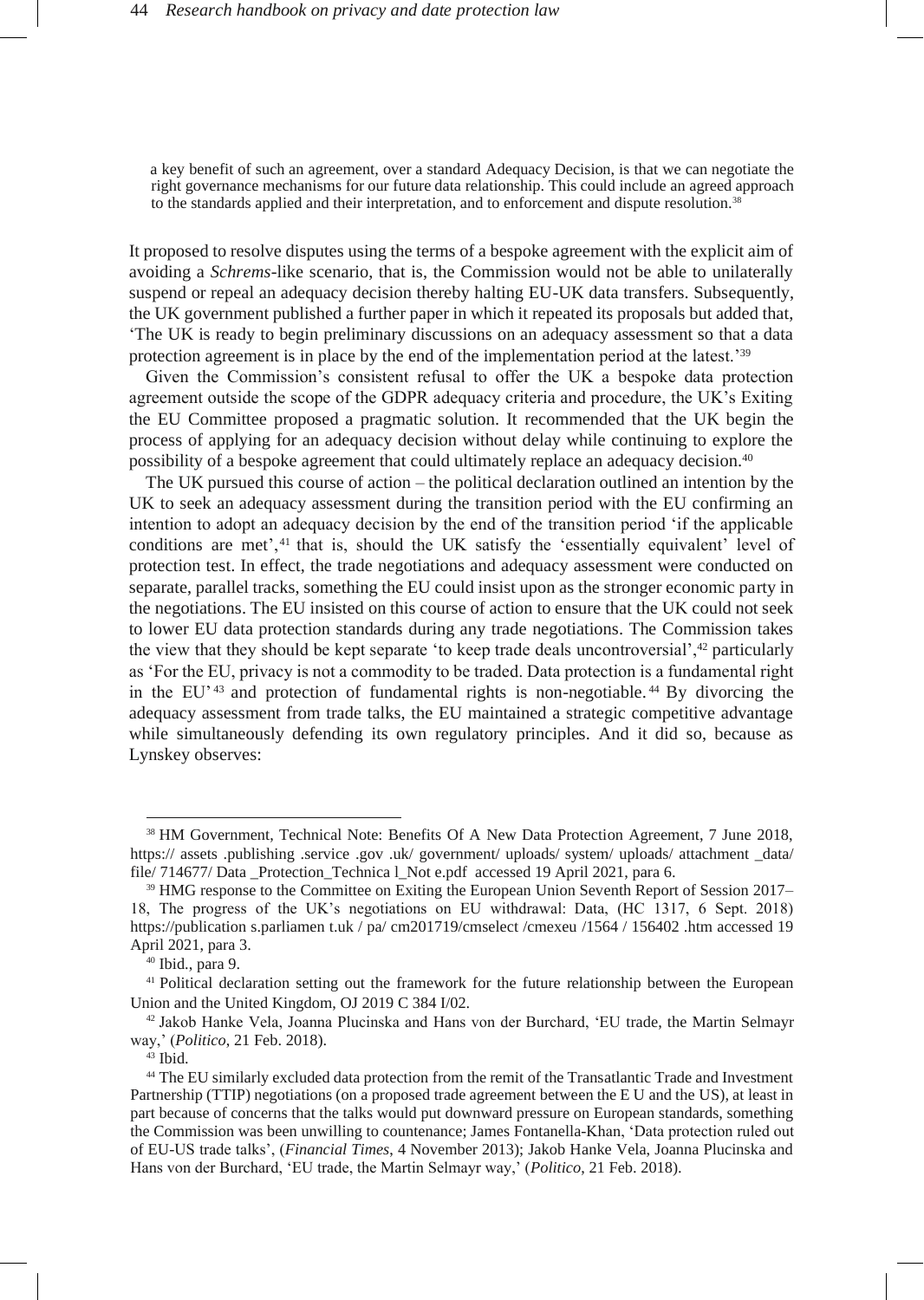in data protection law, although there is no reference to mutual trust in the GDPR or the 1995 Directive, it is the assumed mutual respect for fundamental rights standards (provided for in EU secondary legislation) that facilitates the 'free movement' of personal data within EU Member States, without need for formal adequacy findings.<sup>45</sup>

Such trust does not automatically exist in relation to third countries, rather it must be built through formal legal relationships; and as Lynskey notes, it is this change in status i.e., from trusted member state to third country that explains why 'on the eve of the end of the transition period the UK is de facto "adequate" as an EU Member State while the following day it is not'.<sup>46</sup> The UK applying for and obtaining an adequacy decision would restore that trust.

The need to build trust through a legal mechanism also explains why the Political Declaration further stated that the UK 'will take steps to ensure comparable facilitation of personal data flows to the [European] Union' signalling an intention on the part of the UK to pursue mutual adequacy recognition arrangements.<sup>47</sup> The UK, as sovereign state, is equally entitled to assess the adequacy of protection provided by EU member states and any other country seeking to engage in data transfers with it.

### 4. THE TRADE AND COOPERATION AGREEMENT

On 24 December 2020, after ten rounds of negotiations during an eight-month period, and a mere seven days before the Transition Period was due to end, after which the UK would have commenced trading with the EU on a 'no-deal' basis, that is on World Trade Organisation terms that would have been very economically damaging for both parties, the UK and EU agreed upon the terms a Trade and Cooperation Agreement (TCA). The TCA was signed by both parties on 30 December 2020. On that date the UK Parliament approved it and it was implemented it into UK law by the enactment of the European Union (Future Relationship) Act 2020. It was applied on a provisional basis within the EU from 1 January 2021 until it entered into force on 1 May 2021 after ratification, by the Council of the EU and the EU Parliament.<sup>48</sup>

While it is less wide-ranging than many had hoped for, it does at least provide a measure of certainty in some respects – not least in relation to the avoidance of tariffs or quotas on goods passing between the UK and the EU. It also provides for limited mutual market access in services (subject to further negotiations on certain aspects e.g., equivalence for financial services), as well as for cooperation mechanisms in a range of policy areas, including data protection and transitional provisions about EU access to UK fisheries, and UK participation in some EU programmes.

<sup>45</sup> Orla Lynskey, Extraterritorial Impact in Data Protection Law through an EU Law Lens, *DCU Brexit Institute Working Paper* Series – No 8/2020, 12.

<sup>46</sup> Ibid., 6.

<sup>47</sup> HMG, Political Declaration Setting Out The Framework For The Future Relationship Between The European Union And The United Kingdom, (19th October 2019[\) https://asset](https://assets.publishing.service.gov.uk/government/uploads/system/uploads/attachment_data/file/840656/Political_Declaration_setting_out_the_framework_for_the_future_relationship_between_the_European_Union_and_the_United_Kingdom.pdf) [s.publishin](https://assets.publishing.service.gov.uk/government/uploads/system/uploads/attachment_data/file/840656/Political_Declaration_setting_out_the_framework_for_the_future_relationship_between_the_European_Union_and_the_United_Kingdom.pdf) [g](https://assets.publishing.service.gov.uk/government/uploads/system/uploads/attachment_data/file/840656/Political_Declaration_setting_out_the_framework_for_the_future_relationship_between_the_European_Union_and_the_United_Kingdom.pdf) [.service](https://assets.publishing.service.gov.uk/government/uploads/system/uploads/attachment_data/file/840656/Political_Declaration_setting_out_the_framework_for_the_future_relationship_between_the_European_Union_and_the_United_Kingdom.pdf) [.gov](https://assets.publishing.service.gov.uk/government/uploads/system/uploads/attachment_data/file/840656/Political_Declaration_setting_out_the_framework_for_the_future_relationship_between_the_European_Union_and_the_United_Kingdom.pdf) [.uk/](https://assets.publishing.service.gov.uk/government/uploads/system/uploads/attachment_data/file/840656/Political_Declaration_setting_out_the_framework_for_the_future_relationship_between_the_European_Union_and_the_United_Kingdom.pdf) [government/](https://assets.publishing.service.gov.uk/government/uploads/system/uploads/attachment_data/file/840656/Political_Declaration_setting_out_the_framework_for_the_future_relationship_between_the_European_Union_and_the_United_Kingdom.pdf) [uploads/](https://assets.publishing.service.gov.uk/government/uploads/system/uploads/attachment_data/file/840656/Political_Declaration_setting_out_the_framework_for_the_future_relationship_between_the_European_Union_and_the_United_Kingdom.pdf) [system/uploads](https://assets.publishing.service.gov.uk/government/uploads/system/uploads/attachment_data/file/840656/Political_Declaration_setting_out_the_framework_for_the_future_relationship_between_the_European_Union_and_the_United_Kingdom.pdf) [/attachmen](https://assets.publishing.service.gov.uk/government/uploads/system/uploads/attachment_data/file/840656/Political_Declaration_setting_out_the_framework_for_the_future_relationship_between_the_European_Union_and_the_United_Kingdom.pdf) [t\\_data](https://assets.publishing.service.gov.uk/government/uploads/system/uploads/attachment_data/file/840656/Political_Declaration_setting_out_the_framework_for_the_future_relationship_between_the_European_Union_and_the_United_Kingdom.pdf) [/](https://assets.publishing.service.gov.uk/government/uploads/system/uploads/attachment_data/file/840656/Political_Declaration_setting_out_the_framework_for_the_future_relationship_between_the_European_Union_and_the_United_Kingdom.pdf) [file/](https://assets.publishing.service.gov.uk/government/uploads/system/uploads/attachment_data/file/840656/Political_Declaration_setting_out_the_framework_for_the_future_relationship_between_the_European_Union_and_the_United_Kingdom.pdf) [840656/](https://assets.publishing.service.gov.uk/government/uploads/system/uploads/attachment_data/file/840656/Political_Declaration_setting_out_the_framework_for_the_future_relationship_between_the_European_Union_and_the_United_Kingdom.pdf) [Political\\_Declaratio](https://assets.publishing.service.gov.uk/government/uploads/system/uploads/attachment_data/file/840656/Political_Declaration_setting_out_the_framework_for_the_future_relationship_between_the_European_Union_and_the_United_Kingdom.pdf) [n](https://assets.publishing.service.gov.uk/government/uploads/system/uploads/attachment_data/file/840656/Political_Declaration_setting_out_the_framework_for_the_future_relationship_between_the_European_Union_and_the_United_Kingdom.pdf) [\\_setting](https://assets.publishing.service.gov.uk/government/uploads/system/uploads/attachment_data/file/840656/Political_Declaration_setting_out_the_framework_for_the_future_relationship_between_the_European_Union_and_the_United_Kingdom.pdf) [\\_out](https://assets.publishing.service.gov.uk/government/uploads/system/uploads/attachment_data/file/840656/Political_Declaration_setting_out_the_framework_for_the_future_relationship_between_the_European_Union_and_the_United_Kingdom.pdf) [\\_the](https://assets.publishing.service.gov.uk/government/uploads/system/uploads/attachment_data/file/840656/Political_Declaration_setting_out_the_framework_for_the_future_relationship_between_the_European_Union_and_the_United_Kingdom.pdf) [\\_framework](https://assets.publishing.service.gov.uk/government/uploads/system/uploads/attachment_data/file/840656/Political_Declaration_setting_out_the_framework_for_the_future_relationship_between_the_European_Union_and_the_United_Kingdom.pdf) [\\_for](https://assets.publishing.service.gov.uk/government/uploads/system/uploads/attachment_data/file/840656/Political_Declaration_setting_out_the_framework_for_the_future_relationship_between_the_European_Union_and_the_United_Kingdom.pdf) [\\_the](https://assets.publishing.service.gov.uk/government/uploads/system/uploads/attachment_data/file/840656/Political_Declaration_setting_out_the_framework_for_the_future_relationship_between_the_European_Union_and_the_United_Kingdom.pdf) [\\_future](https://assets.publishing.service.gov.uk/government/uploads/system/uploads/attachment_data/file/840656/Political_Declaration_setting_out_the_framework_for_the_future_relationship_between_the_European_Union_and_the_United_Kingdom.pdf) [\\_relationship](https://assets.publishing.service.gov.uk/government/uploads/system/uploads/attachment_data/file/840656/Political_Declaration_setting_out_the_framework_for_the_future_relationship_between_the_European_Union_and_the_United_Kingdom.pdf) [\\_between](https://assets.publishing.service.gov.uk/government/uploads/system/uploads/attachment_data/file/840656/Political_Declaration_setting_out_the_framework_for_the_future_relationship_between_the_European_Union_and_the_United_Kingdom.pdf) [\\_the](https://assets.publishing.service.gov.uk/government/uploads/system/uploads/attachment_data/file/840656/Political_Declaration_setting_out_the_framework_for_the_future_relationship_between_the_European_Union_and_the_United_Kingdom.pdf) [\\_European](https://assets.publishing.service.gov.uk/government/uploads/system/uploads/attachment_data/file/840656/Political_Declaration_setting_out_the_framework_for_the_future_relationship_between_the_European_Union_and_the_United_Kingdom.pdf) [\\_Union](https://assets.publishing.service.gov.uk/government/uploads/system/uploads/attachment_data/file/840656/Political_Declaration_setting_out_the_framework_for_the_future_relationship_between_the_European_Union_and_the_United_Kingdom.pdf) [\\_and](https://assets.publishing.service.gov.uk/government/uploads/system/uploads/attachment_data/file/840656/Political_Declaration_setting_out_the_framework_for_the_future_relationship_between_the_European_Union_and_the_United_Kingdom.pdf) [\\_the](https://assets.publishing.service.gov.uk/government/uploads/system/uploads/attachment_data/file/840656/Political_Declaration_setting_out_the_framework_for_the_future_relationship_between_the_European_Union_and_the_United_Kingdom.pdf) [\\_United](https://assets.publishing.service.gov.uk/government/uploads/system/uploads/attachment_data/file/840656/Political_Declaration_setting_out_the_framework_for_the_future_relationship_between_the_European_Union_and_the_United_Kingdom.pdf) [\\_Kingdom](https://assets.publishing.service.gov.uk/government/uploads/system/uploads/attachment_data/file/840656/Political_Declaration_setting_out_the_framework_for_the_future_relationship_between_the_European_Union_and_the_United_Kingdom.pdf) [.pdf a](https://assets.publishing.service.gov.uk/government/uploads/system/uploads/attachment_data/file/840656/Political_Declaration_setting_out_the_framework_for_the_future_relationship_between_the_European_Union_and_the_United_Kingdom.pdf)ccessed 19 April 2021.

<sup>&</sup>lt;sup>48</sup> Art 217 TFEU; The European Parliament voted by a majority of 655 in favour of the TCA on 27 April 2021. On 29 April 2021, the Council adopted a decision on the conclusion of the agreement, the final step in the EU's ratification process.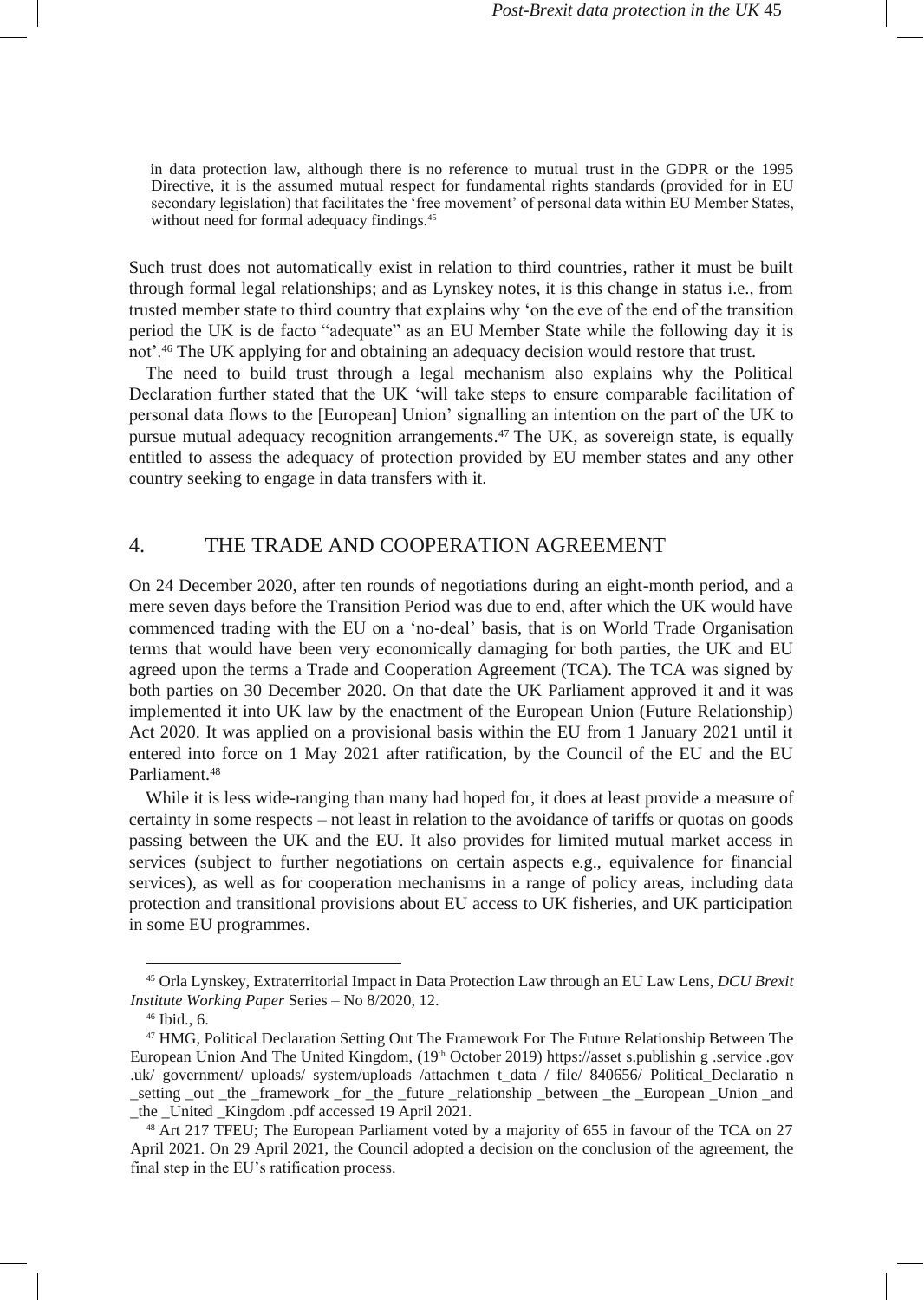More specifically, Title III sets out the basis for the EU and the UK to cooperate on digital trade, i.e., trade carried out by 'electronic means'.<sup>49</sup> It is based on a reaffirmation by each party of their respect for the Universal Declaration of Human Rights and other international human rights treaties to which they are parties.  $50$  And there is an express affirmation of the commitment of each party to high levels of personal data protection, alongside a commitment to work together to promote high international standards and to engage in dialogue, the exchange of expertise, and cooperation on enforcement. <sup>51</sup> The TCA also states that both the UK and the EU agree not to restrict cross border data flows. There is a list of the types of provisions that would count as a restriction – ranging from data localisation provisions, through to requirements to use locally certified or approved computing facilities.<sup>52</sup>

One element of the TCA that drew criticism was the failure by the Commission to faithfully reproduce in the text of TCA horizontal EU provisions on cross-border data flows and protection of personal data and privacy in the Digital Trade Title of EU trade agreements endorsed by the European Commission in 2018.<sup>53</sup> The relevant clauses in the TCA do not state that data protection is a fundamental right which could lead to arguments that it does not warrant the same level of protection as other fundamental rights, not least because a second clause contains wording that could give rise to conflict if EU laws protecting privacy and related to data protection were challenged in a trade dispute as the EU would need to justify its data protection and privacy laws under strict tests based on Article XIV of the General Agreement on Trade in Services.<sup>61</sup>

Whilst the Commission's actions, in 'watering down' the horizontal clauses were expedient in bringing UK-EU trade negotiations to a conclusion, and are moot now that the UK has secured an adequacy decision and data transfers have been brought under the GDPR framework, the Commission's approach could prove short-sighted should other third countries such as Australia who are engaging in trade negotiations with the EU seek to negotiate the inclusion of similarly broad horizontal provisions in any trade agreement it secures with the EU. Repeated inclusions of such clauses in trade negotiations could have the effect of 'watering down' the EU's high standards of data protection over time, if the third country did not also proceed to seek an EU adequacy assessment. Unsurprisingly, the European Data Protection Supervisor expressed regret and concern that 'In amending the legal wording of the horizontal provisions, the TCA unnecessarily creates legal uncertainty as to the Union's position on the protection of personal data in connection with EU trade agreements and risks creating friction with the EU data protection legal framework.'<sup>54</sup> In an effort to calm the waters¥ and reassert the EU's commitment to high standards of data protection the EDPS has invited the Commission to 'clearly reiterate its commitment to the horizontal provisions as the only basis

<sup>54</sup> EDPS, EDPS Opinion on the conclusion of the EU and UK trade agreement and the EU and UK exchange of classified information agreement, Opinion 3/2021, (22 February 2021)[, https://edp](https://edps.europa.eu/system/files/2021-02/2021_02_22_opinion_eu_uk_tca_en.pdf) [s](https://edps.europa.eu/system/files/2021-02/2021_02_22_opinion_eu_uk_tca_en.pdf) [.europa](https://edps.europa.eu/system/files/2021-02/2021_02_22_opinion_eu_uk_tca_en.pdf) [.eu/](https://edps.europa.eu/system/files/2021-02/2021_02_22_opinion_eu_uk_tca_en.pdf) [system/](https://edps.europa.eu/system/files/2021-02/2021_02_22_opinion_eu_uk_tca_en.pdf) [files/202](https://edps.europa.eu/system/files/2021-02/2021_02_22_opinion_eu_uk_tca_en.pdf) [1](https://edps.europa.eu/system/files/2021-02/2021_02_22_opinion_eu_uk_tca_en.pdf) [-02/ 2021](https://edps.europa.eu/system/files/2021-02/2021_02_22_opinion_eu_uk_tca_en.pdf) [\\_02 \\_22 \\_opinion](https://edps.europa.eu/system/files/2021-02/2021_02_22_opinion_eu_uk_tca_en.pdf) [\\_eu](https://edps.europa.eu/system/files/2021-02/2021_02_22_opinion_eu_uk_tca_en.pdf) [\\_uk](https://edps.europa.eu/system/files/2021-02/2021_02_22_opinion_eu_uk_tca_en.pdf) [\\_tca\\_e](https://edps.europa.eu/system/files/2021-02/2021_02_22_opinion_eu_uk_tca_en.pdf) [n](https://edps.europa.eu/system/files/2021-02/2021_02_22_opinion_eu_uk_tca_en.pdf) [.pdf,](https://edps.europa.eu/system/files/2021-02/2021_02_22_opinion_eu_uk_tca_en.pdf) 8.

<sup>49</sup> Art DIGIT.2, TCA.

<sup>50</sup> Art COMPROV.4, TCA.

<sup>51</sup> COMPROV.19, TCA

<sup>&</sup>lt;sup>52</sup> The provision is to be reviewed three years; Art 6, TCA.

<sup>53</sup> European Commission, 'Horizontal Provisions on Cross-border Data Flows and Personal Data Protection' (news release of 18 May 2018[\) http://e](http://ec.europa.eu/newsroom/just/item-detail.cfm?item_id=627665) [c](http://ec.europa.eu/newsroom/just/item-detail.cfm?item_id=627665) [.europa](http://ec.europa.eu/newsroom/just/item-detail.cfm?item_id=627665) [.eu/](http://ec.europa.eu/newsroom/just/item-detail.cfm?item_id=627665) [newsroom/](http://ec.europa.eu/newsroom/just/item-detail.cfm?item_id=627665) [just/](http://ec.europa.eu/newsroom/just/item-detail.cfm?item_id=627665) [item-](http://ec.europa.eu/newsroom/just/item-detail.cfm?item_id=627665) [detail.cf](http://ec.europa.eu/newsroom/just/item-detail.cfm?item_id=627665) [m](http://ec.europa.eu/newsroom/just/item-detail.cfm?item_id=627665) [?item](http://ec.europa.eu/newsroom/just/item-detail.cfm?item_id=627665) [\\_id](http://ec.europa.eu/newsroom/just/item-detail.cfm?item_id=627665) [= 627665](http://ec.europa.eu/newsroom/just/item-detail.cfm?item_id=627665) accessed 31 May 2021; See also: European Commission, EU proposal for provisions on Cross-border data flows and protection of personal data and privacy[, http://](http://trade.ec.europa.eu/doclib/docs/2018/july/tradoc_157130.pdf) [trade](http://trade.ec.europa.eu/doclib/docs/2018/july/tradoc_157130.pdf) [.ec](http://trade.ec.europa.eu/doclib/docs/2018/july/tradoc_157130.pdf) [.europa](http://trade.ec.europa.eu/doclib/docs/2018/july/tradoc_157130.pdf) [.eu/](http://trade.ec.europa.eu/doclib/docs/2018/july/tradoc_157130.pdf) [doclib/](http://trade.ec.europa.eu/doclib/docs/2018/july/tradoc_157130.pdf) [docs/](http://trade.ec.europa.eu/doclib/docs/2018/july/tradoc_157130.pdf) [2018/](http://trade.ec.europa.eu/doclib/docs/2018/july/tradoc_157130.pdf) [july/trado](http://trade.ec.europa.eu/doclib/docs/2018/july/tradoc_157130.pdf) [c](http://trade.ec.europa.eu/doclib/docs/2018/july/tradoc_157130.pdf) [\\_157130 .pdf](http://trade.ec.europa.eu/doclib/docs/2018/july/tradoc_157130.pdf) accessed 31 May 2021. <sup>61</sup> Title X.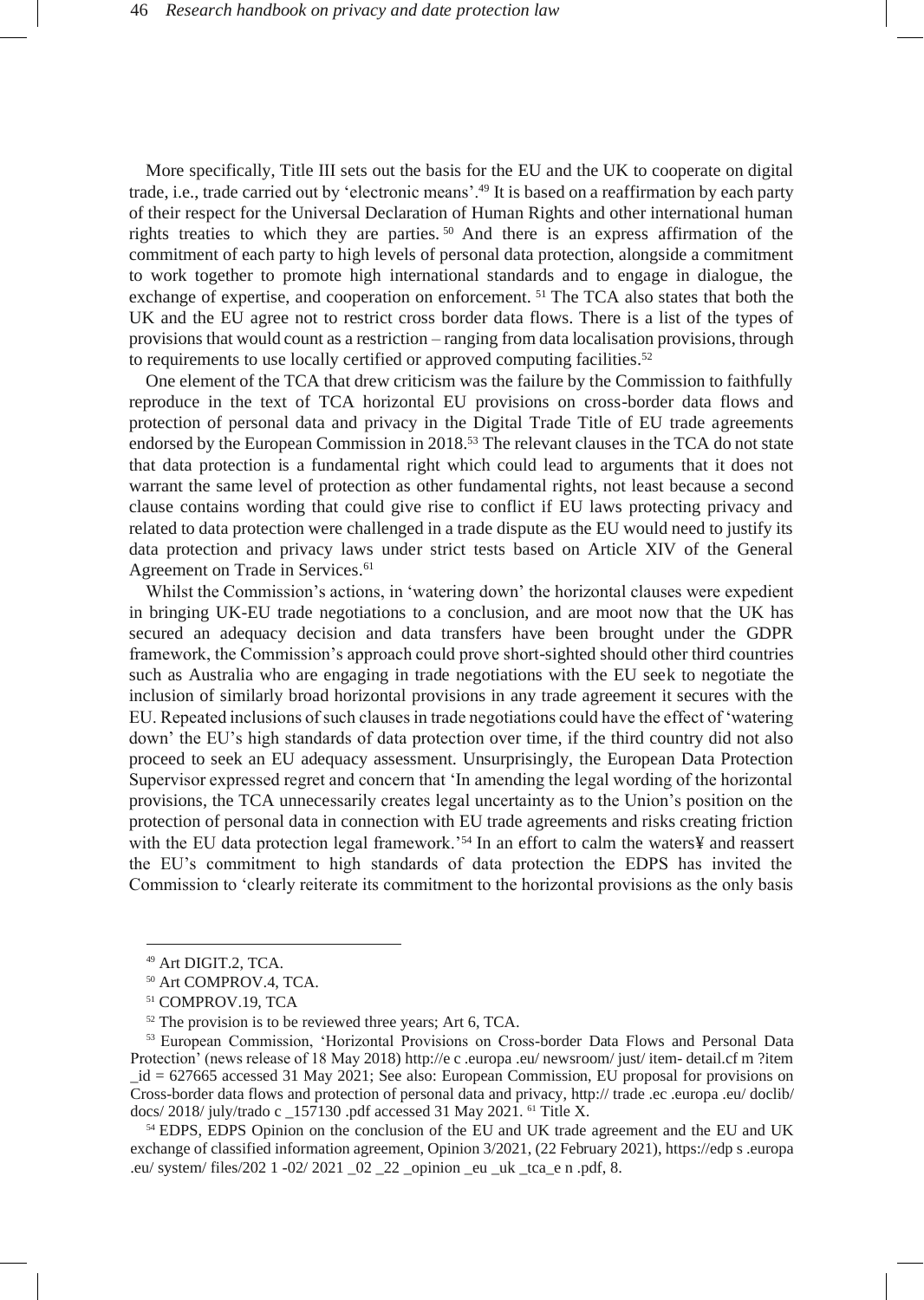for future trade agreements by the EU with other third countries, and [to confirm] that personal data protection and privacy rights will not be up for negotiation'.<sup>55</sup>

#### **4.1 TCA Transitional Data Protection Arrangements**

The Trade and Cooperation Agreement does not, however, include an adequacy decision to facilitate EEU-UK personal data transfers. A Declaration attached to the TCA recorded the European Commission's intention to 'promptly launch the procedure for the adoption of adequacy decisions with respect to the UK under the General Data Protection Regulation', once the adequacy assessment process was complete.<sup>56</sup> The TCA is silent on adequacy because as explained above, an adequacy assessment is a separate process. And although the Commission had agreed to commence its assessment of UK adequacy, using the powers conferred to it by Article 45(3) of the GDPR, in parallel with the trade negotiations, the assessment was not complete by the time the negotiations ended.

To avoid a data protection 'cliff-edge' the TCA contained further transitional arrangements to facilitate EEA-UK transfers pending the outcome of the adequacy assessment. It provided that the UK would not be treated as a third country for GDPR purposes for a 'specified period' that began on 1 January 2021 and would end either on the date on which an adequacy decision in relation to the UK was adopted by the European Commission under Article 45(3) of the GDPR, or after four months (i.e., until 1 May2021), a period which could be extended by two months by agreement, i.e., until 1 July 2021, if extra time were needed to complete the assessment.<sup>57</sup>

However, the transition period was conditional on the UK not amending its data protection legislation or exercising 'designated powers' such as recognising other third countries as adequate for data transfer purposes, or approving new codes of conduct, certification mechanisms, binding corporate rules, standard contractual clauses or administrative arrangements during the 'specified period,' since changes could jeopardise a finding of adequacy.<sup>58</sup> The only permitted changes were those made to ensure alignment with rules applicable in the EU, for example recognising the new Standard Contractual Clauses (SCC), when adopted by the EU.<sup>59</sup> If the UK otherwise changed its data protection laws or exercised any of the designated powers without consent, the bridging mechanism and specified period would automatically end.

<sup>55</sup> Ibid., 10–11; See also: Svetlana Yakovleva, Kristina Irion, 'Pitching trade against privacy: reconciling EU governance of personal data flows with external trade' (2020) International Data Privacy Law, 10(3), 201–221.

<sup>&</sup>lt;sup>56</sup> Declarations referred to in the Council Decision on the signing on behalf of the Union, and on a provisional application of the Trade and Cooperation Agreement and of the Agreement concerning security procedures for exchanging and protecting classified information, Declaration on The Adoption of Adequacy Decisions with Respect to The United Kingdom, Official Journal of the European Union L 444/1475, 31.12.2020

<sup>57</sup> Art FINPROV.10A (1) and (2), TCA.

<sup>58</sup> Art FINPROV.10A (3), TCA.

<sup>59</sup> EU Commission, 'Data Protection -Standard Contractual Clauses for Transferring Personal Data to Non-EU Countries (Implementing Act)' (*Have your say*) [https://e](https://ec.europa.eu/info/law/better-regulation/have-your-say/initiatives/12741-Commission-Implementing-Decision-on-standard-contractual-clauses-for-the-transfer-of-personal-data-to-third-countries) [c](https://ec.europa.eu/info/law/better-regulation/have-your-say/initiatives/12741-Commission-Implementing-Decision-on-standard-contractual-clauses-for-the-transfer-of-personal-data-to-third-countries) [.europa](https://ec.europa.eu/info/law/better-regulation/have-your-say/initiatives/12741-Commission-Implementing-Decision-on-standard-contractual-clauses-for-the-transfer-of-personal-data-to-third-countries) [.eu/](https://ec.europa.eu/info/law/better-regulation/have-your-say/initiatives/12741-Commission-Implementing-Decision-on-standard-contractual-clauses-for-the-transfer-of-personal-data-to-third-countries) [info/](https://ec.europa.eu/info/law/better-regulation/have-your-say/initiatives/12741-Commission-Implementing-Decision-on-standard-contractual-clauses-for-the-transfer-of-personal-data-to-third-countries) [law/](https://ec.europa.eu/info/law/better-regulation/have-your-say/initiatives/12741-Commission-Implementing-Decision-on-standard-contractual-clauses-for-the-transfer-of-personal-data-to-third-countries) [better](https://ec.europa.eu/info/law/better-regulation/have-your-say/initiatives/12741-Commission-Implementing-Decision-on-standard-contractual-clauses-for-the-transfer-of-personal-data-to-third-countries)[regulation/](https://ec.europa.eu/info/law/better-regulation/have-your-say/initiatives/12741-Commission-Implementing-Decision-on-standard-contractual-clauses-for-the-transfer-of-personal-data-to-third-countries) [have](https://ec.europa.eu/info/law/better-regulation/have-your-say/initiatives/12741-Commission-Implementing-Decision-on-standard-contractual-clauses-for-the-transfer-of-personal-data-to-third-countries) [-your](https://ec.europa.eu/info/law/better-regulation/have-your-say/initiatives/12741-Commission-Implementing-Decision-on-standard-contractual-clauses-for-the-transfer-of-personal-data-to-third-countries) [-say/](https://ec.europa.eu/info/law/better-regulation/have-your-say/initiatives/12741-Commission-Implementing-Decision-on-standard-contractual-clauses-for-the-transfer-of-personal-data-to-third-countries) [initiatives/](https://ec.europa.eu/info/law/better-regulation/have-your-say/initiatives/12741-Commission-Implementing-Decision-on-standard-contractual-clauses-for-the-transfer-of-personal-data-to-third-countries) [12741](https://ec.europa.eu/info/law/better-regulation/have-your-say/initiatives/12741-Commission-Implementing-Decision-on-standard-contractual-clauses-for-the-transfer-of-personal-data-to-third-countries) [-Commission](https://ec.europa.eu/info/law/better-regulation/have-your-say/initiatives/12741-Commission-Implementing-Decision-on-standard-contractual-clauses-for-the-transfer-of-personal-data-to-third-countries) [-Implementing](https://ec.europa.eu/info/law/better-regulation/have-your-say/initiatives/12741-Commission-Implementing-Decision-on-standard-contractual-clauses-for-the-transfer-of-personal-data-to-third-countries) [-Decision](https://ec.europa.eu/info/law/better-regulation/have-your-say/initiatives/12741-Commission-Implementing-Decision-on-standard-contractual-clauses-for-the-transfer-of-personal-data-to-third-countries) [-on](https://ec.europa.eu/info/law/better-regulation/have-your-say/initiatives/12741-Commission-Implementing-Decision-on-standard-contractual-clauses-for-the-transfer-of-personal-data-to-third-countries) [-standard](https://ec.europa.eu/info/law/better-regulation/have-your-say/initiatives/12741-Commission-Implementing-Decision-on-standard-contractual-clauses-for-the-transfer-of-personal-data-to-third-countries)  [contractual](https://ec.europa.eu/info/law/better-regulation/have-your-say/initiatives/12741-Commission-Implementing-Decision-on-standard-contractual-clauses-for-the-transfer-of-personal-data-to-third-countries) [-clauses](https://ec.europa.eu/info/law/better-regulation/have-your-say/initiatives/12741-Commission-Implementing-Decision-on-standard-contractual-clauses-for-the-transfer-of-personal-data-to-third-countries) [-for](https://ec.europa.eu/info/law/better-regulation/have-your-say/initiatives/12741-Commission-Implementing-Decision-on-standard-contractual-clauses-for-the-transfer-of-personal-data-to-third-countries) [-the](https://ec.europa.eu/info/law/better-regulation/have-your-say/initiatives/12741-Commission-Implementing-Decision-on-standard-contractual-clauses-for-the-transfer-of-personal-data-to-third-countries) [-transfer](https://ec.europa.eu/info/law/better-regulation/have-your-say/initiatives/12741-Commission-Implementing-Decision-on-standard-contractual-clauses-for-the-transfer-of-personal-data-to-third-countries) [-of](https://ec.europa.eu/info/law/better-regulation/have-your-say/initiatives/12741-Commission-Implementing-Decision-on-standard-contractual-clauses-for-the-transfer-of-personal-data-to-third-countries) [-personal](https://ec.europa.eu/info/law/better-regulation/have-your-say/initiatives/12741-Commission-Implementing-Decision-on-standard-contractual-clauses-for-the-transfer-of-personal-data-to-third-countries) [-data](https://ec.europa.eu/info/law/better-regulation/have-your-say/initiatives/12741-Commission-Implementing-Decision-on-standard-contractual-clauses-for-the-transfer-of-personal-data-to-third-countries) [-to](https://ec.europa.eu/info/law/better-regulation/have-your-say/initiatives/12741-Commission-Implementing-Decision-on-standard-contractual-clauses-for-the-transfer-of-personal-data-to-third-countries) [-third](https://ec.europa.eu/info/law/better-regulation/have-your-say/initiatives/12741-Commission-Implementing-Decision-on-standard-contractual-clauses-for-the-transfer-of-personal-data-to-third-countries) [-countries](https://ec.europa.eu/info/law/better-regulation/have-your-say/initiatives/12741-Commission-Implementing-Decision-on-standard-contractual-clauses-for-the-transfer-of-personal-data-to-third-countries) accessed 19 April 2021.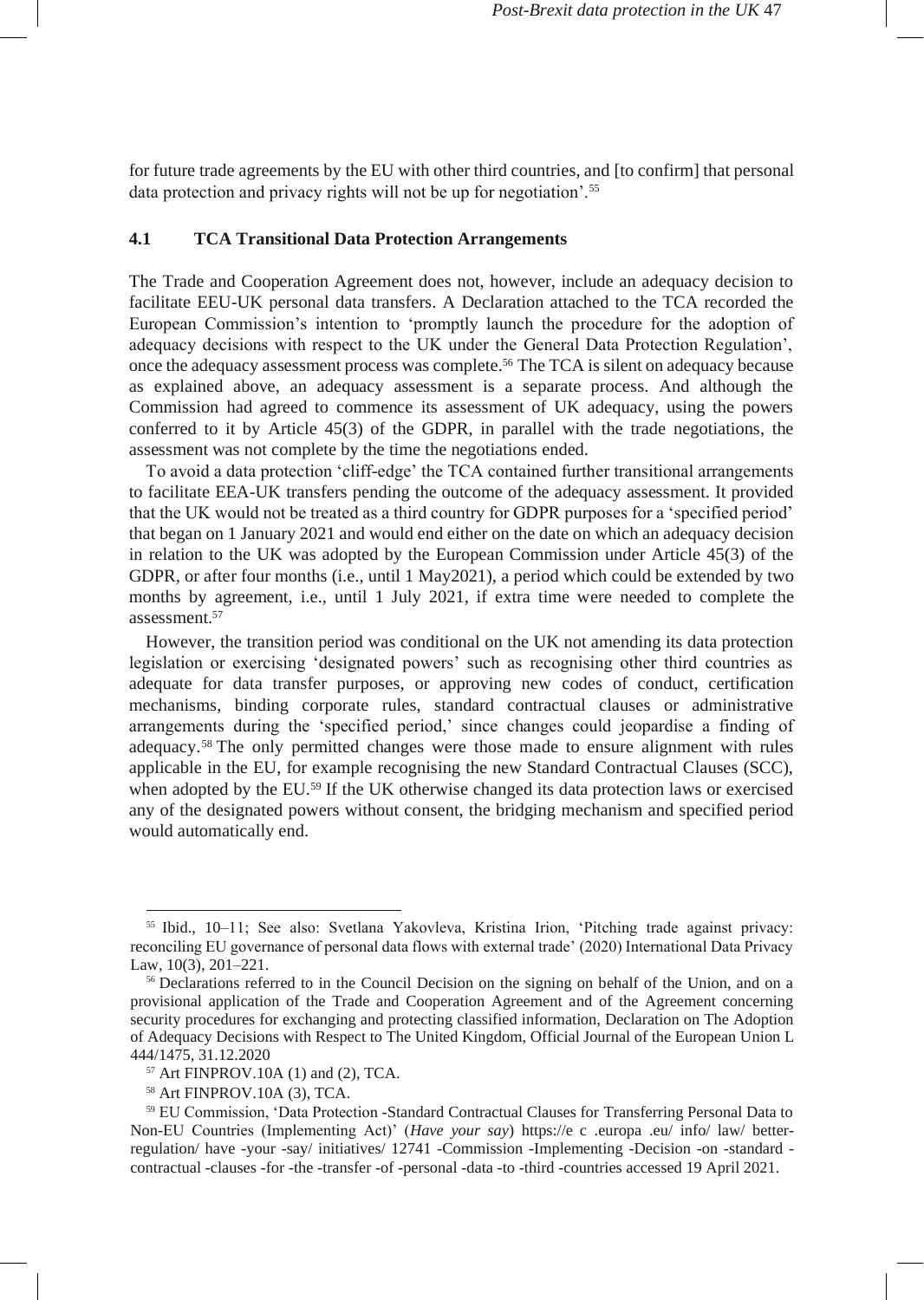# 5. POST-TRANSITION DATA PROTECTION IN THE UK AND ADEQUACY REGULATIONS

Given the need for close alignment with the GDPR to initially secure an adequacy decision, and to maximise the likelihood of renewal of an adequacy decision in due course, it should come as no surprise that the UK data protection law is in essence a facsimile of the GDPR. When the transition period ended the GDPR was incorporated into UK law by virtue of regulations made pursuant to the European Union (Withdrawal) Act 2018. The Data Protection, Privacy and Electronic Communications (Amendments etc) (EU Exit) Regulations 2019 (hereafter DPPEC Regulations) renamed the GDPR as the 'EU GDPR' and generated a 'UK GDPR' by making numerous changes to the GDPR text to allow it to be retained as UK domestic law.<sup>60</sup> For instance, references to EU institutions and procedures were removed and replaced with appropriate post-transition terms e.g., references to 'Union or Member State law' were replaced with references to 'domestic law', and references to decisions made by the EU Commission were replaced with references to decisions made by the UK government. The DPA 2018 was similarly revised.<sup>61</sup> The fundamental principles, obligations on data controllers and processors, and rights for individuals remain the same.

As for transfers of personal data outside the UK they are only permissible if an adequacy decision or appropriate safeguard is in place, or, where a derogation applies. To this end, the DPPEC Regulations provide that derogations continue to be available, and all Binding Corporate Rules (BCRs) authorised, and EU Standard Contractual Clauses issued by the EU before the end of the transition period continue to be recognised as valid by the UK, but any new SCCs must be submitted to the ICO or respective EU supervisory authorities. Likewise, a BCR-holder is required to transfer to the appropriate lead authority and appoint a representative, in the relevant jurisdictions.

The UK also ensured that data flows could continue by preserving all EU adequacy decisions adopted by the EU prior to the end of the transition period (e.g., in respect of Andorra, Japan and New Zealand), and by specifying that all EEA countries, EU institutions and bodies are considered to provide an adequate level of protection on a transitional basis. Gibraltar has also been recognised as offering an adequate level of protection, no doubt because Gibraltar is a British overseas territory.

These steps offer certainty and continuity of data flows in the short term, but in recognition of the UK's 'reclaimed' regulatory autonomy, power is conferred on the UK Secretary of State for Digital, Culture, Media and Sport (DCMS) to conduct its own adequacy assessments in respect of transfers outside the UK.<sup>62</sup> Little information is available on the criteria the UK intends to use to assess adequacy apart from public statements that it intends to adopt an outcomes-based risk assessment approach in the hope that they will be concluded more

<sup>60</sup> SI 419/2019, Schedule 1

<sup>61</sup> Ibid., Schedule 2.; Withdrawal Agreement, Art 128(5).

 $62$  Section 17A, DPA 2018; See also the Memorandum of Understanding between the Secretary of State for Digital, Culture, Media & Sport and the UK Information Commissioner's Office with respect to new UK adequacy assessments following the UK's departure from the European Union, signed on 19 March 19, 2021, [https://ww](https://www.gov.uk/government/publications/memorandum-of-understanding-mou-on-the-role-of-the-ico-in-relation-to-new-uk-adequacy-assessments/memorandum-of-understanding-mou-on-the-role-of-the-ico-in-relation-to-new-uk-adequacy-assessments)[w.go](https://www.gov.uk/government/publications/memorandum-of-understanding-mou-on-the-role-of-the-ico-in-relation-to-new-uk-adequacy-assessments/memorandum-of-understanding-mou-on-the-role-of-the-ico-in-relation-to-new-uk-adequacy-assessments)[v](https://www.gov.uk/government/publications/memorandum-of-understanding-mou-on-the-role-of-the-ico-in-relation-to-new-uk-adequacy-assessments/memorandum-of-understanding-mou-on-the-role-of-the-ico-in-relation-to-new-uk-adequacy-assessments)[.uk/government](https://www.gov.uk/government/publications/memorandum-of-understanding-mou-on-the-role-of-the-ico-in-relation-to-new-uk-adequacy-assessments/memorandum-of-understanding-mou-on-the-role-of-the-ico-in-relation-to-new-uk-adequacy-assessments) [/publications](https://www.gov.uk/government/publications/memorandum-of-understanding-mou-on-the-role-of-the-ico-in-relation-to-new-uk-adequacy-assessments/memorandum-of-understanding-mou-on-the-role-of-the-ico-in-relation-to-new-uk-adequacy-assessments) [/memorandu](https://www.gov.uk/government/publications/memorandum-of-understanding-mou-on-the-role-of-the-ico-in-relation-to-new-uk-adequacy-assessments/memorandum-of-understanding-mou-on-the-role-of-the-ico-in-relation-to-new-uk-adequacy-assessments) [m-](https://www.gov.uk/government/publications/memorandum-of-understanding-mou-on-the-role-of-the-ico-in-relation-to-new-uk-adequacy-assessments/memorandum-of-understanding-mou-on-the-role-of-the-ico-in-relation-to-new-uk-adequacy-assessments) [of](https://www.gov.uk/government/publications/memorandum-of-understanding-mou-on-the-role-of-the-ico-in-relation-to-new-uk-adequacy-assessments/memorandum-of-understanding-mou-on-the-role-of-the-ico-in-relation-to-new-uk-adequacy-assessments) [-understanding](https://www.gov.uk/government/publications/memorandum-of-understanding-mou-on-the-role-of-the-ico-in-relation-to-new-uk-adequacy-assessments/memorandum-of-understanding-mou-on-the-role-of-the-ico-in-relation-to-new-uk-adequacy-assessments)[mou-](https://www.gov.uk/government/publications/memorandum-of-understanding-mou-on-the-role-of-the-ico-in-relation-to-new-uk-adequacy-assessments/memorandum-of-understanding-mou-on-the-role-of-the-ico-in-relation-to-new-uk-adequacy-assessments) [on](https://www.gov.uk/government/publications/memorandum-of-understanding-mou-on-the-role-of-the-ico-in-relation-to-new-uk-adequacy-assessments/memorandum-of-understanding-mou-on-the-role-of-the-ico-in-relation-to-new-uk-adequacy-assessments)

[<sup>-</sup>the](https://www.gov.uk/government/publications/memorandum-of-understanding-mou-on-the-role-of-the-ico-in-relation-to-new-uk-adequacy-assessments/memorandum-of-understanding-mou-on-the-role-of-the-ico-in-relation-to-new-uk-adequacy-assessments) [-role](https://www.gov.uk/government/publications/memorandum-of-understanding-mou-on-the-role-of-the-ico-in-relation-to-new-uk-adequacy-assessments/memorandum-of-understanding-mou-on-the-role-of-the-ico-in-relation-to-new-uk-adequacy-assessments) [-of](https://www.gov.uk/government/publications/memorandum-of-understanding-mou-on-the-role-of-the-ico-in-relation-to-new-uk-adequacy-assessments/memorandum-of-understanding-mou-on-the-role-of-the-ico-in-relation-to-new-uk-adequacy-assessments) [-the](https://www.gov.uk/government/publications/memorandum-of-understanding-mou-on-the-role-of-the-ico-in-relation-to-new-uk-adequacy-assessments/memorandum-of-understanding-mou-on-the-role-of-the-ico-in-relation-to-new-uk-adequacy-assessments) [-ico](https://www.gov.uk/government/publications/memorandum-of-understanding-mou-on-the-role-of-the-ico-in-relation-to-new-uk-adequacy-assessments/memorandum-of-understanding-mou-on-the-role-of-the-ico-in-relation-to-new-uk-adequacy-assessments) [-in](https://www.gov.uk/government/publications/memorandum-of-understanding-mou-on-the-role-of-the-ico-in-relation-to-new-uk-adequacy-assessments/memorandum-of-understanding-mou-on-the-role-of-the-ico-in-relation-to-new-uk-adequacy-assessments) [-relation](https://www.gov.uk/government/publications/memorandum-of-understanding-mou-on-the-role-of-the-ico-in-relation-to-new-uk-adequacy-assessments/memorandum-of-understanding-mou-on-the-role-of-the-ico-in-relation-to-new-uk-adequacy-assessments) [-to](https://www.gov.uk/government/publications/memorandum-of-understanding-mou-on-the-role-of-the-ico-in-relation-to-new-uk-adequacy-assessments/memorandum-of-understanding-mou-on-the-role-of-the-ico-in-relation-to-new-uk-adequacy-assessments) [-new](https://www.gov.uk/government/publications/memorandum-of-understanding-mou-on-the-role-of-the-ico-in-relation-to-new-uk-adequacy-assessments/memorandum-of-understanding-mou-on-the-role-of-the-ico-in-relation-to-new-uk-adequacy-assessments) [-uk](https://www.gov.uk/government/publications/memorandum-of-understanding-mou-on-the-role-of-the-ico-in-relation-to-new-uk-adequacy-assessments/memorandum-of-understanding-mou-on-the-role-of-the-ico-in-relation-to-new-uk-adequacy-assessments) [-adequacy](https://www.gov.uk/government/publications/memorandum-of-understanding-mou-on-the-role-of-the-ico-in-relation-to-new-uk-adequacy-assessments/memorandum-of-understanding-mou-on-the-role-of-the-ico-in-relation-to-new-uk-adequacy-assessments) [-assessments/](https://www.gov.uk/government/publications/memorandum-of-understanding-mou-on-the-role-of-the-ico-in-relation-to-new-uk-adequacy-assessments/memorandum-of-understanding-mou-on-the-role-of-the-ico-in-relation-to-new-uk-adequacy-assessments) [memorandum](https://www.gov.uk/government/publications/memorandum-of-understanding-mou-on-the-role-of-the-ico-in-relation-to-new-uk-adequacy-assessments/memorandum-of-understanding-mou-on-the-role-of-the-ico-in-relation-to-new-uk-adequacy-assessments) [-of](https://www.gov.uk/government/publications/memorandum-of-understanding-mou-on-the-role-of-the-ico-in-relation-to-new-uk-adequacy-assessments/memorandum-of-understanding-mou-on-the-role-of-the-ico-in-relation-to-new-uk-adequacy-assessments) [-understanding](https://www.gov.uk/government/publications/memorandum-of-understanding-mou-on-the-role-of-the-ico-in-relation-to-new-uk-adequacy-assessments/memorandum-of-understanding-mou-on-the-role-of-the-ico-in-relation-to-new-uk-adequacy-assessments) [-mou](https://www.gov.uk/government/publications/memorandum-of-understanding-mou-on-the-role-of-the-ico-in-relation-to-new-uk-adequacy-assessments/memorandum-of-understanding-mou-on-the-role-of-the-ico-in-relation-to-new-uk-adequacy-assessments) [-on-](https://www.gov.uk/government/publications/memorandum-of-understanding-mou-on-the-role-of-the-ico-in-relation-to-new-uk-adequacy-assessments/memorandum-of-understanding-mou-on-the-role-of-the-ico-in-relation-to-new-uk-adequacy-assessments) [the-](https://www.gov.uk/government/publications/memorandum-of-understanding-mou-on-the-role-of-the-ico-in-relation-to-new-uk-adequacy-assessments/memorandum-of-understanding-mou-on-the-role-of-the-ico-in-relation-to-new-uk-adequacy-assessments) [role](https://www.gov.uk/government/publications/memorandum-of-understanding-mou-on-the-role-of-the-ico-in-relation-to-new-uk-adequacy-assessments/memorandum-of-understanding-mou-on-the-role-of-the-ico-in-relation-to-new-uk-adequacy-assessments) [-of-](https://www.gov.uk/government/publications/memorandum-of-understanding-mou-on-the-role-of-the-ico-in-relation-to-new-uk-adequacy-assessments/memorandum-of-understanding-mou-on-the-role-of-the-ico-in-relation-to-new-uk-adequacy-assessments) [the-](https://www.gov.uk/government/publications/memorandum-of-understanding-mou-on-the-role-of-the-ico-in-relation-to-new-uk-adequacy-assessments/memorandum-of-understanding-mou-on-the-role-of-the-ico-in-relation-to-new-uk-adequacy-assessments) [ico](https://www.gov.uk/government/publications/memorandum-of-understanding-mou-on-the-role-of-the-ico-in-relation-to-new-uk-adequacy-assessments/memorandum-of-understanding-mou-on-the-role-of-the-ico-in-relation-to-new-uk-adequacy-assessments) [-in](https://www.gov.uk/government/publications/memorandum-of-understanding-mou-on-the-role-of-the-ico-in-relation-to-new-uk-adequacy-assessments/memorandum-of-understanding-mou-on-the-role-of-the-ico-in-relation-to-new-uk-adequacy-assessments) [-relation-](https://www.gov.uk/government/publications/memorandum-of-understanding-mou-on-the-role-of-the-ico-in-relation-to-new-uk-adequacy-assessments/memorandum-of-understanding-mou-on-the-role-of-the-ico-in-relation-to-new-uk-adequacy-assessments) [to](https://www.gov.uk/government/publications/memorandum-of-understanding-mou-on-the-role-of-the-ico-in-relation-to-new-uk-adequacy-assessments/memorandum-of-understanding-mou-on-the-role-of-the-ico-in-relation-to-new-uk-adequacy-assessments) [-new](https://www.gov.uk/government/publications/memorandum-of-understanding-mou-on-the-role-of-the-ico-in-relation-to-new-uk-adequacy-assessments/memorandum-of-understanding-mou-on-the-role-of-the-ico-in-relation-to-new-uk-adequacy-assessments) [-uk](https://www.gov.uk/government/publications/memorandum-of-understanding-mou-on-the-role-of-the-ico-in-relation-to-new-uk-adequacy-assessments/memorandum-of-understanding-mou-on-the-role-of-the-ico-in-relation-to-new-uk-adequacy-assessments) [-adequacy-](https://www.gov.uk/government/publications/memorandum-of-understanding-mou-on-the-role-of-the-ico-in-relation-to-new-uk-adequacy-assessments/memorandum-of-understanding-mou-on-the-role-of-the-ico-in-relation-to-new-uk-adequacy-assessments) [assessments](https://www.gov.uk/government/publications/memorandum-of-understanding-mou-on-the-role-of-the-ico-in-relation-to-new-uk-adequacy-assessments/memorandum-of-understanding-mou-on-the-role-of-the-ico-in-relation-to-new-uk-adequacy-assessments) accessed 19 April 2021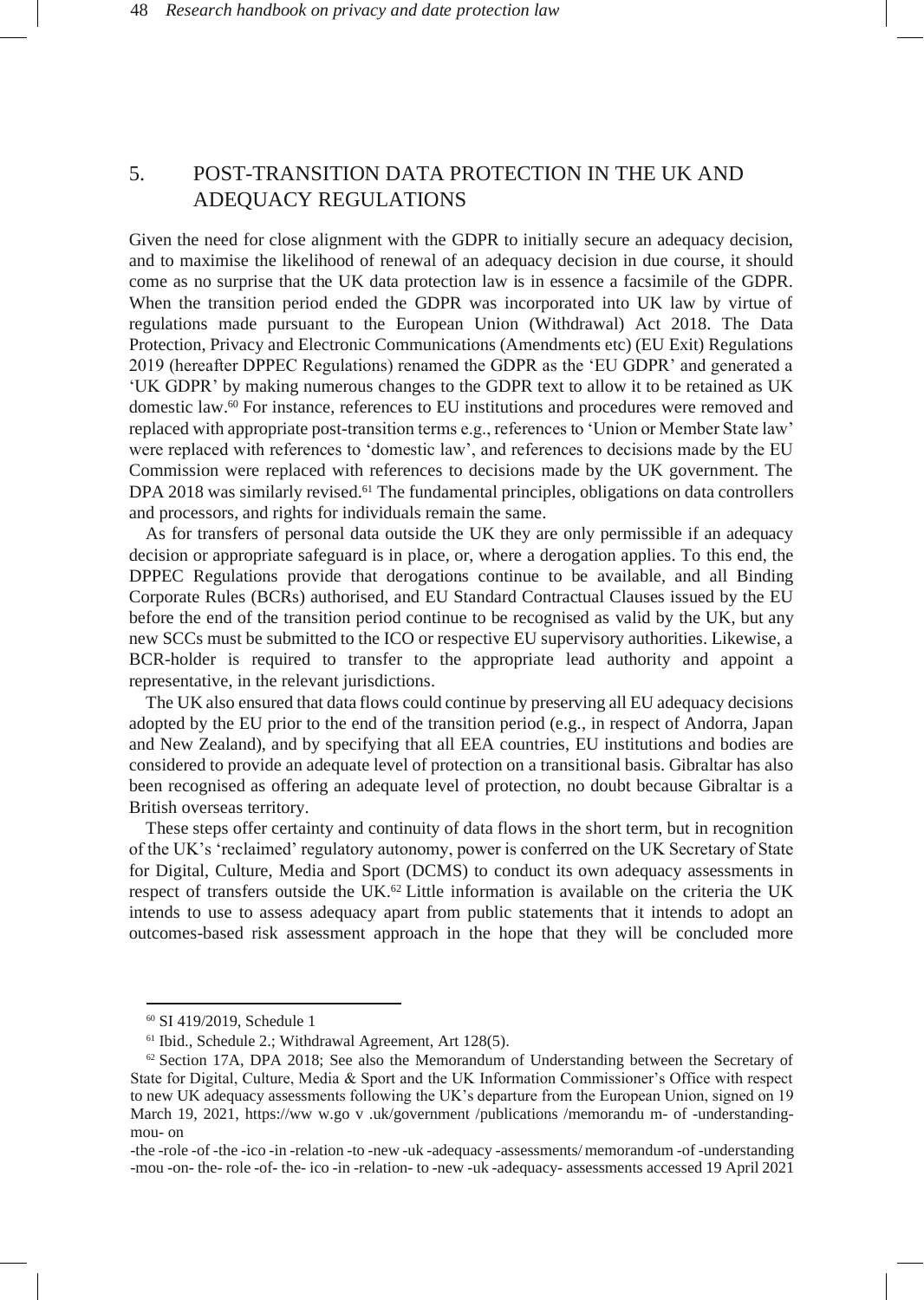speedily than adequacy assessments by the EU.<sup>63</sup> What is known is that an adequacy assessment will involve four phases, the first of which is 'gatekeeping', that is, the process by which a specific team within DCMS will consider whether to commence an assessment of a third country (territory or sector therein) or international organisation for adequacy purposes. This phase will be followed by an 'assessment',<sup>64</sup> that is, the programme of work associated with collecting and analysing information relating to the level of data protection in another country, which will be followed by the third phase, namely a recommendation to the secretary of state, and finally a 'procedural phase', during which an *adequacy regulation* (the UK equivalent of an adequacy decision) will be drafted and laid before the Westminster parliament. The ICO and DCMS are expected to meet for discussions at various intervals during the assessment process, and the secretary shall consult the ICO (and other persons they consider to be appropriate) but the secretary of state has ultimate responsible for issuing adequacy regulations and is not bound by the views of the ICO. <sup>65</sup>

The secretary of state will maintain a list of countries, territories, sectors, and organisations deemed adequate. If the secretary of state determines that a country does not provide an adequate level of protection, then data flows could be restricted - through a refusal to make an adequacy regulation or the revocation or of an existing *adequacy regulation* if one exists.<sup>66</sup>

### 6. AN 'UNSTABLE' ADEQUACY DECISION

As outlined above, the UK's application for an adequacy assessment was not finalised by the time the TCA was concluded. It was continuing as a separate, parallel process. The UK government had to demonstrate to the Commission that the UK provides an adequate i.e., essentially equivalent level of protection to that in the EU by meeting the criteria in Article 45 of the GDPR and elaborated on in the EDPB's 'adequacy referential,'<sup>67</sup> and corresponding CJEU case law. When assessing adequacy, the Commission was not merely concerned with assessing whether the UK had an appropriate legislative framework regarding data protection, it also had to make a normative judgment about the UK's political structures and values, including respect for the rule of law and respect for human rights and fundamental freedoms. This necessitated an assessment inter alia of UK data protection law and derogations therein, an assessment of data protection procedures and practices and oversight and enforcement measures, a review of surveillance powers in the Investigatory Powers Act 2016, and of provisions to facilitate onward transfers of EEA data from the UK to third countries. To this end, the UK government submitted to the Commission a series of policy documents entitled the 'Explanatory Framework for Adequacy Discussions',<sup>68</sup> covering a wide range of topics, including the legislative framework, restrictions and processing conditions, and the role and effectiveness of the ICO, in which it set out its case for a finding of adequacy.

<sup>&</sup>lt;sup>63</sup> Statement made by Oliver Patel, Head of Inbound Data Flows · Department for Digital, Culture, Media and Sport (DCMS) at Commercial data transfers between UK and EU and the adequacy decision, Cross DPN Online Workshop, 22 April 2021.

<sup>64</sup> Art 45 UK GDPR.

 $65$  Section 182(2) of the DPA 2018; Art 36(4) of the UK GDPR.

<sup>66</sup> DCMS, Memorandum of Understanding on the role of The ICO in relation to New UK Adequacy Assessments, 19 March 2021[, https://ic](https://ico.org.uk/media/about-the-ico/mou/2619468/uk-adequacy-assessments-ico-dcms-memorandum-of-understanding.pdf) [o](https://ico.org.uk/media/about-the-ico/mou/2619468/uk-adequacy-assessments-ico-dcms-memorandum-of-understanding.pdf) [.org](https://ico.org.uk/media/about-the-ico/mou/2619468/uk-adequacy-assessments-ico-dcms-memorandum-of-understanding.pdf) [.uk/](https://ico.org.uk/media/about-the-ico/mou/2619468/uk-adequacy-assessments-ico-dcms-memorandum-of-understanding.pdf) [media/abou](https://ico.org.uk/media/about-the-ico/mou/2619468/uk-adequacy-assessments-ico-dcms-memorandum-of-understanding.pdf) [t-](https://ico.org.uk/media/about-the-ico/mou/2619468/uk-adequacy-assessments-ico-dcms-memorandum-of-understanding.pdf) [the-](https://ico.org.uk/media/about-the-ico/mou/2619468/uk-adequacy-assessments-ico-dcms-memorandum-of-understanding.pdf) [ico/mou](https://ico.org.uk/media/about-the-ico/mou/2619468/uk-adequacy-assessments-ico-dcms-memorandum-of-understanding.pdf) [/2619468](https://ico.org.uk/media/about-the-ico/mou/2619468/uk-adequacy-assessments-ico-dcms-memorandum-of-understanding.pdf) [/](https://ico.org.uk/media/about-the-ico/mou/2619468/uk-adequacy-assessments-ico-dcms-memorandum-of-understanding.pdf) [uk](https://ico.org.uk/media/about-the-ico/mou/2619468/uk-adequacy-assessments-ico-dcms-memorandum-of-understanding.pdf) [-adequacy](https://ico.org.uk/media/about-the-ico/mou/2619468/uk-adequacy-assessments-ico-dcms-memorandum-of-understanding.pdf) [-assessments](https://ico.org.uk/media/about-the-ico/mou/2619468/uk-adequacy-assessments-ico-dcms-memorandum-of-understanding.pdf) [-ico](https://ico.org.uk/media/about-the-ico/mou/2619468/uk-adequacy-assessments-ico-dcms-memorandum-of-understanding.pdf) [-dcms-](https://ico.org.uk/media/about-the-ico/mou/2619468/uk-adequacy-assessments-ico-dcms-memorandum-of-understanding.pdf) [memorandum-](https://ico.org.uk/media/about-the-ico/mou/2619468/uk-adequacy-assessments-ico-dcms-memorandum-of-understanding.pdf) [of-](https://ico.org.uk/media/about-the-ico/mou/2619468/uk-adequacy-assessments-ico-dcms-memorandum-of-understanding.pdf) [understanding.pdf](https://ico.org.uk/media/about-the-ico/mou/2619468/uk-adequacy-assessments-ico-dcms-memorandum-of-understanding.pdf) .

<sup>67</sup> Article 29 Working Party, 'Adequacy Referential' (2018), wp254rev.01.

<sup>68</sup> HMG, Explanatory framework for adequacy discussions, (13 March 2020) [https://ww](https://www.gov.uk/government/publications/explanatory-framework-for-adequacy-discussions) [w](https://www.gov.uk/government/publications/explanatory-framework-for-adequacy-discussions) [.gov](https://www.gov.uk/government/publications/explanatory-framework-for-adequacy-discussions) [.uk/](https://www.gov.uk/government/publications/explanatory-framework-for-adequacy-discussions) [government/publications](https://www.gov.uk/government/publications/explanatory-framework-for-adequacy-discussions) [/explanator](https://www.gov.uk/government/publications/explanatory-framework-for-adequacy-discussions) [y-](https://www.gov.uk/government/publications/explanatory-framework-for-adequacy-discussions) [framework-](https://www.gov.uk/government/publications/explanatory-framework-for-adequacy-discussions) [for](https://www.gov.uk/government/publications/explanatory-framework-for-adequacy-discussions) [-adequacy-](https://www.gov.uk/government/publications/explanatory-framework-for-adequacy-discussions) [discussions](https://www.gov.uk/government/publications/explanatory-framework-for-adequacy-discussions) accessed 31 May 2021.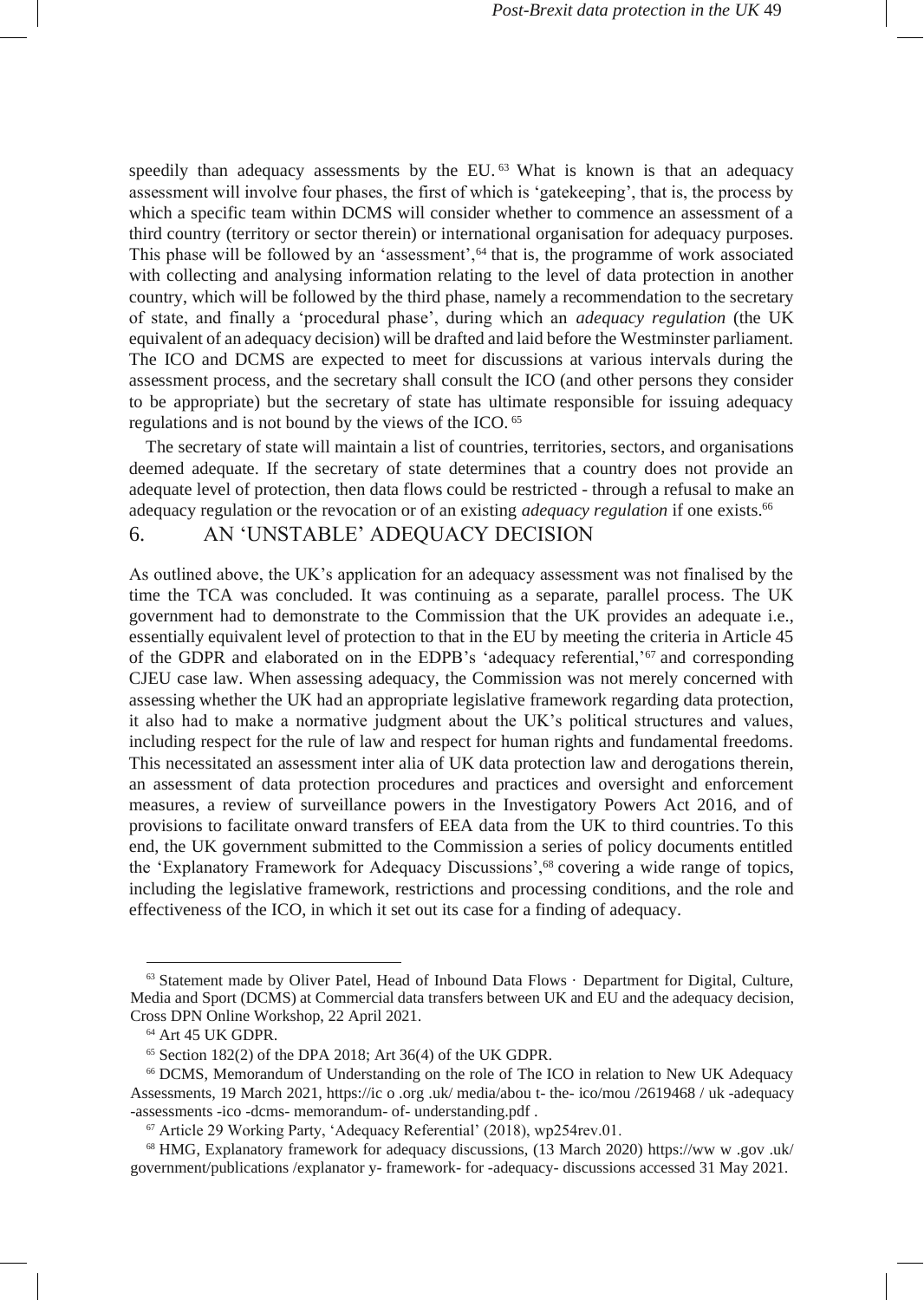Many deficiencies in UK laws and practices that could prove a bar to a finding of adequacy were identified, including an overly broad immigration exemption in the UK's Data Protection Act 2018, the UK government's decision not to retain the EU Charter in UK law and declarations of an intention to 'opt out' of parts of the European Convention on Human Rights, or at least from interpretations of the Convention by the European Court of Human Rights,<sup>69</sup> and concerns that the Investigatory Powers Act 2016 does not contain substantive limits and safeguards powers regarding retention of and access to bulk data for national security purposes to be compatible with EU fundamental rights law,<sup>70</sup> and relatedly that UK membership of the Five Eyes Intelligence Sharing Alliance posed problems in relation to onward transfers of data from EEA countries to the US especially, but also to other third countries without an adequacy decision in place.<sup>71</sup>

Given these deficiencies, the EU Commission's announcement on 19 February 2021 that it had completed its assessment and publication of a draft adequacy decision in which it found that the UK provides an adequate level of protection<sup>72</sup> was met with consternation in some circles, particularly amongst those who had called for the Commission to adopt a pure or strict approach to interpretation of the legal provisions and standards. <sup>73</sup> Those of us who have followed the Commission's work in the field, in particular its track record of adopting of two deficient adequacy decisions in respect of the US, were less surprised that once again the Commission took account not only of data protection considerations but also political and economic considerations when conducting its assessment.<sup>74</sup>

Thereafter the European Data Protection Board (EDPB) was asked to provide its opinion on UK adequacy. It noted 'strong alignment' on key areas between the EU and UK data protection frameworks on core provisions such as lawful and fair processing for legitimate purposes, purpose limitation, special categories of data, and on automated decision-making and profiling. It also noted the UK's stated intention to diverge from the GDPR and, on that basis, welcomed

<sup>69</sup> Owen Bowcott, *UK government plans to remove key human rights protections*, *The Guardian*, (13 September 2020), [https://ww](https://www.theguardian.com/law/2020/sep/13/uk-government-plans-to-remove-key-human-rights-protections) [w](https://www.theguardian.com/law/2020/sep/13/uk-government-plans-to-remove-key-human-rights-protections) [.theguardian.com](https://www.theguardian.com/law/2020/sep/13/uk-government-plans-to-remove-key-human-rights-protections) [/law](https://www.theguardian.com/law/2020/sep/13/uk-government-plans-to-remove-key-human-rights-protections) [/2020](https://www.theguardian.com/law/2020/sep/13/uk-government-plans-to-remove-key-human-rights-protections) [/sep](https://www.theguardian.com/law/2020/sep/13/uk-government-plans-to-remove-key-human-rights-protections) [/](https://www.theguardian.com/law/2020/sep/13/uk-government-plans-to-remove-key-human-rights-protections) [13/](https://www.theguardian.com/law/2020/sep/13/uk-government-plans-to-remove-key-human-rights-protections) [uk-](https://www.theguardian.com/law/2020/sep/13/uk-government-plans-to-remove-key-human-rights-protections) [government-](https://www.theguardian.com/law/2020/sep/13/uk-government-plans-to-remove-key-human-rights-protections) [plans](https://www.theguardian.com/law/2020/sep/13/uk-government-plans-to-remove-key-human-rights-protections) [-to](https://www.theguardian.com/law/2020/sep/13/uk-government-plans-to-remove-key-human-rights-protections)  [remove-](https://www.theguardian.com/law/2020/sep/13/uk-government-plans-to-remove-key-human-rights-protections) [key](https://www.theguardian.com/law/2020/sep/13/uk-government-plans-to-remove-key-human-rights-protections) [-human](https://www.theguardian.com/law/2020/sep/13/uk-government-plans-to-remove-key-human-rights-protections) [-rights](https://www.theguardian.com/law/2020/sep/13/uk-government-plans-to-remove-key-human-rights-protections) [-protections](https://www.theguardian.com/law/2020/sep/13/uk-government-plans-to-remove-key-human-rights-protections) accessed 31 May 2021.

<sup>70</sup> Ian Brown and Douwe Korff, The inadequacy of UK data protection law Part One: General inadequacy, [https://ww](https://www.ianbrown.tech/wp-content/uploads/2020/10/Korff-and-Brown-UK-adequacy.pdf) [w](https://www.ianbrown.tech/wp-content/uploads/2020/10/Korff-and-Brown-UK-adequacy.pdf) [.ianbrown](https://www.ianbrown.tech/wp-content/uploads/2020/10/Korff-and-Brown-UK-adequacy.pdf) [.tech/](https://www.ianbrown.tech/wp-content/uploads/2020/10/Korff-and-Brown-UK-adequacy.pdf) [wp](https://www.ianbrown.tech/wp-content/uploads/2020/10/Korff-and-Brown-UK-adequacy.pdf) [-content/uploads](https://www.ianbrown.tech/wp-content/uploads/2020/10/Korff-and-Brown-UK-adequacy.pdf) [/](https://www.ianbrown.tech/wp-content/uploads/2020/10/Korff-and-Brown-UK-adequacy.pdf) [2020/](https://www.ianbrown.tech/wp-content/uploads/2020/10/Korff-and-Brown-UK-adequacy.pdf) [10/](https://www.ianbrown.tech/wp-content/uploads/2020/10/Korff-and-Brown-UK-adequacy.pdf) [Korff](https://www.ianbrown.tech/wp-content/uploads/2020/10/Korff-and-Brown-UK-adequacy.pdf) [-and](https://www.ianbrown.tech/wp-content/uploads/2020/10/Korff-and-Brown-UK-adequacy.pdf) [-Brown](https://www.ianbrown.tech/wp-content/uploads/2020/10/Korff-and-Brown-UK-adequacy.pdf) [-UK](https://www.ianbrown.tech/wp-content/uploads/2020/10/Korff-and-Brown-UK-adequacy.pdf)  [adequacy.pdf](https://www.ianbrown.tech/wp-content/uploads/2020/10/Korff-and-Brown-UK-adequacy.pdf) [a](https://www.ianbrown.tech/wp-content/uploads/2020/10/Korff-and-Brown-UK-adequacy.pdf)ccessed 19 April 2021, and The inadequacy of UK data protection law in general and in view of UK surveillance laws, Part Two: UK Surveillance, [https://ww](https://www.ianbrown.tech/wp-content/uploads/2020/11/Korff-Brown-Submission-to-EU-re-UK-adequacy-Part-Two-DK-IB201130.pdf) [w](https://www.ianbrown.tech/wp-content/uploads/2020/11/Korff-Brown-Submission-to-EU-re-UK-adequacy-Part-Two-DK-IB201130.pdf) [.ianbrown](https://www.ianbrown.tech/wp-content/uploads/2020/11/Korff-Brown-Submission-to-EU-re-UK-adequacy-Part-Two-DK-IB201130.pdf) [.tech/w](https://www.ianbrown.tech/wp-content/uploads/2020/11/Korff-Brown-Submission-to-EU-re-UK-adequacy-Part-Two-DK-IB201130.pdf) [p](https://www.ianbrown.tech/wp-content/uploads/2020/11/Korff-Brown-Submission-to-EU-re-UK-adequacy-Part-Two-DK-IB201130.pdf)  [content/uploads](https://www.ianbrown.tech/wp-content/uploads/2020/11/Korff-Brown-Submission-to-EU-re-UK-adequacy-Part-Two-DK-IB201130.pdf) [/2020](https://www.ianbrown.tech/wp-content/uploads/2020/11/Korff-Brown-Submission-to-EU-re-UK-adequacy-Part-Two-DK-IB201130.pdf) [/](https://www.ianbrown.tech/wp-content/uploads/2020/11/Korff-Brown-Submission-to-EU-re-UK-adequacy-Part-Two-DK-IB201130.pdf) [11/](https://www.ianbrown.tech/wp-content/uploads/2020/11/Korff-Brown-Submission-to-EU-re-UK-adequacy-Part-Two-DK-IB201130.pdf) [Korff](https://www.ianbrown.tech/wp-content/uploads/2020/11/Korff-Brown-Submission-to-EU-re-UK-adequacy-Part-Two-DK-IB201130.pdf) [-Brown](https://www.ianbrown.tech/wp-content/uploads/2020/11/Korff-Brown-Submission-to-EU-re-UK-adequacy-Part-Two-DK-IB201130.pdf) [-Submission](https://www.ianbrown.tech/wp-content/uploads/2020/11/Korff-Brown-Submission-to-EU-re-UK-adequacy-Part-Two-DK-IB201130.pdf) [-to](https://www.ianbrown.tech/wp-content/uploads/2020/11/Korff-Brown-Submission-to-EU-re-UK-adequacy-Part-Two-DK-IB201130.pdf) [-EU-](https://www.ianbrown.tech/wp-content/uploads/2020/11/Korff-Brown-Submission-to-EU-re-UK-adequacy-Part-Two-DK-IB201130.pdf) [re](https://www.ianbrown.tech/wp-content/uploads/2020/11/Korff-Brown-Submission-to-EU-re-UK-adequacy-Part-Two-DK-IB201130.pdf) [-UK](https://www.ianbrown.tech/wp-content/uploads/2020/11/Korff-Brown-Submission-to-EU-re-UK-adequacy-Part-Two-DK-IB201130.pdf) [-adequacy](https://www.ianbrown.tech/wp-content/uploads/2020/11/Korff-Brown-Submission-to-EU-re-UK-adequacy-Part-Two-DK-IB201130.pdf) [-Part](https://www.ianbrown.tech/wp-content/uploads/2020/11/Korff-Brown-Submission-to-EU-re-UK-adequacy-Part-Two-DK-IB201130.pdf) [-Two-](https://www.ianbrown.tech/wp-content/uploads/2020/11/Korff-Brown-Submission-to-EU-re-UK-adequacy-Part-Two-DK-IB201130.pdf) [DK-](https://www.ianbrown.tech/wp-content/uploads/2020/11/Korff-Brown-Submission-to-EU-re-UK-adequacy-Part-Two-DK-IB201130.pdf)[IB201130.pdf,](https://www.ianbrown.tech/wp-content/uploads/2020/11/Korff-Brown-Submission-to-EU-re-UK-adequacy-Part-Two-DK-IB201130.pdf) accessed 19 April 2021and Case C-623/17, Privacy International v Secretary of State for Foreign and Commonwealth Affairs and Others*,* ECLI:EU: C: 2020: 790.

<sup>71</sup> Ibid.; See also: Oliver Patel and Dr Nathan Lea, 'EU-UK Data Flows, Brexit and No-Deal: Adequacy or Disarray? UCL European Institute, August 2019, [https://ww](https://www.ucl.ac.uk/european-institute/sites/european-institute/files/eu-uk_data_flows_brexit_and_no_deal_updated.pdf) [w](https://www.ucl.ac.uk/european-institute/sites/european-institute/files/eu-uk_data_flows_brexit_and_no_deal_updated.pdf) [.ucl](https://www.ucl.ac.uk/european-institute/sites/european-institute/files/eu-uk_data_flows_brexit_and_no_deal_updated.pdf) [.ac](https://www.ucl.ac.uk/european-institute/sites/european-institute/files/eu-uk_data_flows_brexit_and_no_deal_updated.pdf) [.uk/](https://www.ucl.ac.uk/european-institute/sites/european-institute/files/eu-uk_data_flows_brexit_and_no_deal_updated.pdf) [european](https://www.ucl.ac.uk/european-institute/sites/european-institute/files/eu-uk_data_flows_brexit_and_no_deal_updated.pdf) [-institute/](https://www.ucl.ac.uk/european-institute/sites/european-institute/files/eu-uk_data_flows_brexit_and_no_deal_updated.pdf) [sites/](https://www.ucl.ac.uk/european-institute/sites/european-institute/files/eu-uk_data_flows_brexit_and_no_deal_updated.pdf) [european-](https://www.ucl.ac.uk/european-institute/sites/european-institute/files/eu-uk_data_flows_brexit_and_no_deal_updated.pdf) [institute/files](https://www.ucl.ac.uk/european-institute/sites/european-institute/files/eu-uk_data_flows_brexit_and_no_deal_updated.pdf) [/](https://www.ucl.ac.uk/european-institute/sites/european-institute/files/eu-uk_data_flows_brexit_and_no_deal_updated.pdf) [eu](https://www.ucl.ac.uk/european-institute/sites/european-institute/files/eu-uk_data_flows_brexit_and_no_deal_updated.pdf) [-uk](https://www.ucl.ac.uk/european-institute/sites/european-institute/files/eu-uk_data_flows_brexit_and_no_deal_updated.pdf) [\\_data\\_flow](https://www.ucl.ac.uk/european-institute/sites/european-institute/files/eu-uk_data_flows_brexit_and_no_deal_updated.pdf) [s](https://www.ucl.ac.uk/european-institute/sites/european-institute/files/eu-uk_data_flows_brexit_and_no_deal_updated.pdf) [\\_brexit\\_an](https://www.ucl.ac.uk/european-institute/sites/european-institute/files/eu-uk_data_flows_brexit_and_no_deal_updated.pdf) [d](https://www.ucl.ac.uk/european-institute/sites/european-institute/files/eu-uk_data_flows_brexit_and_no_deal_updated.pdf) [\\_no](https://www.ucl.ac.uk/european-institute/sites/european-institute/files/eu-uk_data_flows_brexit_and_no_deal_updated.pdf) [\\_deal](https://www.ucl.ac.uk/european-institute/sites/european-institute/files/eu-uk_data_flows_brexit_and_no_deal_updated.pdf) [\\_updated.pdf](https://www.ucl.ac.uk/european-institute/sites/european-institute/files/eu-uk_data_flows_brexit_and_no_deal_updated.pdf) , accessed 31 May 2021.

 $72$  European Commission, Draft Commission Implementing Decision pursuant to Regulation (EU) 2016/679 of the European Parliament and of the Council on the adequate protection of personal data by the United Kingdom, [https://e](https://ec.europa.eu/info/sites/info/files/draft_decision_on_the_adequate_protection_of_personal_data_by_the_united_kingdom_-_general_data_protection_regulation_19_feb_2020.pdf) [c](https://ec.europa.eu/info/sites/info/files/draft_decision_on_the_adequate_protection_of_personal_data_by_the_united_kingdom_-_general_data_protection_regulation_19_feb_2020.pdf) [.europa](https://ec.europa.eu/info/sites/info/files/draft_decision_on_the_adequate_protection_of_personal_data_by_the_united_kingdom_-_general_data_protection_regulation_19_feb_2020.pdf) [.eu/](https://ec.europa.eu/info/sites/info/files/draft_decision_on_the_adequate_protection_of_personal_data_by_the_united_kingdom_-_general_data_protection_regulation_19_feb_2020.pdf) [info/](https://ec.europa.eu/info/sites/info/files/draft_decision_on_the_adequate_protection_of_personal_data_by_the_united_kingdom_-_general_data_protection_regulation_19_feb_2020.pdf) [sites/](https://ec.europa.eu/info/sites/info/files/draft_decision_on_the_adequate_protection_of_personal_data_by_the_united_kingdom_-_general_data_protection_regulation_19_feb_2020.pdf) [info/](https://ec.europa.eu/info/sites/info/files/draft_decision_on_the_adequate_protection_of_personal_data_by_the_united_kingdom_-_general_data_protection_regulation_19_feb_2020.pdf) [files/](https://ec.europa.eu/info/sites/info/files/draft_decision_on_the_adequate_protection_of_personal_data_by_the_united_kingdom_-_general_data_protection_regulation_19_feb_2020.pdf) [draft](https://ec.europa.eu/info/sites/info/files/draft_decision_on_the_adequate_protection_of_personal_data_by_the_united_kingdom_-_general_data_protection_regulation_19_feb_2020.pdf) [\\_decision\\_o](https://ec.europa.eu/info/sites/info/files/draft_decision_on_the_adequate_protection_of_personal_data_by_the_united_kingdom_-_general_data_protection_regulation_19_feb_2020.pdf) [n](https://ec.europa.eu/info/sites/info/files/draft_decision_on_the_adequate_protection_of_personal_data_by_the_united_kingdom_-_general_data_protection_regulation_19_feb_2020.pdf) [\\_the](https://ec.europa.eu/info/sites/info/files/draft_decision_on_the_adequate_protection_of_personal_data_by_the_united_kingdom_-_general_data_protection_regulation_19_feb_2020.pdf) [\\_adequate](https://ec.europa.eu/info/sites/info/files/draft_decision_on_the_adequate_protection_of_personal_data_by_the_united_kingdom_-_general_data_protection_regulation_19_feb_2020.pdf) [\\_protection](https://ec.europa.eu/info/sites/info/files/draft_decision_on_the_adequate_protection_of_personal_data_by_the_united_kingdom_-_general_data_protection_regulation_19_feb_2020.pdf) [\\_of](https://ec.europa.eu/info/sites/info/files/draft_decision_on_the_adequate_protection_of_personal_data_by_the_united_kingdom_-_general_data_protection_regulation_19_feb_2020.pdf) [\\_personal](https://ec.europa.eu/info/sites/info/files/draft_decision_on_the_adequate_protection_of_personal_data_by_the_united_kingdom_-_general_data_protection_regulation_19_feb_2020.pdf) [\\_data](https://ec.europa.eu/info/sites/info/files/draft_decision_on_the_adequate_protection_of_personal_data_by_the_united_kingdom_-_general_data_protection_regulation_19_feb_2020.pdf) [\\_by](https://ec.europa.eu/info/sites/info/files/draft_decision_on_the_adequate_protection_of_personal_data_by_the_united_kingdom_-_general_data_protection_regulation_19_feb_2020.pdf) [\\_the](https://ec.europa.eu/info/sites/info/files/draft_decision_on_the_adequate_protection_of_personal_data_by_the_united_kingdom_-_general_data_protection_regulation_19_feb_2020.pdf) [\\_united](https://ec.europa.eu/info/sites/info/files/draft_decision_on_the_adequate_protection_of_personal_data_by_the_united_kingdom_-_general_data_protection_regulation_19_feb_2020.pdf) [\\_kingdom](https://ec.europa.eu/info/sites/info/files/draft_decision_on_the_adequate_protection_of_personal_data_by_the_united_kingdom_-_general_data_protection_regulation_19_feb_2020.pdf) [\\_ -](https://ec.europa.eu/info/sites/info/files/draft_decision_on_the_adequate_protection_of_personal_data_by_the_united_kingdom_-_general_data_protection_regulation_19_feb_2020.pdf) [\\_general](https://ec.europa.eu/info/sites/info/files/draft_decision_on_the_adequate_protection_of_personal_data_by_the_united_kingdom_-_general_data_protection_regulation_19_feb_2020.pdf) [\\_data](https://ec.europa.eu/info/sites/info/files/draft_decision_on_the_adequate_protection_of_personal_data_by_the_united_kingdom_-_general_data_protection_regulation_19_feb_2020.pdf) [\\_protection](https://ec.europa.eu/info/sites/info/files/draft_decision_on_the_adequate_protection_of_personal_data_by_the_united_kingdom_-_general_data_protection_regulation_19_feb_2020.pdf) [\\_regulation](https://ec.europa.eu/info/sites/info/files/draft_decision_on_the_adequate_protection_of_personal_data_by_the_united_kingdom_-_general_data_protection_regulation_19_feb_2020.pdf) [\\_19 \\_feb](https://ec.europa.eu/info/sites/info/files/draft_decision_on_the_adequate_protection_of_personal_data_by_the_united_kingdom_-_general_data_protection_regulation_19_feb_2020.pdf) [\\_2020 .pdf](https://ec.europa.eu/info/sites/info/files/draft_decision_on_the_adequate_protection_of_personal_data_by_the_united_kingdom_-_general_data_protection_regulation_19_feb_2020.pdf) accessed 19 April 2021.

<sup>&</sup>lt;sup>73</sup> Douwe Korff, The inadequacy of the EU Commission's Draft GDPR Adequacy Decision on the UK,  $(03.03.2021)$  [https://ww](https://www.ianbrown.tech/2021/03/03/the-inadequacy-of-the-eu-commissions-draft-gdpr-adequacy-decision-on-the-uk/) [w.ianbrow](https://www.ianbrown.tech/2021/03/03/the-inadequacy-of-the-eu-commissions-draft-gdpr-adequacy-decision-on-the-uk/) [n.tech](https://www.ianbrown.tech/2021/03/03/the-inadequacy-of-the-eu-commissions-draft-gdpr-adequacy-decision-on-the-uk/) [/](https://www.ianbrown.tech/2021/03/03/the-inadequacy-of-the-eu-commissions-draft-gdpr-adequacy-decision-on-the-uk/) [2021/](https://www.ianbrown.tech/2021/03/03/the-inadequacy-of-the-eu-commissions-draft-gdpr-adequacy-decision-on-the-uk/) [03/](https://www.ianbrown.tech/2021/03/03/the-inadequacy-of-the-eu-commissions-draft-gdpr-adequacy-decision-on-the-uk/) 03/ [the](https://www.ianbrown.tech/2021/03/03/the-inadequacy-of-the-eu-commissions-draft-gdpr-adequacy-decision-on-the-uk/) [-inadequacy](https://www.ianbrown.tech/2021/03/03/the-inadequacy-of-the-eu-commissions-draft-gdpr-adequacy-decision-on-the-uk/) [-of](https://www.ianbrown.tech/2021/03/03/the-inadequacy-of-the-eu-commissions-draft-gdpr-adequacy-decision-on-the-uk/) [-the](https://www.ianbrown.tech/2021/03/03/the-inadequacy-of-the-eu-commissions-draft-gdpr-adequacy-decision-on-the-uk/) [-eu](https://www.ianbrown.tech/2021/03/03/the-inadequacy-of-the-eu-commissions-draft-gdpr-adequacy-decision-on-the-uk/) [-commissions](https://www.ianbrown.tech/2021/03/03/the-inadequacy-of-the-eu-commissions-draft-gdpr-adequacy-decision-on-the-uk/)  [draft](https://www.ianbrown.tech/2021/03/03/the-inadequacy-of-the-eu-commissions-draft-gdpr-adequacy-decision-on-the-uk/) [-gdpr-](https://www.ianbrown.tech/2021/03/03/the-inadequacy-of-the-eu-commissions-draft-gdpr-adequacy-decision-on-the-uk/) [adequacy-](https://www.ianbrown.tech/2021/03/03/the-inadequacy-of-the-eu-commissions-draft-gdpr-adequacy-decision-on-the-uk/) [decision](https://www.ianbrown.tech/2021/03/03/the-inadequacy-of-the-eu-commissions-draft-gdpr-adequacy-decision-on-the-uk/) [-on](https://www.ianbrown.tech/2021/03/03/the-inadequacy-of-the-eu-commissions-draft-gdpr-adequacy-decision-on-the-uk/) [-the](https://www.ianbrown.tech/2021/03/03/the-inadequacy-of-the-eu-commissions-draft-gdpr-adequacy-decision-on-the-uk/) [-uk/](https://www.ianbrown.tech/2021/03/03/the-inadequacy-of-the-eu-commissions-draft-gdpr-adequacy-decision-on-the-uk/) accessed 31 May 2021.

<sup>74</sup> Karen Mc Cullagh, 'EU-UK Trade Deal: Implications for Personal Data Transfers' Blogdroiteuropeen, (06.01.21) [https://blogdroiteuropee](https://blogdroiteuropeen.com/2021/01/06/eu-uk-trade-deal-implications-for-personal-data-transfers-by-karen-mc-cullagh/) [n.com](https://blogdroiteuropeen.com/2021/01/06/eu-uk-trade-deal-implications-for-personal-data-transfers-by-karen-mc-cullagh/) [/](https://blogdroiteuropeen.com/2021/01/06/eu-uk-trade-deal-implications-for-personal-data-transfers-by-karen-mc-cullagh/) [2021/](https://blogdroiteuropeen.com/2021/01/06/eu-uk-trade-deal-implications-for-personal-data-transfers-by-karen-mc-cullagh/) [01/](https://blogdroiteuropeen.com/2021/01/06/eu-uk-trade-deal-implications-for-personal-data-transfers-by-karen-mc-cullagh/) [06/](https://blogdroiteuropeen.com/2021/01/06/eu-uk-trade-deal-implications-for-personal-data-transfers-by-karen-mc-cullagh/) [eu](https://blogdroiteuropeen.com/2021/01/06/eu-uk-trade-deal-implications-for-personal-data-transfers-by-karen-mc-cullagh/) [-uk-](https://blogdroiteuropeen.com/2021/01/06/eu-uk-trade-deal-implications-for-personal-data-transfers-by-karen-mc-cullagh/) [trade-](https://blogdroiteuropeen.com/2021/01/06/eu-uk-trade-deal-implications-for-personal-data-transfers-by-karen-mc-cullagh/) [deal](https://blogdroiteuropeen.com/2021/01/06/eu-uk-trade-deal-implications-for-personal-data-transfers-by-karen-mc-cullagh/)[implications](https://blogdroiteuropeen.com/2021/01/06/eu-uk-trade-deal-implications-for-personal-data-transfers-by-karen-mc-cullagh/) [-for](https://blogdroiteuropeen.com/2021/01/06/eu-uk-trade-deal-implications-for-personal-data-transfers-by-karen-mc-cullagh/) [-personal](https://blogdroiteuropeen.com/2021/01/06/eu-uk-trade-deal-implications-for-personal-data-transfers-by-karen-mc-cullagh/) [-data](https://blogdroiteuropeen.com/2021/01/06/eu-uk-trade-deal-implications-for-personal-data-transfers-by-karen-mc-cullagh/) [-transfers](https://blogdroiteuropeen.com/2021/01/06/eu-uk-trade-deal-implications-for-personal-data-transfers-by-karen-mc-cullagh/) [-by](https://blogdroiteuropeen.com/2021/01/06/eu-uk-trade-deal-implications-for-personal-data-transfers-by-karen-mc-cullagh/) [-karen](https://blogdroiteuropeen.com/2021/01/06/eu-uk-trade-deal-implications-for-personal-data-transfers-by-karen-mc-cullagh/) [-mc](https://blogdroiteuropeen.com/2021/01/06/eu-uk-trade-deal-implications-for-personal-data-transfers-by-karen-mc-cullagh/) [-cullagh/](https://blogdroiteuropeen.com/2021/01/06/eu-uk-trade-deal-implications-for-personal-data-transfers-by-karen-mc-cullagh/) accessed 31 May 2021.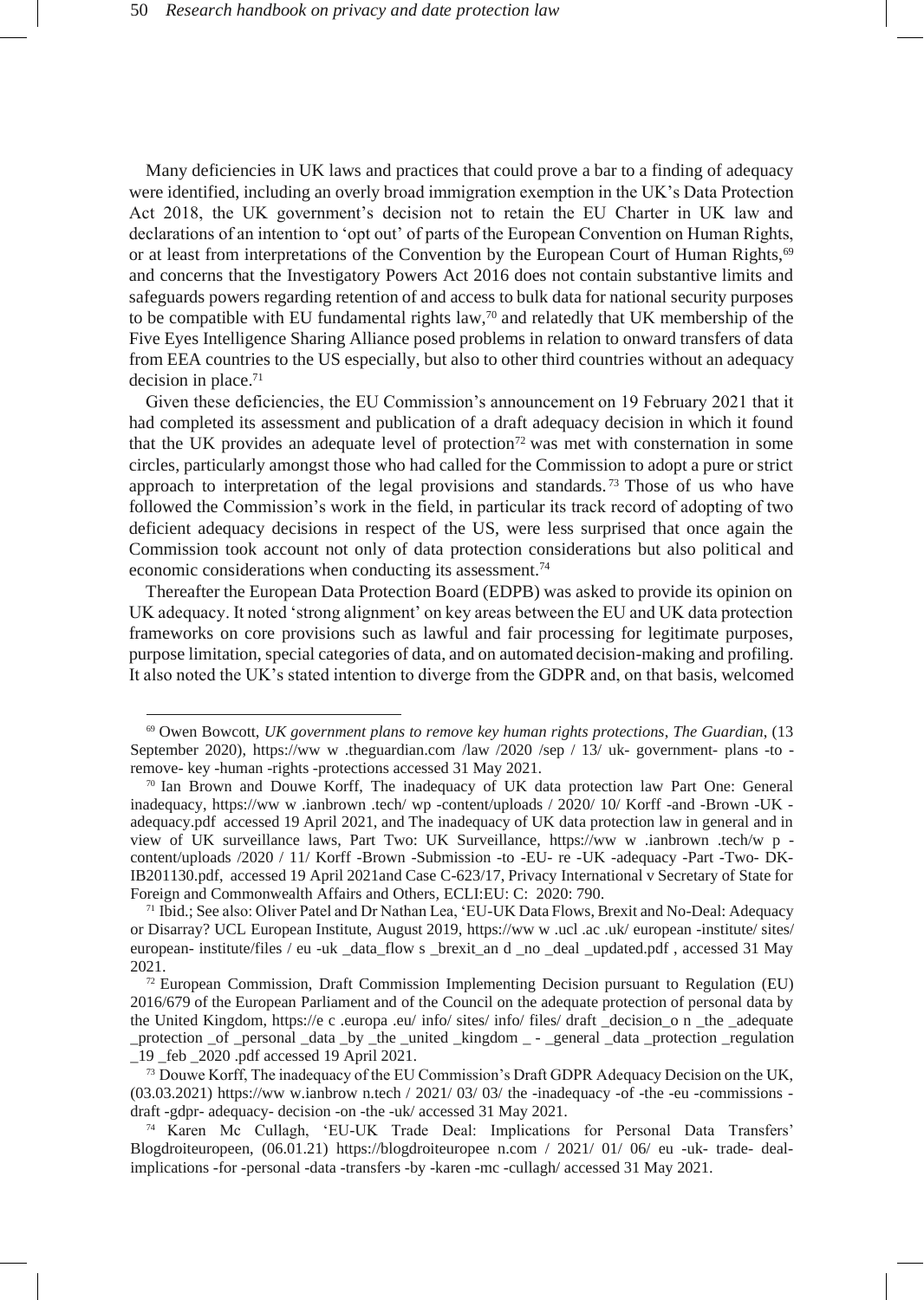the Commission's proposal to limit an adequacy decision to four years and to closely monitor developments in the UK in the interim. As regards surveillance powers and concomitant oversight powers and safeguards, the EDPB opinion welcomed the creation of the UK's Investigatory Powers Tribunal and its ability to review access to data by UK national security agencies, and the establishment of the Judicial Commissioners in the Investigatory Powers Act 2016 to ensure better oversight, and to provide individuals with opportunities to seek redress. Nevertheless, the EDPB opinion raised concerns related to national security monitoring, bulk interceptions, independent oversight related to the use of automated processing tools, and the lack of safeguards under UK law related to overseas disclosure of data, especially for national security exemptions, and recommended that the Commission further assess and/or closely monitor these deficiencies.<sup>75</sup>

A few weeks later, MEPs passed a resolution in the European Parliament on the draft adequacy decision in which they asked the Commission to modify its draft decision that the UK data protection provides an adequate level of protection and concomitantly that data can safely be transferred there pending rectification of several deficiencies.<sup>76</sup> Several MEPs made reference to a research paper that identified deficiencies including<sup>77</sup> shortcomings in the implementation of EU data protection standards linked to the immigration exemption, the overly broad definition of personal data in the Digital Economy Act 2017, weak enforcement of data protection rules by the UK Information Commissioner's Office, potential liberal onward transfer of data to the US, the UK's wavering commitment to EU data protection and human rights standards i.e., stated intention to diverge, and UK surveillance laws and practices pertaining to bulk surveillance and data retention practices that do not comply with CJEU and ECtHR law.<sup>78</sup>

Shortly thereafter the Court of Appeal in England and Wales ruled in *R (Open Rights Group and the 3million) v Secretary of State for the Home Department and Others*, that an exemption in the UK Data Protection Act 2018 which disapplied many data subject rights such as the right of subject access or erasure when personal data was processed for 'the maintenance of effective immigration control' or the 'investigation or detection of activities that would undermine the maintenance of effective immigration control' – at least to those matters which would be prejudiced by complying with the data subject rights, was unlawful because it was overly broad and therefore incompatible with Article 23 of the GDPR and, by extension, the UK GDPR.<sup>79</sup>

These criticisms prompted the Commission to make some changes to its draft adequacy decision prior to adoption on 28 June 2021, a mere two days before the expiration of the TCA bridging mechanism facilitating EEA-UK personal data transfers. Significantly, the adequacy

<sup>75</sup> EDPB, Opinion 14/2021 regarding the European Commission Draft Implementing Decision pursuant to Regulation (EU) 2016/679 on the adequate protection of personal data in the United Kingdom, Adopted on 13 April 2021, [https://edp](https://edpb.europa.eu/sites/edpb/files/files/file1/edpb_opinion142021_ukadequacy_gdpr.pdf_en.pdf) [b](https://edpb.europa.eu/sites/edpb/files/files/file1/edpb_opinion142021_ukadequacy_gdpr.pdf_en.pdf) [.europa](https://edpb.europa.eu/sites/edpb/files/files/file1/edpb_opinion142021_ukadequacy_gdpr.pdf_en.pdf) [.eu/](https://edpb.europa.eu/sites/edpb/files/files/file1/edpb_opinion142021_ukadequacy_gdpr.pdf_en.pdf) [sites/](https://edpb.europa.eu/sites/edpb/files/files/file1/edpb_opinion142021_ukadequacy_gdpr.pdf_en.pdf) [edpb/](https://edpb.europa.eu/sites/edpb/files/files/file1/edpb_opinion142021_ukadequacy_gdpr.pdf_en.pdf) [files/](https://edpb.europa.eu/sites/edpb/files/files/file1/edpb_opinion142021_ukadequacy_gdpr.pdf_en.pdf) [files/file1](https://edpb.europa.eu/sites/edpb/files/files/file1/edpb_opinion142021_ukadequacy_gdpr.pdf_en.pdf) [/edp](https://edpb.europa.eu/sites/edpb/files/files/file1/edpb_opinion142021_ukadequacy_gdpr.pdf_en.pdf) [b](https://edpb.europa.eu/sites/edpb/files/files/file1/edpb_opinion142021_ukadequacy_gdpr.pdf_en.pdf) [\\_opinion142021](https://edpb.europa.eu/sites/edpb/files/files/file1/edpb_opinion142021_ukadequacy_gdpr.pdf_en.pdf) [\\_ukadequacy\\_gdp](https://edpb.europa.eu/sites/edpb/files/files/file1/edpb_opinion142021_ukadequacy_gdpr.pdf_en.pdf) [r](https://edpb.europa.eu/sites/edpb/files/files/file1/edpb_opinion142021_ukadequacy_gdpr.pdf_en.pdf) [.pdf](https://edpb.europa.eu/sites/edpb/files/files/file1/edpb_opinion142021_ukadequacy_gdpr.pdf_en.pdf) [\\_en](https://edpb.europa.eu/sites/edpb/files/files/file1/edpb_opinion142021_ukadequacy_gdpr.pdf_en.pdf) [.pdf a](https://edpb.europa.eu/sites/edpb/files/files/file1/edpb_opinion142021_ukadequacy_gdpr.pdf_en.pdf)ccessed 19 April 2021.

<sup>76</sup> European Parliament, "Press Release: Data protection: MEPs urge the Commission to amend UK adequacy decisions, (21.05.21[\) https://ww](https://www.europarl.europa.eu/news/en/press-room/20210517IPR04124/data-protection-meps-urge-the-commission-to-amend-uk-adequacy-decisions) [w](https://www.europarl.europa.eu/news/en/press-room/20210517IPR04124/data-protection-meps-urge-the-commission-to-amend-uk-adequacy-decisions) [.europarl](https://www.europarl.europa.eu/news/en/press-room/20210517IPR04124/data-protection-meps-urge-the-commission-to-amend-uk-adequacy-decisions) [.europa](https://www.europarl.europa.eu/news/en/press-room/20210517IPR04124/data-protection-meps-urge-the-commission-to-amend-uk-adequacy-decisions) [.eu/](https://www.europarl.europa.eu/news/en/press-room/20210517IPR04124/data-protection-meps-urge-the-commission-to-amend-uk-adequacy-decisions) [news/](https://www.europarl.europa.eu/news/en/press-room/20210517IPR04124/data-protection-meps-urge-the-commission-to-amend-uk-adequacy-decisions) [en/](https://www.europarl.europa.eu/news/en/press-room/20210517IPR04124/data-protection-meps-urge-the-commission-to-amend-uk-adequacy-decisions) [press](https://www.europarl.europa.eu/news/en/press-room/20210517IPR04124/data-protection-meps-urge-the-commission-to-amend-uk-adequacy-decisions) [-room/](https://www.europarl.europa.eu/news/en/press-room/20210517IPR04124/data-protection-meps-urge-the-commission-to-amend-uk-adequacy-decisions)

<sup>77</sup> [IPR04124/](https://www.europarl.europa.eu/news/en/press-room/20210517IPR04124/data-protection-meps-urge-the-commission-to-amend-uk-adequacy-decisions) [data](https://www.europarl.europa.eu/news/en/press-room/20210517IPR04124/data-protection-meps-urge-the-commission-to-amend-uk-adequacy-decisions) [-protection](https://www.europarl.europa.eu/news/en/press-room/20210517IPR04124/data-protection-meps-urge-the-commission-to-amend-uk-adequacy-decisions) [-meps](https://www.europarl.europa.eu/news/en/press-room/20210517IPR04124/data-protection-meps-urge-the-commission-to-amend-uk-adequacy-decisions) [-urge](https://www.europarl.europa.eu/news/en/press-room/20210517IPR04124/data-protection-meps-urge-the-commission-to-amend-uk-adequacy-decisions) [-the](https://www.europarl.europa.eu/news/en/press-room/20210517IPR04124/data-protection-meps-urge-the-commission-to-amend-uk-adequacy-decisions) [-commission](https://www.europarl.europa.eu/news/en/press-room/20210517IPR04124/data-protection-meps-urge-the-commission-to-amend-uk-adequacy-decisions) [-to](https://www.europarl.europa.eu/news/en/press-room/20210517IPR04124/data-protection-meps-urge-the-commission-to-amend-uk-adequacy-decisions) [-amend](https://www.europarl.europa.eu/news/en/press-room/20210517IPR04124/data-protection-meps-urge-the-commission-to-amend-uk-adequacy-decisions) [-uk](https://www.europarl.europa.eu/news/en/press-room/20210517IPR04124/data-protection-meps-urge-the-commission-to-amend-uk-adequacy-decisions) [-adequacy](https://www.europarl.europa.eu/news/en/press-room/20210517IPR04124/data-protection-meps-urge-the-commission-to-amend-uk-adequacy-decisions) [-decisions](https://www.europarl.europa.eu/news/en/press-room/20210517IPR04124/data-protection-meps-urge-the-commission-to-amend-uk-adequacy-decisions) accessed 31 May 2021.

<sup>78</sup> European Parliamentary Research Service, EU-UK private-sector data flows after Brexit: Settling Adequacy, PE 690.536 – April 2021[, https://ww](https://www.europarl.europa.eu/RegData/etudes/IDAN/2021/690536/EPRS_IDA(2021)690536_EN.pdf) [w](https://www.europarl.europa.eu/RegData/etudes/IDAN/2021/690536/EPRS_IDA(2021)690536_EN.pdf) [.europarl](https://www.europarl.europa.eu/RegData/etudes/IDAN/2021/690536/EPRS_IDA(2021)690536_EN.pdf) [.europa](https://www.europarl.europa.eu/RegData/etudes/IDAN/2021/690536/EPRS_IDA(2021)690536_EN.pdf) [.eu/](https://www.europarl.europa.eu/RegData/etudes/IDAN/2021/690536/EPRS_IDA(2021)690536_EN.pdf) [RegData/etudes](https://www.europarl.europa.eu/RegData/etudes/IDAN/2021/690536/EPRS_IDA(2021)690536_EN.pdf) [/](https://www.europarl.europa.eu/RegData/etudes/IDAN/2021/690536/EPRS_IDA(2021)690536_EN.pdf) [IDAN/](https://www.europarl.europa.eu/RegData/etudes/IDAN/2021/690536/EPRS_IDA(2021)690536_EN.pdf) [2021/](https://www.europarl.europa.eu/RegData/etudes/IDAN/2021/690536/EPRS_IDA(2021)690536_EN.pdf) [690536/](https://www.europarl.europa.eu/RegData/etudes/IDAN/2021/690536/EPRS_IDA(2021)690536_EN.pdf) [EPRS](https://www.europarl.europa.eu/RegData/etudes/IDAN/2021/690536/EPRS_IDA(2021)690536_EN.pdf) [\\_IDA\(2021\)690536](https://www.europarl.europa.eu/RegData/etudes/IDAN/2021/690536/EPRS_IDA(2021)690536_EN.pdf) [\\_EN.pdf a](https://www.europarl.europa.eu/RegData/etudes/IDAN/2021/690536/EPRS_IDA(2021)690536_EN.pdf)ccessed 19 April 2021.

<sup>79</sup> *The Open Rights Group & Anor, R (on the Application of) v The Secretary of State for the Home Department & Anor* [2021] EWCA Civ 800. The Court deferred a decision as to appropriate relief, pending further submissions from the parties. It may well be that the DPA 2018 will now need to be amended.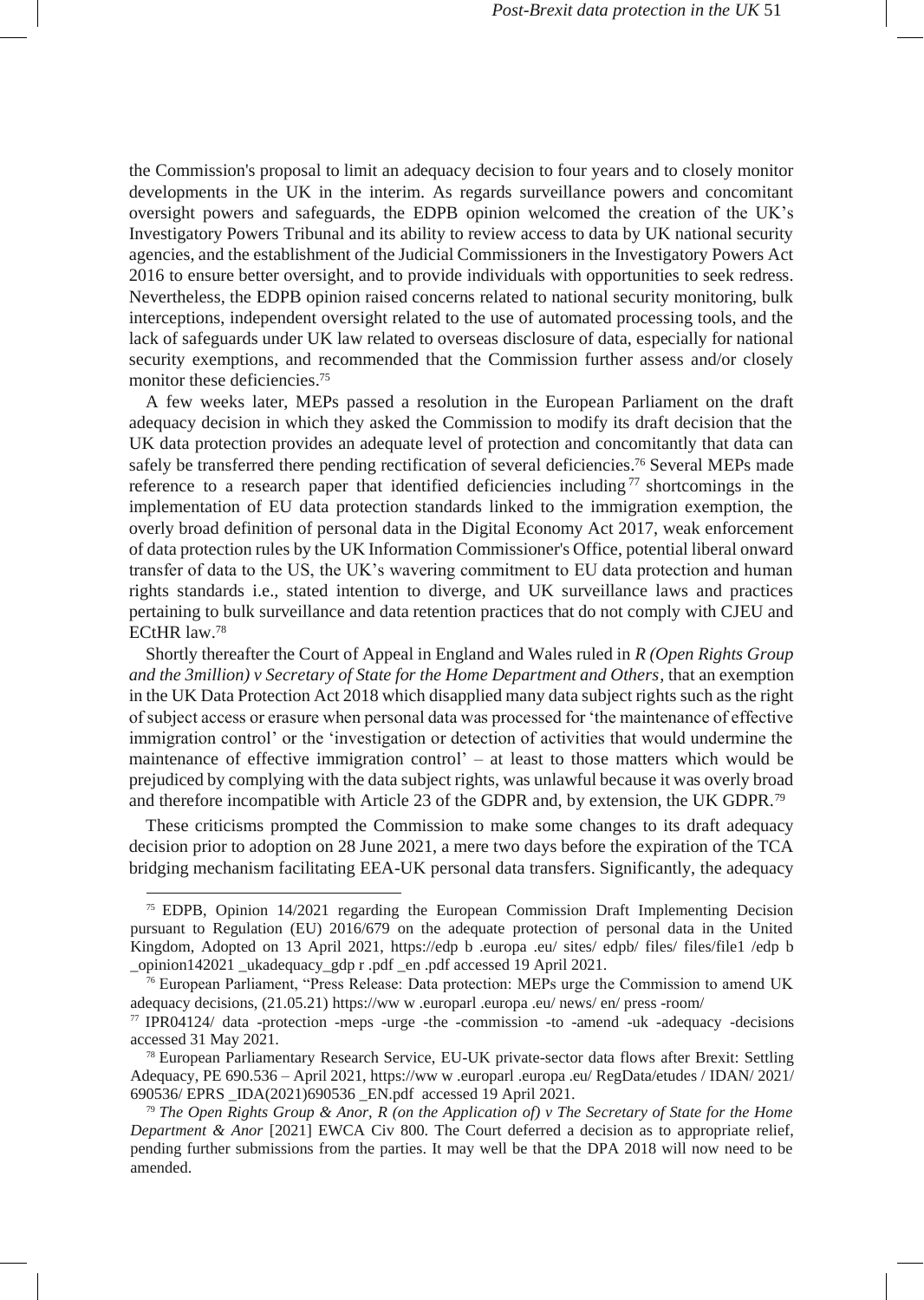decision does not, at present, cover transfers of personal data to the UK for immigration control purposes, in response to the Court of Appeal judgment which ruled that the immigration exemption in the DPA 2018 is unlawful. The Commission has, however, indicated a willingness to reassess this exclusion once it has been remedied under UK law.<sup>80</sup>

As regards surveillance measures, the Commission stated in a press release accompanying the adequacy decision that it was satisfied the UK system provides an adequate level of protection because the collection of data by UK intelligence authorities is limited to what is strictly necessary to achieve the legitimate objective in question, subject to prior authorisation by an independent judicial body, and individuals have the ability to seek redress via the UK Investigatory Powers Tribunal. <sup>81</sup> Nevertheless, criticism has been expressed that the Commission did not properly scrutinise UK law to ensure compliance with EU law, such that it could be the subject of a legal challenge and suffer a similar fate to the Safe Harbor and its successor Privacy Shield, adequacy decisions, that is, revoked.<sup>82</sup>

The adequacy decision may prove unstable for another reason, namely that adequacy decisions are 'living' documents that need to be 'closely monitored and adapted when developments affect the level of protection ensured by the third country'<sup>83</sup> To this end, the adequacy decision provides an automatic review of the UK legal regime within four years, and it will automatically expire on 27 June 2025 if the Commission has not made a renewed finding of adequacy by then.<sup>84</sup> This reflects the Commission's awareness that as a third country the UK could seek to diverge from the GDPR, and its other international obligations. As Věra Jourová, Vice-President of the Commission for Values and Transparency, explained, 'we have listened very carefully to the concerns expressed by the Parliament, the Members States and the European Data Protection Board, in particular on the possibility of future divergence from

<sup>80</sup> European commission, Press Statement: Data protection: Commission adopts adequacy decisions for the UK, 28 June 2021.

<sup>81</sup> European Commission, Commission Implementing Decision of 28.6.2021 pursuant to Regulation (EU) 2016/679 of the European Parliament and of the Council on the adequate protection of personal data by the United Kingdom, C(2021) 4800 final, [https://](https://ec.europa.eu/info/files/decision-adequate-protection-personal-data-united-kingdom-general-data-protection-regulation_en) [ec](https://ec.europa.eu/info/files/decision-adequate-protection-personal-data-united-kingdom-general-data-protection-regulation_en) [.europa](https://ec.europa.eu/info/files/decision-adequate-protection-personal-data-united-kingdom-general-data-protection-regulation_en) [.eu/](https://ec.europa.eu/info/files/decision-adequate-protection-personal-data-united-kingdom-general-data-protection-regulation_en) [info/](https://ec.europa.eu/info/files/decision-adequate-protection-personal-data-united-kingdom-general-data-protection-regulation_en) [files/](https://ec.europa.eu/info/files/decision-adequate-protection-personal-data-united-kingdom-general-data-protection-regulation_en) [decision](https://ec.europa.eu/info/files/decision-adequate-protection-personal-data-united-kingdom-general-data-protection-regulation_en) [-adequate](https://ec.europa.eu/info/files/decision-adequate-protection-personal-data-united-kingdom-general-data-protection-regulation_en)  [protection-](https://ec.europa.eu/info/files/decision-adequate-protection-personal-data-united-kingdom-general-data-protection-regulation_en) [personal](https://ec.europa.eu/info/files/decision-adequate-protection-personal-data-united-kingdom-general-data-protection-regulation_en) [-data-](https://ec.europa.eu/info/files/decision-adequate-protection-personal-data-united-kingdom-general-data-protection-regulation_en) [united](https://ec.europa.eu/info/files/decision-adequate-protection-personal-data-united-kingdom-general-data-protection-regulation_en) [-kingdom](https://ec.europa.eu/info/files/decision-adequate-protection-personal-data-united-kingdom-general-data-protection-regulation_en) [-general-](https://ec.europa.eu/info/files/decision-adequate-protection-personal-data-united-kingdom-general-data-protection-regulation_en) [data](https://ec.europa.eu/info/files/decision-adequate-protection-personal-data-united-kingdom-general-data-protection-regulation_en) [-protection-](https://ec.europa.eu/info/files/decision-adequate-protection-personal-data-united-kingdom-general-data-protection-regulation_en) [regulation\\_en](https://ec.europa.eu/info/files/decision-adequate-protection-personal-data-united-kingdom-general-data-protection-regulation_en) , para 275.

<sup>&</sup>lt;sup>82</sup> Korff contends inter alia that the decision completely fails to assess (or even note) the UK's intelligence agencies' actual surveillance practices*;* Douwe Korff, The inadequacy of the EU Commission Draft GDPR Adequacy Decision on the UK, Executive Summary, (3 March 2021) [KORFF-](https://www.ianbrown.tech/wp-content/uploads/2021/03/KORFF-The-Inadequacy-of-the-EU-Commn-Draft-GDPR-Adequacy-Decision-on-the-UK-Executive-Summary-210303final.pdf)[The-Inadequacy-of-the-EU-Commn-Draft-GDPR-Adequacy-Decision-on-the-UK-Executiv e-](https://www.ianbrown.tech/wp-content/uploads/2021/03/KORFF-The-Inadequacy-of-the-EU-Commn-Draft-GDPR-Adequacy-Decision-on-the-UK-Executive-Summary-210303final.pdf)[Summary-210303final](https://www.ianbrown.tech/wp-content/uploads/2021/03/KORFF-The-Inadequacy-of-the-EU-Commn-Draft-GDPR-Adequacy-Decision-on-the-UK-Executive-Summary-210303final.pdf) accessed 19 April 2021 and Douwe Korff, The inadequacy of the EU Commission

Draft GDPR Adequacy Decision on the UK, (3 March 2021) [KORFF-The-Inadequacy-o f-the-EU-](https://www.ianbrown.tech/wp-content/uploads/2021/03/KORFF-The-Inadequacy-of-the-EU-Commn-Draft-GDPR-Adequacy-Decision-on-the-UK-210303final.pdf)[Commn-Draft-GDPR-Adequacy-Decision-on-the-UK-210303final](https://www.ianbrown.tech/wp-content/uploads/2021/03/KORFF-The-Inadequacy-of-the-EU-Commn-Draft-GDPR-Adequacy-Decision-on-the-UK-210303final.pdf) accessed 19 April 2021; Vincent Manancourt, 'UK data flows get Brussels' blessing, with caveats,' (*Politico*, 17 April 2021), Two campaigners, speaking on the condition of anonymity, told *Politico* that they were looking to raise funds for a potential legal challenge.

<sup>83</sup> European Commission, 'Communication from the Commission to the European Parliament and the Council, Exchanging and Protecting Personal Data in a Globalised World' (Communication No COM (2017) 7 Final, European Commission, 10 January 2017, 8–9.

<sup>84</sup> European Commission, Commission Implementing Decision of 28.6.2021 pursuant to Regulation (EU) 2016/679 of the European Parliament and of the Council on the adequate protection of personal data by the United Kingdom, C(2021) 4800 final, [https://e](https://ec.europa.eu/info/files/decision-adequate-protection-personal-data-united-kingdom-general-data-protection-regulation_en) [c](https://ec.europa.eu/info/files/decision-adequate-protection-personal-data-united-kingdom-general-data-protection-regulation_en) [.europa](https://ec.europa.eu/info/files/decision-adequate-protection-personal-data-united-kingdom-general-data-protection-regulation_en) [.eu/](https://ec.europa.eu/info/files/decision-adequate-protection-personal-data-united-kingdom-general-data-protection-regulation_en) [info/](https://ec.europa.eu/info/files/decision-adequate-protection-personal-data-united-kingdom-general-data-protection-regulation_en) [files/](https://ec.europa.eu/info/files/decision-adequate-protection-personal-data-united-kingdom-general-data-protection-regulation_en) [decision-](https://ec.europa.eu/info/files/decision-adequate-protection-personal-data-united-kingdom-general-data-protection-regulation_en) [adequate](https://ec.europa.eu/info/files/decision-adequate-protection-personal-data-united-kingdom-general-data-protection-regulation_en)[protection](https://ec.europa.eu/info/files/decision-adequate-protection-personal-data-united-kingdom-general-data-protection-regulation_en) [-personal](https://ec.europa.eu/info/files/decision-adequate-protection-personal-data-united-kingdom-general-data-protection-regulation_en) [-data-](https://ec.europa.eu/info/files/decision-adequate-protection-personal-data-united-kingdom-general-data-protection-regulation_en) [united](https://ec.europa.eu/info/files/decision-adequate-protection-personal-data-united-kingdom-general-data-protection-regulation_en) [-kingdom](https://ec.europa.eu/info/files/decision-adequate-protection-personal-data-united-kingdom-general-data-protection-regulation_en) [-general-](https://ec.europa.eu/info/files/decision-adequate-protection-personal-data-united-kingdom-general-data-protection-regulation_en) [data](https://ec.europa.eu/info/files/decision-adequate-protection-personal-data-united-kingdom-general-data-protection-regulation_en) [-protection-](https://ec.europa.eu/info/files/decision-adequate-protection-personal-data-united-kingdom-general-data-protection-regulation_en) [regulation\\_en](https://ec.europa.eu/info/files/decision-adequate-protection-personal-data-united-kingdom-general-data-protection-regulation_en) , accessed 31 May 2021, para 289.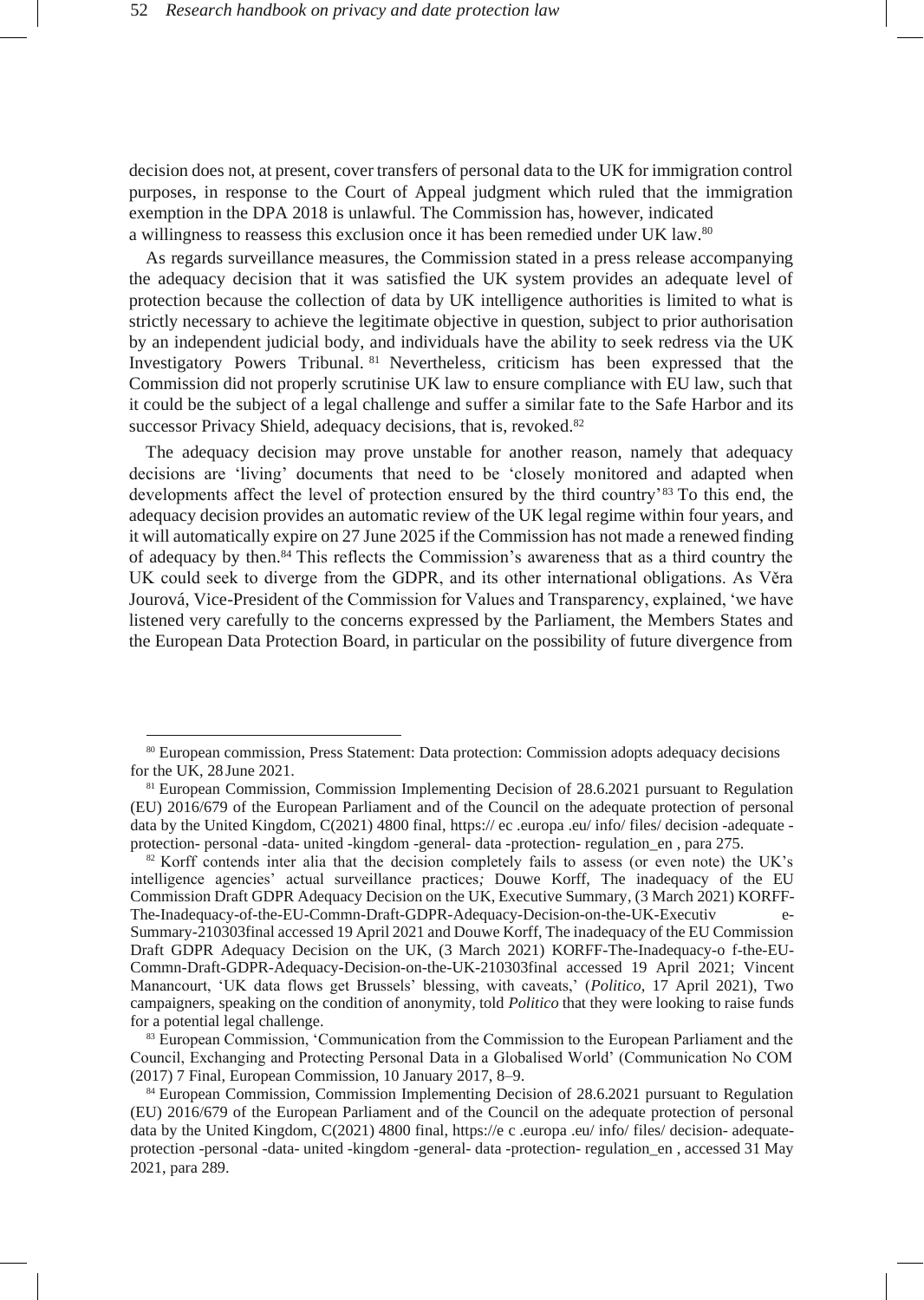our standards in the UK's privacy framework'.<sup>85</sup> The Commission is undoubtedly aware of the UK's vacillating and contradictory statements on the European Convention of Human Rights,  $86$ as in the statement accompanying the draft decision the Commission stated: 'the UK is – and has committed to remain – party to the European Convention of Human Rights and to Convention 108 of the Council of Europe…Continued adherence to such international conventions is of particular importance for the stability and durability of the proposed adequacy findings'.<sup>87</sup> Clearly, withdrawal from the European Convention of Human Rights and/or the ambit of the associated court, or other changes to the UK's legal framework e.g., regarding surveillance laws, or onward transfers to third countries, or drifting judicial interpretation by UK courts of core concepts such as the definition of personal data, or failure to revise the DPA 2018 in light of ECtHR and CJEU judgments such that the UK no longer provides an adequate level of protection, could prompt early review of the adequacy decision and its revocation or non-renewal.

# 7. LONGER-TERM: CONTINUED ALIGNMENT V DIVERGENCE

Evidently, Brexit has added to the complexity of the UK, and indeed, global data protection landscape. And, as Celeste astutely observed,

Brexit does not achieve its long-awaited objective of freeing UK data protection law from the bridles of EU law. In the TCA, the parties reiterate multiple times their independence, especially from a regulatory point of view, but the data protection reality tells us a different story. The UK legal framework is inexorably put in a position of dependence.<sup>88</sup>

Indeed, whilst the UK government's announcement that it 'intends to expand the list of adequate destinations in line with our global ambitions and commitment to high standards of data protection', <sup>89</sup> will be welcomed by those seeking evidence of the UK reclaiming its sovereignty and boldly seeking to forge new or stronger trade links with countries beyond the EU, it is important to note that the UK's own adequacy status, (i.e., adequacy decision facilitating EEA-UK personal data transfers), could be imperilled if the UK were to make a finding of adequacy in respect of countries that the EU has not found adequate and allow such adequacy regulations to be used as a 'back door' for onward transfers of data from EEA countries that would breach GDPR requirements.

<sup>85</sup> European Commission, Press Release: Data protection: Commission adopts adequacy decisions for the UK, 28 June 2021[, https://e](https://ec.europa.eu/commission/presscorner/detail/en/ip_21_3183) [c](https://ec.europa.eu/commission/presscorner/detail/en/ip_21_3183) [.europa](https://ec.europa.eu/commission/presscorner/detail/en/ip_21_3183) [.eu/](https://ec.europa.eu/commission/presscorner/detail/en/ip_21_3183) [commission/presscorner](https://ec.europa.eu/commission/presscorner/detail/en/ip_21_3183) [/](https://ec.europa.eu/commission/presscorner/detail/en/ip_21_3183) [detail/en](https://ec.europa.eu/commission/presscorner/detail/en/ip_21_3183) [/](https://ec.europa.eu/commission/presscorner/detail/en/ip_21_3183) [ip](https://ec.europa.eu/commission/presscorner/detail/en/ip_21_3183) [\\_21 \\_3183](https://ec.europa.eu/commission/presscorner/detail/en/ip_21_3183) accessed 31 May 2021.

<sup>86</sup> Owen Bowcott, *UK government plans to remove key human rights protections*, *The Guardian*, (13 September 2020), [https://ww](https://www.theguardian.com/law/2020/sep/13/uk-government-plans-to-remove-key-human-rights-protections) [w](https://www.theguardian.com/law/2020/sep/13/uk-government-plans-to-remove-key-human-rights-protections) [.theguardian](https://www.theguardian.com/law/2020/sep/13/uk-government-plans-to-remove-key-human-rights-protections) [.com/law](https://www.theguardian.com/law/2020/sep/13/uk-government-plans-to-remove-key-human-rights-protections) [/2020](https://www.theguardian.com/law/2020/sep/13/uk-government-plans-to-remove-key-human-rights-protections) [/](https://www.theguardian.com/law/2020/sep/13/uk-government-plans-to-remove-key-human-rights-protections) [sep/](https://www.theguardian.com/law/2020/sep/13/uk-government-plans-to-remove-key-human-rights-protections) [13/](https://www.theguardian.com/law/2020/sep/13/uk-government-plans-to-remove-key-human-rights-protections) [uk](https://www.theguardian.com/law/2020/sep/13/uk-government-plans-to-remove-key-human-rights-protections) [-government-](https://www.theguardian.com/law/2020/sep/13/uk-government-plans-to-remove-key-human-rights-protections) [plans-](https://www.theguardian.com/law/2020/sep/13/uk-government-plans-to-remove-key-human-rights-protections) [to](https://www.theguardian.com/law/2020/sep/13/uk-government-plans-to-remove-key-human-rights-protections)  [remove-](https://www.theguardian.com/law/2020/sep/13/uk-government-plans-to-remove-key-human-rights-protections) [key](https://www.theguardian.com/law/2020/sep/13/uk-government-plans-to-remove-key-human-rights-protections) [-human](https://www.theguardian.com/law/2020/sep/13/uk-government-plans-to-remove-key-human-rights-protections) [-rights](https://www.theguardian.com/law/2020/sep/13/uk-government-plans-to-remove-key-human-rights-protections) [-protections](https://www.theguardian.com/law/2020/sep/13/uk-government-plans-to-remove-key-human-rights-protections) accessed 31 May 2021.

<sup>87</sup> European Commission, Press Release: Data protection: European Commission launches process on personal data flows to UK, 19 February 202[1,](https://ec.europa.eu/commission/presscorner/detail/en/ip_21_66%3e1) [https://e](https://ec.europa.eu/commission/presscorner/detail/en/ip_21_66%3e1) [c.europ](https://ec.europa.eu/commission/presscorner/detail/en/ip_21_66%3e1) [a](https://ec.europa.eu/commission/presscorner/detail/en/ip_21_66%3e1) [.eu/](https://ec.europa.eu/commission/presscorner/detail/en/ip_21_66%3e1) [commission/presscorner](https://ec.europa.eu/commission/presscorner/detail/en/ip_21_66%3e1) [/](https://ec.europa.eu/commission/presscorner/detail/en/ip_21_66%3e1) [detail/en](https://ec.europa.eu/commission/presscorner/detail/en/ip_21_66%3e1) [/ ip](https://ec.europa.eu/commission/presscorner/detail/en/ip_21_66%3e1) [\\_21\\_66>1](https://ec.europa.eu/commission/presscorner/detail/en/ip_21_66%3e1) accessed 31 May 2021.

<sup>88</sup> Edoardo Celeste, 'Cross-border data protection after Brexit'," *DCU Brexit Institute Working Paper Series*, No 4/2021, 12.

<sup>89</sup> ICO and DCMS, Joint Statement: Secretary of State for the Department for Digital, Culture Media and Sport and the Information Commissioner sign Memorandum of Understanding on data adequacy, 19 March 202[1 https://](https://ico.org.uk/about-the-ico/news-and-events/news-and-blogs/2021/03/secretary-of-state-for-the-department-for-dcms-and-the-information-commissioner-sign-memorandum-of-understanding/)[ico](https://ico.org.uk/about-the-ico/news-and-events/news-and-blogs/2021/03/secretary-of-state-for-the-department-for-dcms-and-the-information-commissioner-sign-memorandum-of-understanding/)[.org](https://ico.org.uk/about-the-ico/news-and-events/news-and-blogs/2021/03/secretary-of-state-for-the-department-for-dcms-and-the-information-commissioner-sign-memorandum-of-understanding/)[.uk/](https://ico.org.uk/about-the-ico/news-and-events/news-and-blogs/2021/03/secretary-of-state-for-the-department-for-dcms-and-the-information-commissioner-sign-memorandum-of-understanding/)[about](https://ico.org.uk/about-the-ico/news-and-events/news-and-blogs/2021/03/secretary-of-state-for-the-department-for-dcms-and-the-information-commissioner-sign-memorandum-of-understanding/) [-the](https://ico.org.uk/about-the-ico/news-and-events/news-and-blogs/2021/03/secretary-of-state-for-the-department-for-dcms-and-the-information-commissioner-sign-memorandum-of-understanding/) [-ico/new](https://ico.org.uk/about-the-ico/news-and-events/news-and-blogs/2021/03/secretary-of-state-for-the-department-for-dcms-and-the-information-commissioner-sign-memorandum-of-understanding/) [s-and](https://ico.org.uk/about-the-ico/news-and-events/news-and-blogs/2021/03/secretary-of-state-for-the-department-for-dcms-and-the-information-commissioner-sign-memorandum-of-understanding/) [-events/](https://ico.org.uk/about-the-ico/news-and-events/news-and-blogs/2021/03/secretary-of-state-for-the-department-for-dcms-and-the-information-commissioner-sign-memorandum-of-understanding/) [news](https://ico.org.uk/about-the-ico/news-and-events/news-and-blogs/2021/03/secretary-of-state-for-the-department-for-dcms-and-the-information-commissioner-sign-memorandum-of-understanding/) [-and](https://ico.org.uk/about-the-ico/news-and-events/news-and-blogs/2021/03/secretary-of-state-for-the-department-for-dcms-and-the-information-commissioner-sign-memorandum-of-understanding/) [-blogs/](https://ico.org.uk/about-the-ico/news-and-events/news-and-blogs/2021/03/secretary-of-state-for-the-department-for-dcms-and-the-information-commissioner-sign-memorandum-of-understanding/) [2021/](https://ico.org.uk/about-the-ico/news-and-events/news-and-blogs/2021/03/secretary-of-state-for-the-department-for-dcms-and-the-information-commissioner-sign-memorandum-of-understanding/) [03/](https://ico.org.uk/about-the-ico/news-and-events/news-and-blogs/2021/03/secretary-of-state-for-the-department-for-dcms-and-the-information-commissioner-sign-memorandum-of-understanding/) [secretary](https://ico.org.uk/about-the-ico/news-and-events/news-and-blogs/2021/03/secretary-of-state-for-the-department-for-dcms-and-the-information-commissioner-sign-memorandum-of-understanding/) [-of](https://ico.org.uk/about-the-ico/news-and-events/news-and-blogs/2021/03/secretary-of-state-for-the-department-for-dcms-and-the-information-commissioner-sign-memorandum-of-understanding/) [-state](https://ico.org.uk/about-the-ico/news-and-events/news-and-blogs/2021/03/secretary-of-state-for-the-department-for-dcms-and-the-information-commissioner-sign-memorandum-of-understanding/) [-for](https://ico.org.uk/about-the-ico/news-and-events/news-and-blogs/2021/03/secretary-of-state-for-the-department-for-dcms-and-the-information-commissioner-sign-memorandum-of-understanding/) [-the](https://ico.org.uk/about-the-ico/news-and-events/news-and-blogs/2021/03/secretary-of-state-for-the-department-for-dcms-and-the-information-commissioner-sign-memorandum-of-understanding/) [-department](https://ico.org.uk/about-the-ico/news-and-events/news-and-blogs/2021/03/secretary-of-state-for-the-department-for-dcms-and-the-information-commissioner-sign-memorandum-of-understanding/) [-for](https://ico.org.uk/about-the-ico/news-and-events/news-and-blogs/2021/03/secretary-of-state-for-the-department-for-dcms-and-the-information-commissioner-sign-memorandum-of-understanding/) [-dcms](https://ico.org.uk/about-the-ico/news-and-events/news-and-blogs/2021/03/secretary-of-state-for-the-department-for-dcms-and-the-information-commissioner-sign-memorandum-of-understanding/) [-and](https://ico.org.uk/about-the-ico/news-and-events/news-and-blogs/2021/03/secretary-of-state-for-the-department-for-dcms-and-the-information-commissioner-sign-memorandum-of-understanding/) [-the](https://ico.org.uk/about-the-ico/news-and-events/news-and-blogs/2021/03/secretary-of-state-for-the-department-for-dcms-and-the-information-commissioner-sign-memorandum-of-understanding/) [-information](https://ico.org.uk/about-the-ico/news-and-events/news-and-blogs/2021/03/secretary-of-state-for-the-department-for-dcms-and-the-information-commissioner-sign-memorandum-of-understanding/) [-commissioner](https://ico.org.uk/about-the-ico/news-and-events/news-and-blogs/2021/03/secretary-of-state-for-the-department-for-dcms-and-the-information-commissioner-sign-memorandum-of-understanding/) [-sign](https://ico.org.uk/about-the-ico/news-and-events/news-and-blogs/2021/03/secretary-of-state-for-the-department-for-dcms-and-the-information-commissioner-sign-memorandum-of-understanding/) [-memorandum -of](https://ico.org.uk/about-the-ico/news-and-events/news-and-blogs/2021/03/secretary-of-state-for-the-department-for-dcms-and-the-information-commissioner-sign-memorandum-of-understanding/) [-understanding/](https://ico.org.uk/about-the-ico/news-and-events/news-and-blogs/2021/03/secretary-of-state-for-the-department-for-dcms-and-the-information-commissioner-sign-memorandum-of-understanding/) accessed 19 April 2021.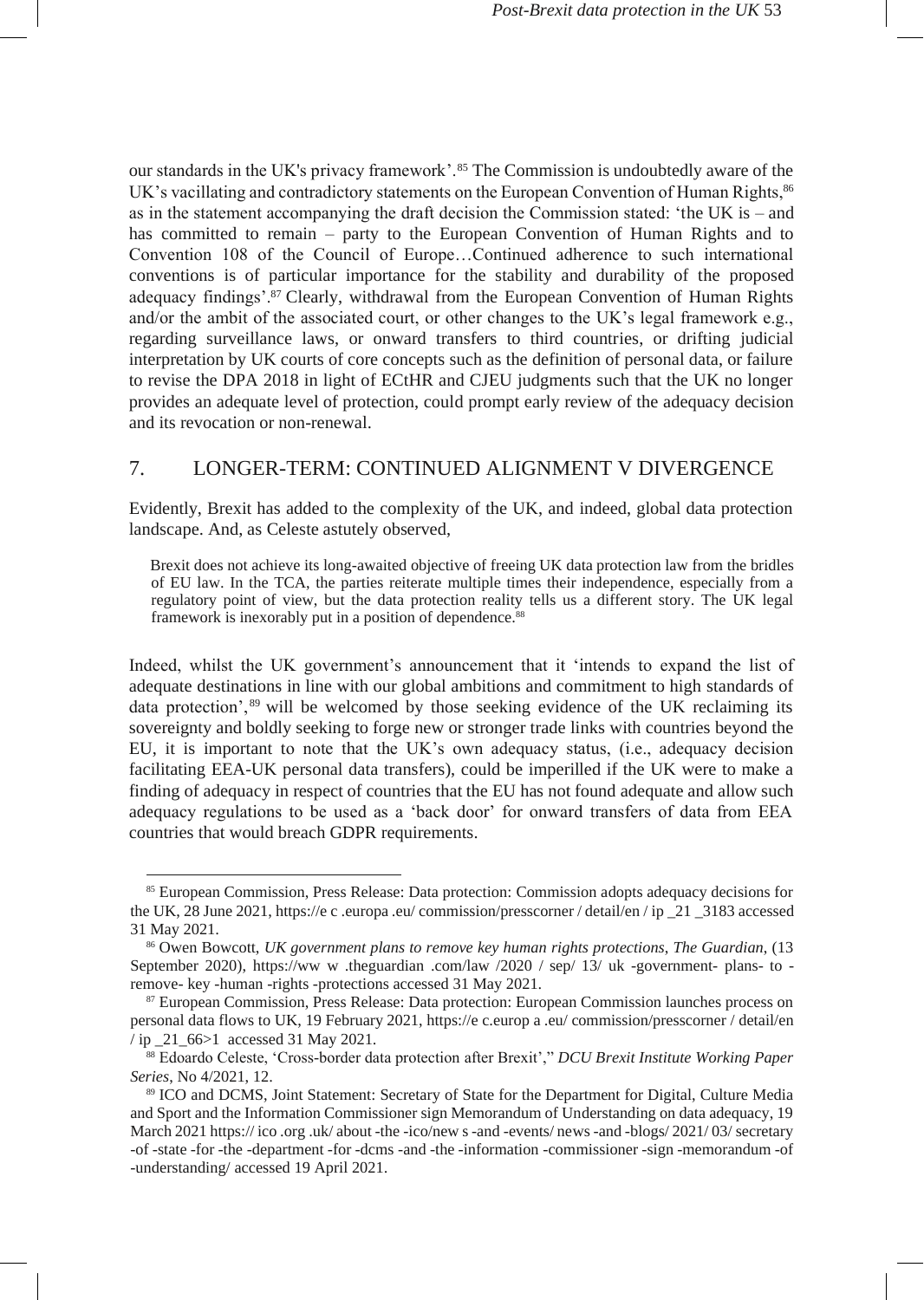Likewise, although the UK can, as a sovereign third country, revise the UK GDPR and DPA 2018, significant divergence could jeopardise the EU-UK adequacy decision and/or impede its renewal. The power to diverge is therefore best described as illusory. And, as the ICO can only participate as an 'observer' in EDPB meetings, Brexit has in fact reduced the UK to a 'rule taker' instead of a rule-maker in respect of EU data protection law. Not only that, but Brexit has made the data protection landscape more onerous for multinationals operating in both jurisdictions because both the UK GDPR and the GDPR have extra-territorial effect. Consequently, the compliance burden for data controllers and processors that process data in both jurisdictions has increased because of the need to appoint a representative in each jurisdiction. Relatedly, a data breach that has a multi-country dimension may require notification of both the ICO and at least one EU supervisory authority of the breach, and a supervisory authority in both jurisdictions could investigate and impose sanctions e.g., fines. This change has already prompted some US-owned companies such as Facebook and Google to transfer all their UK users into user agreements with the corporate headquarters in California, to avoid potential legal action in both the EU and UK. $90$  These restrictions and dependencies have prompted some to question whether the UK should, in the longer term, strive for regulatory divergence.

The PM has indicated such an intention in a written statement: 'The UK will in future develop separate and independent policies in areas such as […] data protection.'<sup>91</sup> Likewise, the UK's Secretary of State for Digital, Culture, Media and Sport Oliver Dowden MP observed that:

The EU doesn't hold the monopoly on data protection. So, having come a long way in learning how to manage data risks, the UK is going to start making more of the opportunities. Right now, too many businesses and organisations are reluctant to use data – either because they don't understand the rules or are afraid of inadvertently breaking them. That has hampered innovation and the improvement of public services and prevented scientists from making new discoveries. Clearly, not using data has real-life costs.<sup>92</sup>

Comments of this nature have fuelled speculation that the UK will seek to forge its own data protection path. One proposal suggests replacing the UK GDPR with a new a new 'framework for data protection' that would inter alia reduce reliance on consent by placing greater emphasis 'on the legitimacy of data processing', and removing Article 22, focusing instead on 'whether automated profiling meets a legitimate or public interest test', on the basis that it would reduce onerous compliance burdens and improve the UK's ability to innovate using personal data.<sup>93</sup>

<sup>90</sup> Joseph Menn, 'Exclusive: Facebook to move UK users to California terms, avoiding EU privacy rule, (*Reuters*, US Legal News, 15 December 2020)[, https://](https://www.theguardian.com/technology/2020/dec/15/facebook-move-uk-users-california-eu-privacy-laws) [www](https://www.theguardian.com/technology/2020/dec/15/facebook-move-uk-users-california-eu-privacy-laws) [.theguardian.com](https://www.theguardian.com/technology/2020/dec/15/facebook-move-uk-users-california-eu-privacy-laws) [/technology](https://www.theguardian.com/technology/2020/dec/15/facebook-move-uk-users-california-eu-privacy-laws) [/2020](https://www.theguardian.com/technology/2020/dec/15/facebook-move-uk-users-california-eu-privacy-laws) [/](https://www.theguardian.com/technology/2020/dec/15/facebook-move-uk-users-california-eu-privacy-laws) [dec/](https://www.theguardian.com/technology/2020/dec/15/facebook-move-uk-users-california-eu-privacy-laws) [15/](https://www.theguardian.com/technology/2020/dec/15/facebook-move-uk-users-california-eu-privacy-laws) [facebook](https://www.theguardian.com/technology/2020/dec/15/facebook-move-uk-users-california-eu-privacy-laws) [-move](https://www.theguardian.com/technology/2020/dec/15/facebook-move-uk-users-california-eu-privacy-laws) [-uk](https://www.theguardian.com/technology/2020/dec/15/facebook-move-uk-users-california-eu-privacy-laws) [-users](https://www.theguardian.com/technology/2020/dec/15/facebook-move-uk-users-california-eu-privacy-laws) [-california-](https://www.theguardian.com/technology/2020/dec/15/facebook-move-uk-users-california-eu-privacy-laws) [eu](https://www.theguardian.com/technology/2020/dec/15/facebook-move-uk-users-california-eu-privacy-laws) [-privacy-](https://www.theguardian.com/technology/2020/dec/15/facebook-move-uk-users-california-eu-privacy-laws) [laws](https://www.theguardian.com/technology/2020/dec/15/facebook-move-uk-users-california-eu-privacy-laws) accessed 19 April 2021; Joseph Menn, 'Exclusive: Google users in UK to lose EU data protection – sources, (*Reuters, Technology News*, 19 February 2020), [https://ww](https://www.reuters.com/article/us-google-privacy-eu-exclusive-idUSKBN20D2M3) [w](https://www.reuters.com/article/us-google-privacy-eu-exclusive-idUSKBN20D2M3) [.reuters.com](https://www.reuters.com/article/us-google-privacy-eu-exclusive-idUSKBN20D2M3) [/article](https://www.reuters.com/article/us-google-privacy-eu-exclusive-idUSKBN20D2M3) [/u](https://www.reuters.com/article/us-google-privacy-eu-exclusive-idUSKBN20D2M3) [s](https://www.reuters.com/article/us-google-privacy-eu-exclusive-idUSKBN20D2M3) [-google](https://www.reuters.com/article/us-google-privacy-eu-exclusive-idUSKBN20D2M3) [-privacy](https://www.reuters.com/article/us-google-privacy-eu-exclusive-idUSKBN20D2M3) [-eu-](https://www.reuters.com/article/us-google-privacy-eu-exclusive-idUSKBN20D2M3) [exclusive](https://www.reuters.com/article/us-google-privacy-eu-exclusive-idUSKBN20D2M3)[idUSKBN20D2M3](https://www.reuters.com/article/us-google-privacy-eu-exclusive-idUSKBN20D2M3) accessed 19 April 2021.

<sup>91</sup> PM Statement, UK / EU relations: Written statement – HCWS86, 3 February 2020.

<sup>92</sup> Oliver Dowden, 'New approach to data is a great opportunity for the UK post-Brexit' (*Financial Times* 27 February 2021), [https://ww](https://www.ft.com/content/ac1cbaef-d8bf-49b4-b11d-1fcc96dde0e1) [w.f](https://www.ft.com/content/ac1cbaef-d8bf-49b4-b11d-1fcc96dde0e1) [t](https://www.ft.com/content/ac1cbaef-d8bf-49b4-b11d-1fcc96dde0e1) [.com/](https://www.ft.com/content/ac1cbaef-d8bf-49b4-b11d-1fcc96dde0e1) [content/ac1cbae](https://www.ft.com/content/ac1cbaef-d8bf-49b4-b11d-1fcc96dde0e1) [f-](https://www.ft.com/content/ac1cbaef-d8bf-49b4-b11d-1fcc96dde0e1) [d8bf](https://www.ft.com/content/ac1cbaef-d8bf-49b4-b11d-1fcc96dde0e1) [-49b4](https://www.ft.com/content/ac1cbaef-d8bf-49b4-b11d-1fcc96dde0e1) [-b11d](https://www.ft.com/content/ac1cbaef-d8bf-49b4-b11d-1fcc96dde0e1) [-1fcc96dde0e1](https://www.ft.com/content/ac1cbaef-d8bf-49b4-b11d-1fcc96dde0e1) accessed 19 April 2021.

<sup>&</sup>lt;sup>93</sup> The Taskforce on Innovation, Growth and Regulatory Reform (TIGRR), Independent Report, (16 June 2021), [https://asset](https://assets.publishing.service.gov.uk/government/uploads/system/uploads/attachment_data/file/994125/FINAL_TIGRR_REPORT__1_.pdf%20accessed%2019%20April%202021) [s](https://assets.publishing.service.gov.uk/government/uploads/system/uploads/attachment_data/file/994125/FINAL_TIGRR_REPORT__1_.pdf%20accessed%2019%20April%202021) [.publishing](https://assets.publishing.service.gov.uk/government/uploads/system/uploads/attachment_data/file/994125/FINAL_TIGRR_REPORT__1_.pdf%20accessed%2019%20April%202021) [.service.go](https://assets.publishing.service.gov.uk/government/uploads/system/uploads/attachment_data/file/994125/FINAL_TIGRR_REPORT__1_.pdf%20accessed%2019%20April%202021) [v](https://assets.publishing.service.gov.uk/government/uploads/system/uploads/attachment_data/file/994125/FINAL_TIGRR_REPORT__1_.pdf%20accessed%2019%20April%202021) [.uk/](https://assets.publishing.service.gov.uk/government/uploads/system/uploads/attachment_data/file/994125/FINAL_TIGRR_REPORT__1_.pdf%20accessed%2019%20April%202021) [government/uploads](https://assets.publishing.service.gov.uk/government/uploads/system/uploads/attachment_data/file/994125/FINAL_TIGRR_REPORT__1_.pdf%20accessed%2019%20April%202021) [/](https://assets.publishing.service.gov.uk/government/uploads/system/uploads/attachment_data/file/994125/FINAL_TIGRR_REPORT__1_.pdf%20accessed%2019%20April%202021) [system/](https://assets.publishing.service.gov.uk/government/uploads/system/uploads/attachment_data/file/994125/FINAL_TIGRR_REPORT__1_.pdf%20accessed%2019%20April%202021) [uploads/](https://assets.publishing.service.gov.uk/government/uploads/system/uploads/attachment_data/file/994125/FINAL_TIGRR_REPORT__1_.pdf%20accessed%2019%20April%202021) [attachment](https://assets.publishing.service.gov.uk/government/uploads/system/uploads/attachment_data/file/994125/FINAL_TIGRR_REPORT__1_.pdf%20accessed%2019%20April%202021) [\\_data/file](https://assets.publishing.service.gov.uk/government/uploads/system/uploads/attachment_data/file/994125/FINAL_TIGRR_REPORT__1_.pdf%20accessed%2019%20April%202021) [/994125](https://assets.publishing.service.gov.uk/government/uploads/system/uploads/attachment_data/file/994125/FINAL_TIGRR_REPORT__1_.pdf%20accessed%2019%20April%202021) [/](https://assets.publishing.service.gov.uk/government/uploads/system/uploads/attachment_data/file/994125/FINAL_TIGRR_REPORT__1_.pdf%20accessed%2019%20April%202021) [FINAL](https://assets.publishing.service.gov.uk/government/uploads/system/uploads/attachment_data/file/994125/FINAL_TIGRR_REPORT__1_.pdf%20accessed%2019%20April%202021) [\\_TIGRR](https://assets.publishing.service.gov.uk/government/uploads/system/uploads/attachment_data/file/994125/FINAL_TIGRR_REPORT__1_.pdf%20accessed%2019%20April%202021) [\\_REPORT](https://assets.publishing.service.gov.uk/government/uploads/system/uploads/attachment_data/file/994125/FINAL_TIGRR_REPORT__1_.pdf%20accessed%2019%20April%202021) [\\_ \\_1 \\_ .pdf accessed 19 April 2021,](https://assets.publishing.service.gov.uk/government/uploads/system/uploads/attachment_data/file/994125/FINAL_TIGRR_REPORT__1_.pdf%20accessed%2019%20April%202021) 49–53.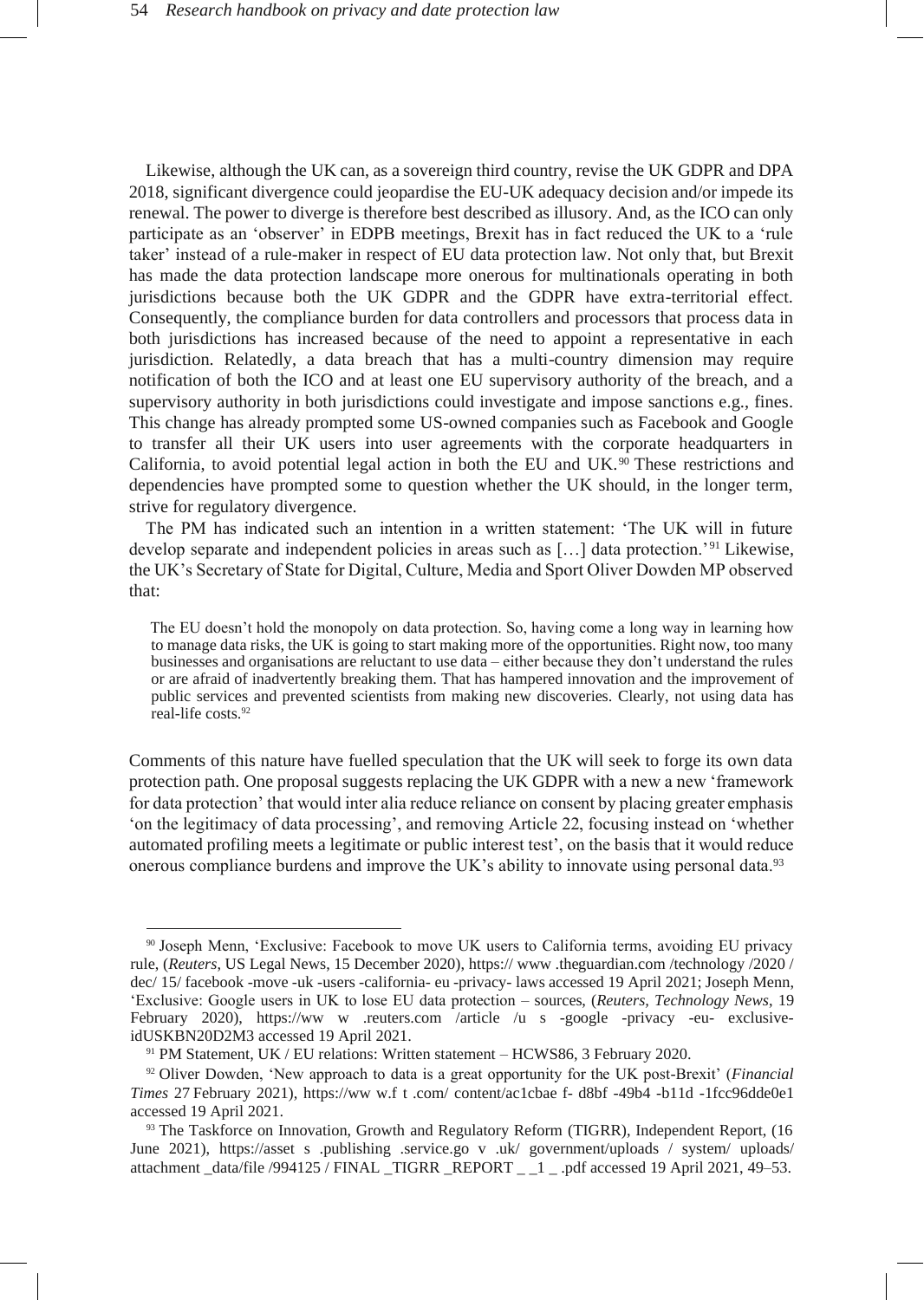The UK is not alone in expressing frustration with the GDPR. A review conducted two years after its implementation found that 'some stakeholders report that the application of the GDPR is challenging especially for small- and medium-sized enterprises  $(SMEs)$ <sup>94</sup> a concern that was also identified in the UK National Data Strategy.<sup>95</sup> And, Axel Voss, MEP, one of the strongest proponents of the GDPR has asserted that 'the GDPR is not made for blockchain, facial or voice recognition, text and data mining  $[\,\ldots\,]$  artificial intelligence'.<sup>96</sup> He claims that the GDPR:

makes it impossible to properly use or even develop these technologies – AI needs access to data for training purposes, yet the vast majority of data is being stored outside the EU, which risks making it impossible for us to be competitive in any form of digital innovation, undermining our future economic prosperity.<sup>97</sup>

He has also asserted that 'the coronavirus pandemic also highlighted how the GDPR has prevented better health management, as its provisions hampered the use of tracing apps or even the exchange of data between local authorities for contacting potential vaccine recipients'.<sup>98</sup>

In my view, some of these criticisms are unfounded, or at least a indicate misunderstanding of how data can be processed in compliance with the GDPR. <sup>99</sup> As acknowledged by the Commission, SMEs should be offered additional support e.g., templates, hotlines, and appropriate training to help them understand and meet their GDPR obligations.<sup>100</sup> As for the GDPR impeding innovation, it must be noted that the GDPR does contain lots of 'white spaces' including wide exemptions for research which, if properly developed, will support the UK's world-leading research.<sup>101</sup> If the initial 'teething problems' regarding support for SMEs can be overcome, and the ICO develops guidance explaining how UK-based data controllers and processors can and should interpret the derogations and 'white spaces' in the GDPR, then

<sup>94</sup> European Commission, Communication from The Commission To The European Parliament And The Council, Data protection as a pillar of citizens' empowerment and the EU's approach to the digital transition - two years of application of the General Data Protection Regulation, COM (2020) 264 final, Brussels, 24.6.2020 [https://eu](https://eur-lex.europa.eu/legal-content/EN/TXT/HTML/?uri=CELEX:52020DC0264&from=EN) [r](https://eur-lex.europa.eu/legal-content/EN/TXT/HTML/?uri=CELEX:52020DC0264&from=EN) [-lex](https://eur-lex.europa.eu/legal-content/EN/TXT/HTML/?uri=CELEX:52020DC0264&from=EN) [.europa](https://eur-lex.europa.eu/legal-content/EN/TXT/HTML/?uri=CELEX:52020DC0264&from=EN) [.eu/](https://eur-lex.europa.eu/legal-content/EN/TXT/HTML/?uri=CELEX:52020DC0264&from=EN) [legal-](https://eur-lex.europa.eu/legal-content/EN/TXT/HTML/?uri=CELEX:52020DC0264&from=EN) [content/](https://eur-lex.europa.eu/legal-content/EN/TXT/HTML/?uri=CELEX:52020DC0264&from=EN) [EN/](https://eur-lex.europa.eu/legal-content/EN/TXT/HTML/?uri=CELEX:52020DC0264&from=EN) [TXT/HTML](https://eur-lex.europa.eu/legal-content/EN/TXT/HTML/?uri=CELEX:52020DC0264&from=EN) [/](https://eur-lex.europa.eu/legal-content/EN/TXT/HTML/?uri=CELEX:52020DC0264&from=EN) [?uri](https://eur-lex.europa.eu/legal-content/EN/TXT/HTML/?uri=CELEX:52020DC0264&from=EN) [= CELEX:](https://eur-lex.europa.eu/legal-content/EN/TXT/HTML/?uri=CELEX:52020DC0264&from=EN) [DC0264](https://eur-lex.europa.eu/legal-content/EN/TXT/HTML/?uri=CELEX:52020DC0264&from=EN) [& from](https://eur-lex.europa.eu/legal-content/EN/TXT/HTML/?uri=CELEX:52020DC0264&from=EN) [=EN](https://eur-lex.europa.eu/legal-content/EN/TXT/HTML/?uri=CELEX:52020DC0264&from=EN) accessed 19 April 2021.

<sup>95</sup> DCMS, Policy Paper, National Data Strategy, 9 December 2020, [https://](https://www.gov.uk/government/publications/uk-national-data-strategy/national-data-strategy) [www](https://www.gov.uk/government/publications/uk-national-data-strategy/national-data-strategy) [.gov](https://www.gov.uk/government/publications/uk-national-data-strategy/national-data-strategy) [.uk/](https://www.gov.uk/government/publications/uk-national-data-strategy/national-data-strategy) [government/](https://www.gov.uk/government/publications/uk-national-data-strategy/national-data-strategy)  [publications/u](https://www.gov.uk/government/publications/uk-national-data-strategy/national-data-strategy) [k-](https://www.gov.uk/government/publications/uk-national-data-strategy/national-data-strategy) [national-](https://www.gov.uk/government/publications/uk-national-data-strategy/national-data-strategy) [data](https://www.gov.uk/government/publications/uk-national-data-strategy/national-data-strategy) [-strategy/nationa](https://www.gov.uk/government/publications/uk-national-data-strategy/national-data-strategy) [l-](https://www.gov.uk/government/publications/uk-national-data-strategy/national-data-strategy) [data](https://www.gov.uk/government/publications/uk-national-data-strategy/national-data-strategy) [-strategy](https://www.gov.uk/government/publications/uk-national-data-strategy/national-data-strategy) accessed 19 April 2021.

<sup>96</sup> Javier Espinoza, "EU must overhaul flagship data protection laws, says a 'father' of policy," (*Financial Times*, 3 March 2021).

<sup>97</sup> Axel Voss, 'How to bring GDPR into the digital age,' (*Politico*, 25 March 2021) [https://ww](https://www.politico.eu/article/gdpr-reform-digital-innovation/) [w](https://www.politico.eu/article/gdpr-reform-digital-innovation/) [.politico.eu](https://www.politico.eu/article/gdpr-reform-digital-innovation/) [/](https://www.politico.eu/article/gdpr-reform-digital-innovation/) [article/gdp](https://www.politico.eu/article/gdpr-reform-digital-innovation/) [r](https://www.politico.eu/article/gdpr-reform-digital-innovation/) [-reform](https://www.politico.eu/article/gdpr-reform-digital-innovation/) [-digital-](https://www.politico.eu/article/gdpr-reform-digital-innovation/) [innovation/ a](https://www.politico.eu/article/gdpr-reform-digital-innovation/)ccessed 19 April 2021.

<sup>98</sup> Ibid.

<sup>99</sup> For instance, the ICO has produced guidance for health and social care organisations explaining how personal data may be processed during the coronavirus pandemic, along with guidance for employers conducting workplace testing and for businesses collecting personal data for contact tracin[g <https://](https://ico.org.uk/global/data-protection-and-coronavirus-information-hub/data-protection-and-coronavirus/) [ico](https://ico.org.uk/global/data-protection-and-coronavirus-information-hub/data-protection-and-coronavirus/) [.org](https://ico.org.uk/global/data-protection-and-coronavirus-information-hub/data-protection-and-coronavirus/) [.uk/](https://ico.org.uk/global/data-protection-and-coronavirus-information-hub/data-protection-and-coronavirus/) [global/](https://ico.org.uk/global/data-protection-and-coronavirus-information-hub/data-protection-and-coronavirus/) [data](https://ico.org.uk/global/data-protection-and-coronavirus-information-hub/data-protection-and-coronavirus/) [-protection](https://ico.org.uk/global/data-protection-and-coronavirus-information-hub/data-protection-and-coronavirus/) [-and](https://ico.org.uk/global/data-protection-and-coronavirus-information-hub/data-protection-and-coronavirus/) [-coronavirus](https://ico.org.uk/global/data-protection-and-coronavirus-information-hub/data-protection-and-coronavirus/) [-information](https://ico.org.uk/global/data-protection-and-coronavirus-information-hub/data-protection-and-coronavirus/) [-hub/](https://ico.org.uk/global/data-protection-and-coronavirus-information-hub/data-protection-and-coronavirus/) [data](https://ico.org.uk/global/data-protection-and-coronavirus-information-hub/data-protection-and-coronavirus/) [-protection](https://ico.org.uk/global/data-protection-and-coronavirus-information-hub/data-protection-and-coronavirus/) [-and](https://ico.org.uk/global/data-protection-and-coronavirus-information-hub/data-protection-and-coronavirus/) [-coronavirus/](https://ico.org.uk/global/data-protection-and-coronavirus-information-hub/data-protection-and-coronavirus/) [>](https://ico.org.uk/global/data-protection-and-coronavirus-information-hub/data-protection-and-coronavirus/) accessed 19 April 2021.

<sup>100</sup> European Commission, Communication from the Commission to the European Parliament and the Council: Data protection as a pillar of citizens' empowerment and the EU's approach to the digital transition - two years of application of the General Data Protection Regulation, COM (2020) 264 final, Brussels, 24.6.2020), 9.

<sup>&</sup>lt;sup>101</sup> For example, scholars have already developed a concept of functional anonymisation in order to allow greater use to be made of personal data for research purposes. Elliot, M, O'Hara, K, Raab, C, O'Keefe, C.M., Mackey, E, Dibben, C, Gowans, H, Purdam, K and McCullagh, K., 'Functional anonymisation: Personal data and the data environment*,'* (2018) *Computer Law & Security Review*, 34 (2) 204-221.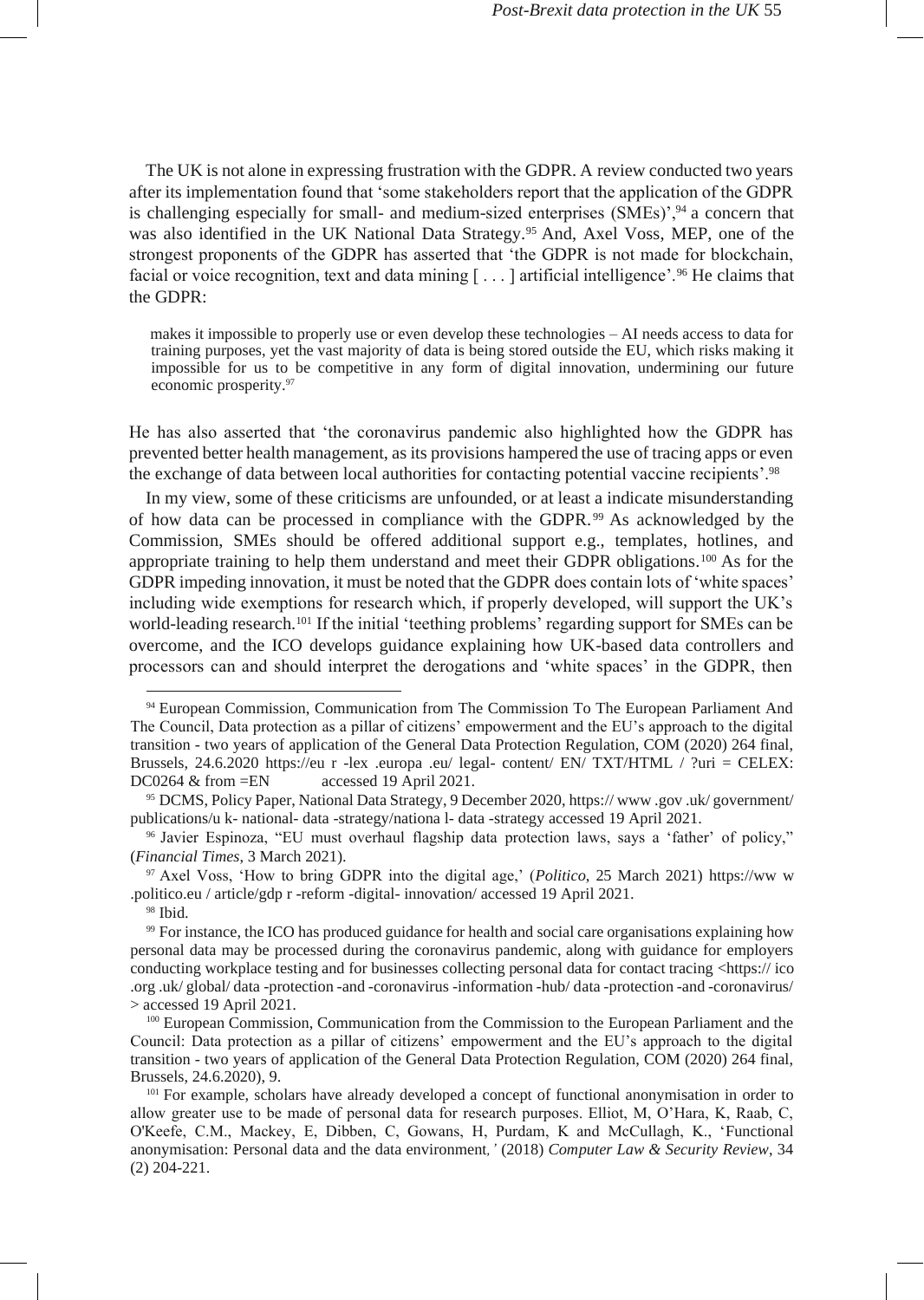multi-national data controllers are unlikely to call for the UK government to significantly diverge from the GDPR if it continues, on the whole, to meet their needs because divergence could lead to revocation or failure to renew the EU-UK adequacy decision resulting in additional compliance burdens which would be an unwelcome business cost. Accordingly, significant UK divergence from the GDPR would not necessarily be an appropriate response given that customers increasingly value high levels of data protection,<sup>102</sup> and multi-national companies operating in both the EU and UK are likely to promote continued compliance with the GDPR than a multiplicity of different standards.

If the UK were to diverge from the GDPR in the future, such divergence could take several forms. For instance, the UK could follow the US approach in seeking a partial adequacy decision) akin to the US-EU Privacy Shield (e.g., in respect of only the digital and financial sectors of the UK economy), and a different lower standard e.g., Convention 108+ for other personal data processing, given that the UK has ratified this convention already.<sup>103</sup> However, doing so would require at least two parallel standards of privacy and data protection in the UK e.g., a high level, the GDPR-compliant protection for data that is the subject of EU-UK adequacy decision transfers and a separate, lower, (e.g., modernised-Council of Europe Convention 108) level of protection for other data. The UK could alternatively seek to diverge wholly from the GDPR and focus on complying with Convention 108+. If the UK (and other countries were to pursue this course of action the GDPR could lose influence over time.<sup>104</sup> But, in my view calls for divergence from the EU standard are not likely to be loud or pressing for as long as the EU remains an important trading partner of the UK, and multi-nationals operating on a global basis support compliance with the EU standard.

## 8. CONCLUSIONS

This chapter opened by arguing that UK's departure from the EU would serve as an acid test not only of the EU's influence as a trade power and global regulator in general, but more specifically, whether the GDPR has any realistic prospect of becoming the 'global digital gold, standard of data protection'.

<sup>102</sup> Information Commissioner's Office Information Rights Strategic Plan: Trust and Confidence, July 2020.

<sup>103</sup> Technically, Convention 108+ is formed of the original Convention 108 (Convention for the Protection of Individuals with regard to Automatic Processing of Personal Data (ETS 108). The Convention is complemented by a supplementary protocol setting out further requirements as regards data protection regulation and transborder personal data flows. See Additional Protocol to the Convention for the Protection of Individuals with regard to Automatic Processing of Personal Data, regarding supervisory authorities and transborder data flows (ETS 108)) and an amending instrument, namely, Protocol amending the Convention for the Protection of Individuals with regard to Automatic Processing of Personal Data (CETS 223). As per Article 37 of that Protocol it will only generally apply once all Parties to Convention 108 have ratified it or on or after 11 October 2023 so long as there are at least 38 Parties to this amending protocol: Council of Europe, *Convention 108+: Convention for the Protection of Individuals with Regard to the Processing of Personal Data* (2018), [<https://r](https://rm.coe.int/convention-%20108-convention-for-the-protection-of-individuals-with-regar/16808b36f1) [m](https://rm.coe.int/convention-%20108-convention-for-the-protection-of-individuals-with-regar/16808b36f1) [.coe](https://rm.coe.int/convention-%20108-convention-for-the-protection-of-individuals-with-regar/16808b36f1) [.int/conventio](https://rm.coe.int/convention-%20108-convention-for-the-protection-of-individuals-with-regar/16808b36f1) [n-](https://rm.coe.int/convention-%20108-convention-for-the-protection-of-individuals-with-regar/16808b36f1)[108-convention-for-the-protection-of-individuals-with-regar/16808b36f1>](https://rm.coe.int/convention-%20108-convention-for-the-protection-of-individuals-with-regar/16808b36f1) accessed 19 April 2021.

<sup>104</sup> Greenleaf has observed that CoE Convention 108 is of increasing importance in a world in which the majority of data privacy laws already come from countries outside Europe; Graham Greenleaf, 'Renewing Convention 108: The CoE's 'GDPR Lite' Initiatives,' (2017) UNSW Law Research Paper No. 17-3, 2.